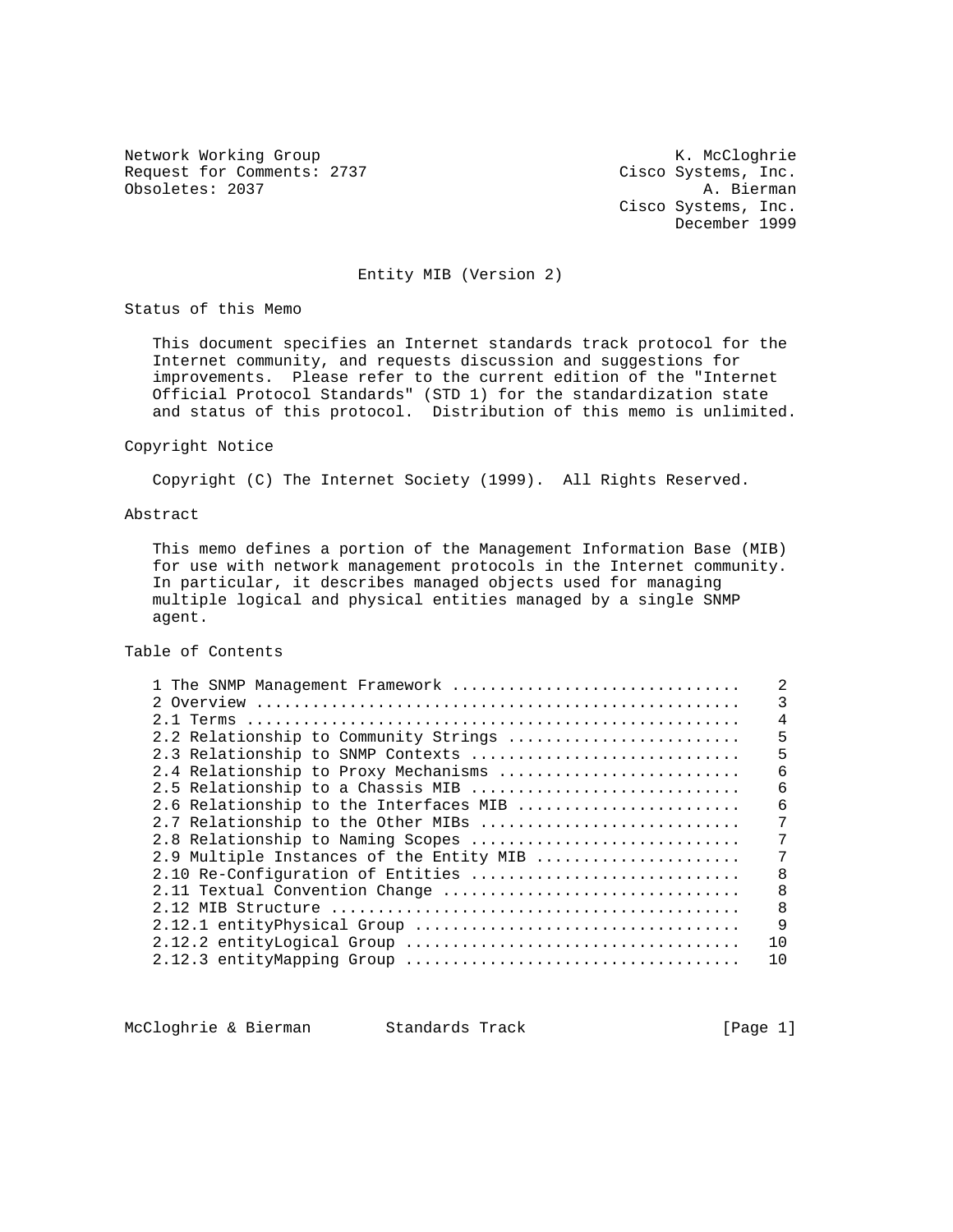|                                     | 11  |
|-------------------------------------|-----|
| 2.12.5 entityNotifications Group    | 11  |
|                                     | 11  |
|                                     | 11  |
|                                     | 11  |
| 2.14.2 New entPhysicalTable Objects | 12. |
| 2.14.3 New entLogicalTable Objects  | 12  |
|                                     | 12. |
|                                     | 13  |
|                                     | 38  |
|                                     | 38  |
|                                     | 44  |
|                                     | 51  |
|                                     | 51  |
|                                     | 51  |
|                                     | 53  |
|                                     | 55  |
| 10 Full Copyright Statement         | 56  |

1. The SNMP Management Framework

 The SNMP Management Framework presently consists of five major components:

- o An overall architecture, described in RFC 2571 [RFC2571].
- o Mechanisms for describing and naming objects and events for the purpose of management. The first version of this Structure of Management Information (SMI) is called SMIv1 and described in STD 16, RFC 1155 [RFC1155], STD 16, RFC 1212 [RFC1212] and RFC 1215 [RFC1215]. The second version, called SMIv2, is described in STD 58, RFC 2578 [RFC2578], STD 58, RFC 2579 [RFC2579] and STD 58, RFC 2580 [RFC2580].
- o Message protocols for transferring management information. The first version of the SNMP message protocol is called SNMPv1 and described in STD 15, RFC 1157 [RFC1157]. A second version of the SNMP message protocol, which is not an Internet standards track protocol, is called SNMPv2c and described in RFC 1901 [RFC1901] and RFC 1906 [RFC1906]. The third version of the message protocol is called SNMPv3 and described in RFC 1906 [RFC1906], RFC 2572 [RFC2572] and RFC 2574 [RFC2574].
- o Protocol operations for accessing management information. The first set of protocol operations and associated PDU formats is described in STD 15, RFC 1157 [RFC1157]. A second set of protocol operations and associated PDU formats is described in RFC 1905 [RFC1905].

McCloghrie & Bierman Standards Track [Page 2]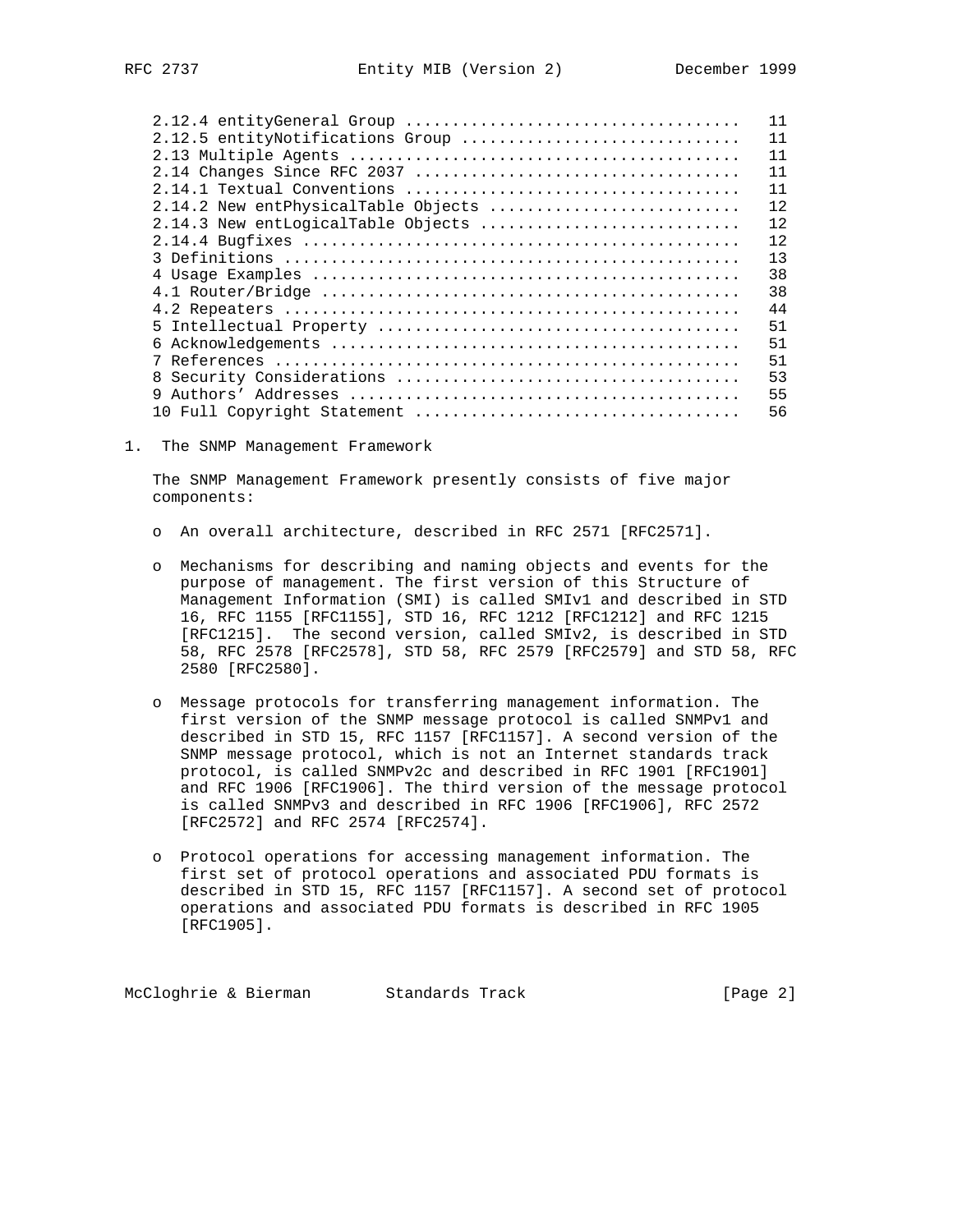o A set of fundamental applications described in RFC 2573 [RFC2573] and the view-based access control mechanism described in RFC 2575 [RFC2575].

 A more detailed introduction to the current SNMP Management Framework can be found in RFC 2570 [RFC2570].

 Managed objects are accessed via a virtual information store, termed the Management Information Base or MIB. Objects in the MIB are defined using the mechanisms defined in the SMI.

 This memo specifies a MIB module that is compliant to the SMIv2. A MIB conforming to the SMIv1 can be produced through the appropriate translations. The resulting translated MIB must be semantically equivalent, except where objects or events are omitted because no translation is possible (use of Counter64). Some machine readable information in SMIv2 will be converted into textual descriptions in SMIv1 during the translation process. However, this loss of machine readable information is not considered to change the semantics of the MIB.

2. Overview

 There is a need for a standardized way of representing a single agent which supports multiple instances of one MIB. This is presently true for at least 3 standard MIBs, and is likely to become true for more and more MIBs as time passes. For example:

- multiple instances of a bridge supported within a single device having a single agent;
- multiple repeaters supported by a single agent;
- multiple OSPF backbone areas, each one operating as part of its own Autonomous System, and each identified by the same area-id (e.g., 0.0.0.0), supported inside a single router with one agent.

 The fact that it is a single agent in each of these cases implies there is some relationship which binds all of these entities together. Effectively, there is some "overall" physical entity which houses the sum of the things managed by that one agent, i.e., there are multiple "logical" entities within a single physical entity. Sometimes, the overall physical entity contains multiple (smaller) physical entities and each logical entity is associated with a particular physical entity. Sometimes, the overall physical entity is a "compound" of multiple physical entities (e.g., a stack of stackable hubs).

McCloghrie & Bierman Standards Track [Page 3]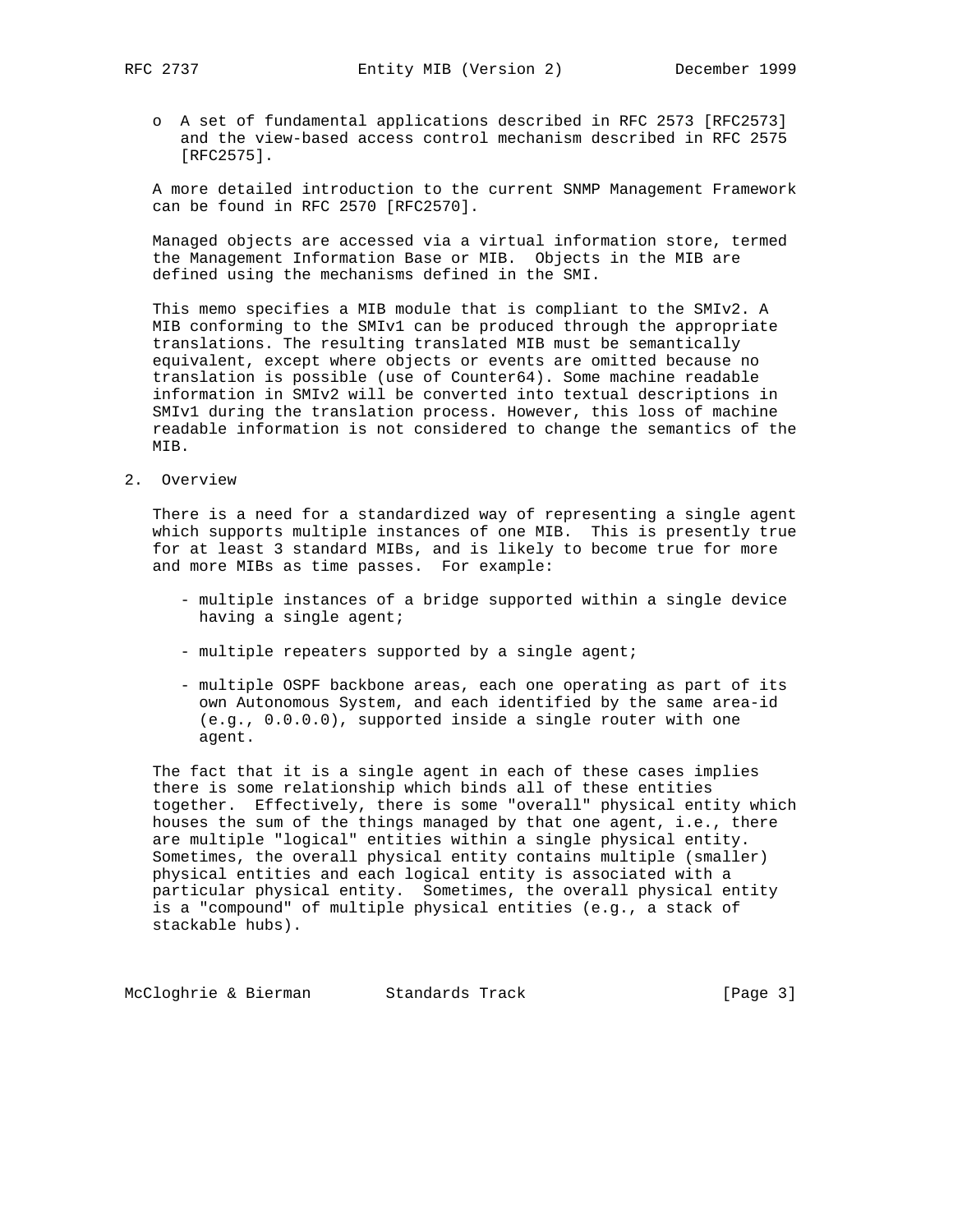What is needed is a way to determine exactly what logical entities are managed by the agent (with some version of SNMP), and thereby to be able to communicate with the agent about a particular logical entity. When different logical entities are associated with different physical entities within the overall physical entity, it is also useful to be able to use this information to distinguish between logical entities.

 In these situations, there is no need for varbinds for multiple logical entities to be referenced in the same SNMP message (although that might be useful in the future). Rather, it is sufficient, and in some situations preferable, to have the context/community in the message identify the logical entity to which the varbinds apply.

 Version 2 of this MIB addresses new requirements that have emerged since the publication of the first Entity MIB (RFC 2037 [RFC2037]). There is a need for a standardized way of providing non-volatile, administratively assigned identifiers for physical components represented with the Entity MIB. There is also a need to align the Entity MIB with the SNMPv3 administrative framework (RFC 2571 [RFC2571]). Implementation experience has shown that additional physical component attributes are also desirable.

#### 2.1. Terms

Some new terms are used throughout this document:

- Naming Scope

 A "naming scope" represents the set of information that may be potentially accessed through a single SNMP operation. All instances within the naming scope share the same unique identifier space. For SNMPv1, a naming scope is identified by the value of the associated 'entLogicalCommunity' instance. For SNMPv3, the term 'context' is used instead of 'naming scope'. The complete definition of an SNMP context can be found in section 3.3.1 of RFC 2571 [RFC2571].

- Multi-Scoped Object

 A MIB object, for which identical instance values identify different managed information in different naming scopes, is called a "multi-scoped" MIB object.

 - Single-Scoped Object A MIB object, for which identical instance values identify the same managed information in different naming scopes, is called a "single-scoped" MIB object.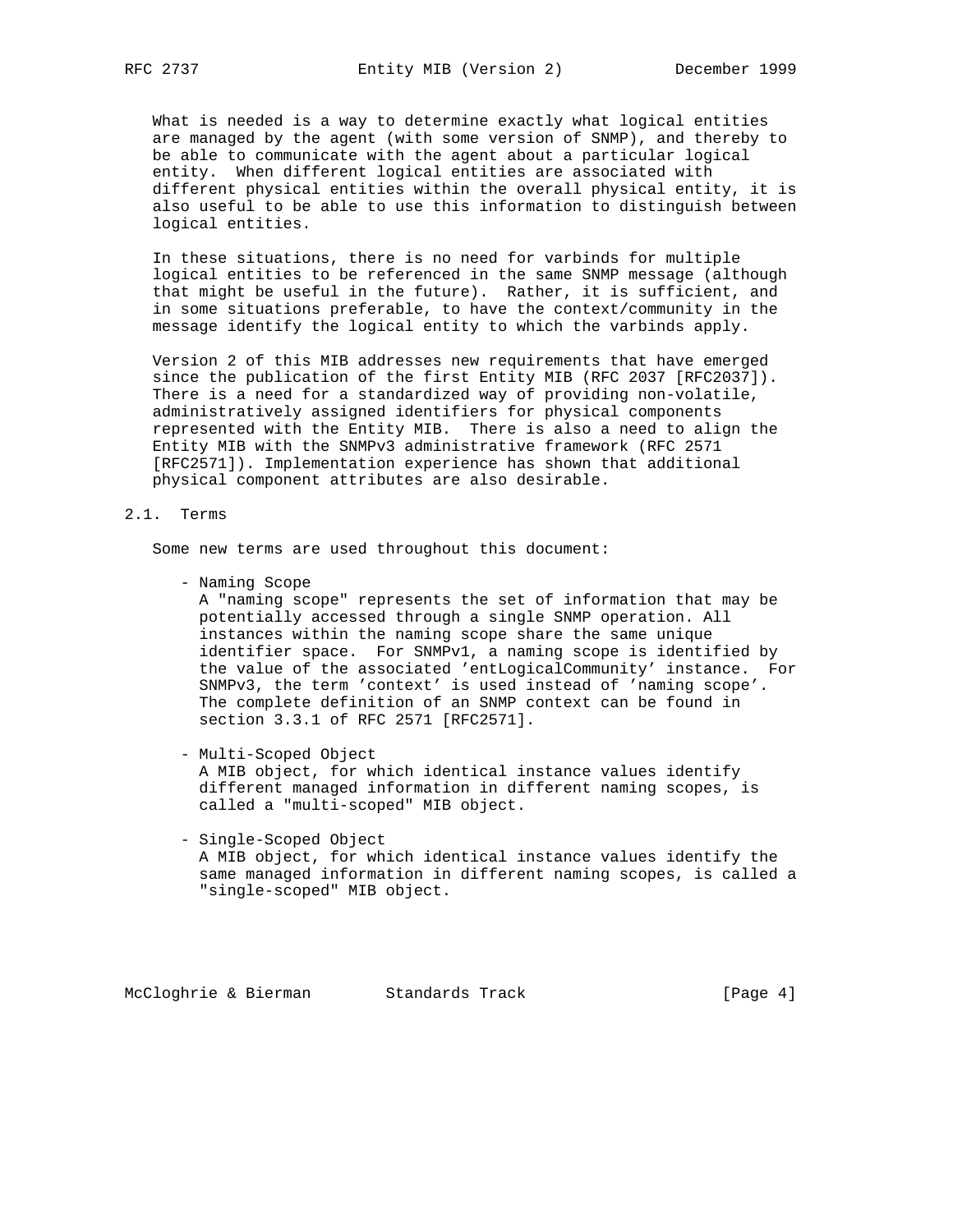# - Logical Entity

 A managed system contains one or more logical entities, each represented by at most one instantiation of each of a particular set of MIB objects. A set of management functions is associated with each logical entity. Examples of logical entities include routers, bridges, print-servers, etc.

- Physical Entity

 A "physical entity" or "physical component" represents an identifiable physical resource within a managed system. Zero or more logical entities may utilize a physical resource at any given time. It is an implementation-specific manner as to which physical components are represented by an agent in the EntPhysicalTable. Typically, physical resources (e.g., communications ports, backplanes, sensors, daughter-cards, power supplies, the overall chassis) which can be managed via functions associated with one or more logical entities are included in the MIB.

- Containment Tree

 Each physical component may be modeled as 'contained' within another physical component. A "containment-tree" is the conceptual sequence of entPhysicalIndex values which uniquely specifies the exact physical location of a physical component within the managed system. It is generated by 'following and recording' each 'entPhysicalContainedIn' instance 'up the tree towards the root', until a value of zero indicating no further containment is found.

# 2.2. Relationship to Community Strings

 For community-based SNMP, distinguishing between different logical entities is one (but not the only) purpose of the community string (STD 15, RFC 1157 [RFC1157]). This is accommodated by representing each community string as a logical entity.

 Note that different logical entities may share the same naming scope (and therefore the same values of entLogicalCommunity). This is possible, providing they have no need for the same instance of a MIB object to represent different managed information.

# 2.3. Relationship to SNMP Contexts

 Version 2 of the Entity MIB contains support for associating SNMPv3 contexts with logical entities. Two new MIB objects, defining an SnmpEngineID and ContextName pair, are used together to identify an SNMP context associated with a logical entity. This context can be

McCloghrie & Bierman Standards Track [Page 5]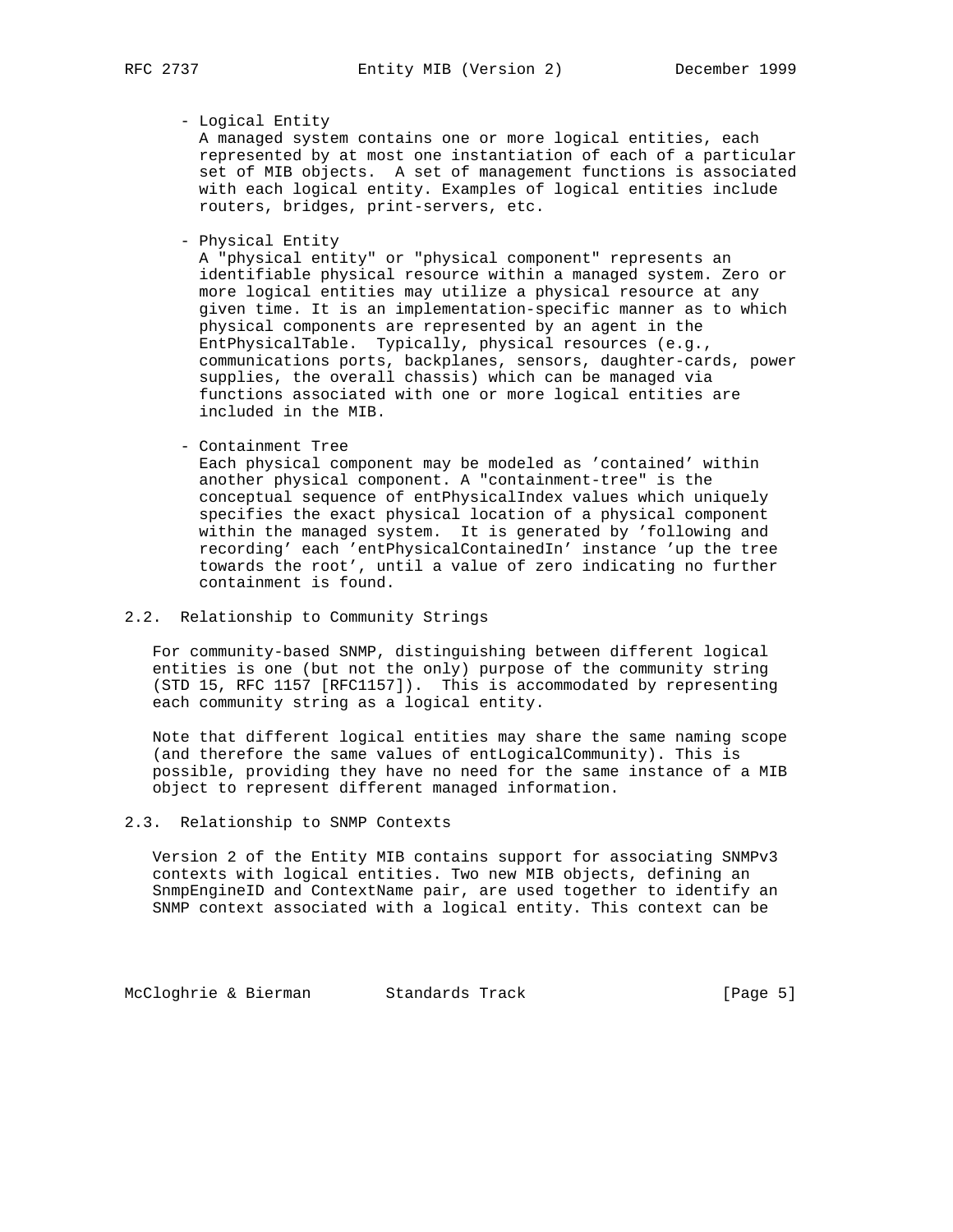used (in conjunction with the entLogicalTAddress and entLogicalTDomain MIB objects) to send SNMPv3 messages on behalf of a particular logical entity.

2.4. Relationship to Proxy Mechanisms

 The Entity MIB is designed to allow functional component discovery. The administrative relationships between different logical entities are not visible in any Entity MIB tables. An NMS cannot determine whether MIB instances in different naming scopes are realized locally or remotely (e.g., via some proxy mechanism) by examining any particular Entity MIB objects.

 The management of administrative framework functions is not an explicit goal of the Entity MIB WG at this time. This new area of functionality may be revisited after some operational experience with the Entity MIB is gained.

 Note that for community-based versions of SNMP, a network administrator will likely be able to associate community strings with naming scopes with proprietary mechanisms, as a matter of configuration. There are no mechanisms for managing naming scopes defined in this MIB.

2.5. Relationship to a Chassis MIB

 Some readers may recall that a previous IETF working group attempted to define a Chassis MIB. No consensus was reached by that working group, possibly because its scope was too broad. As such, it is not the purpose of this MIB to be a "Chassis MIB replacement", nor is it within the scope of this MIB to contain all the information which might be necessary to manage a "chassis". On the other hand, the entities represented by an implementation of this MIB might well be contained in a chassis.

2.6. Relationship to the Interfaces MIB

 The Entity MIB contains a mapping table identifying physical components that have 'external values' (e.g., ifIndex) associated with them within a given naming scope. This table can be used to identify the physical location of each interface in the ifTable (RFC 2233 [RFC2233]). Since ifIndex values in different contexts are not related to one another, the interface to physical component associations are relative to the same logical entity within the agent.

McCloghrie & Bierman Standards Track [Page 6]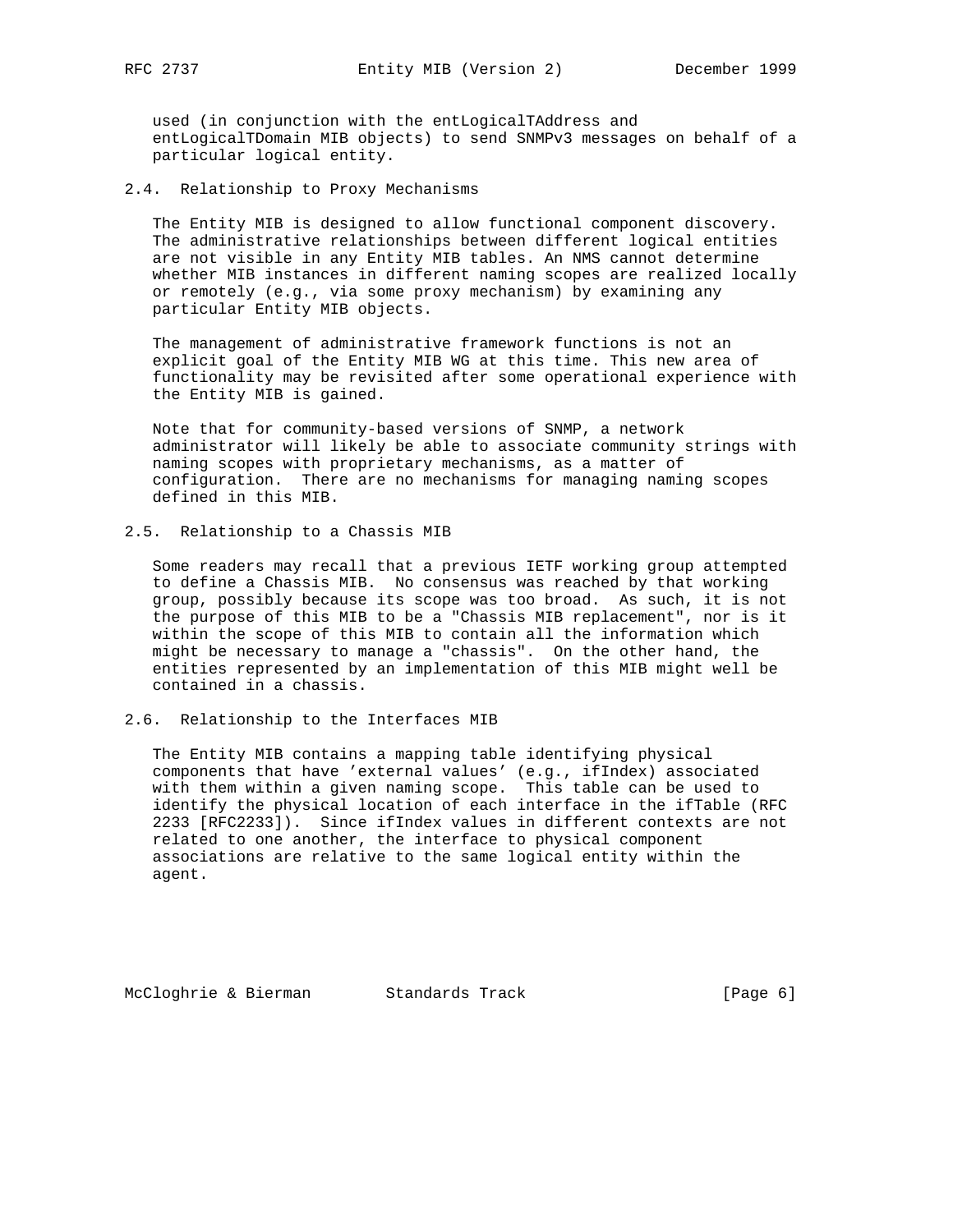The Entity MIB also contains 'entPhysicalName' and 'entPhysicalAlias' objects, which approximate the semantics of the 'ifName' and ' ifAlias' objects (respectively) from the Interfaces MIB [RFC2233], for all types of physical components.

### 2.7. Relationship to the Other MIBs

 The Entity MIB contains a mapping table identifying physical components that have identifiers from other standard MIBs associated with them. For example, this table can be used along with the physical mapping table to identify the physical location of each repeater port in the rptrPortTable, or each interface in the ifTable.

#### 2.8. Relationship to Naming Scopes

 There is some question as to which MIB objects may be returned within a given naming scope. MIB objects which are not multi-scoped within a managed system are likely to ignore context information in implementation. In such a case, it is likely such objects will be returned in all naming scopes (e.g., not just the 'default' naming scope or the SNMPv3 default context).

 For example, a community string used to access the management information for logical device 'bridge2' may allow access to all the non-bridge related objects in the 'default' naming scope, as well as a second instance of the Bridge MIB (RFC 1493 [RFC1493]).

 It is an implementation-specific matter as to the isolation of single-scoped MIB objects by the agent. An agent may wish to limit the objects returned in a particular naming scope to just the multi scoped objects in that naming scope (e.g., system group and the Bridge MIB). In this case, all single-scoped management information would belong to a common naming scope (e.g., 'default'), which itself may contain some multi-scoped objects (e.g., system group).

# 2.9. Multiple Instances of the Entity MIB

 It is possible that more than one agent exists in a managed system, and in such cases, multiple instances of the Entity MIB (representing the same managed objects) may be available to an NMS.

 In order to reduce complexity for agent implementation, multiple instances of the Entity MIB are not required to be equivalent or even consistent. An NMS may be able to 'align' instances returned by different agents by examining the columns of each table, but vendor specific identifiers and (especially) index values are likely to be different. Each agent may be managing different subsets of the entire chassis as well.

McCloghrie & Bierman Standards Track [Page 7]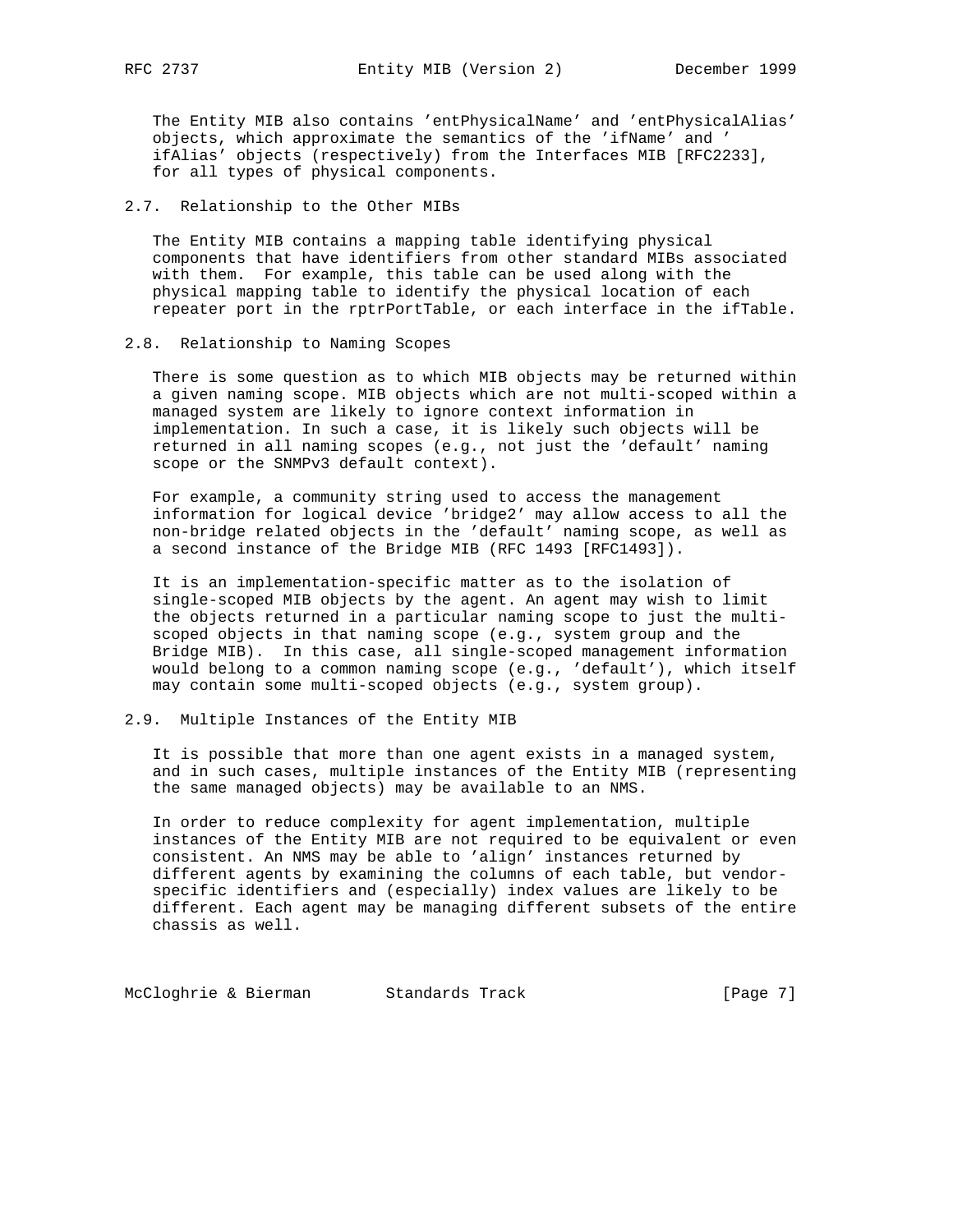When all of a physically-modular device is represented by a single agent, the entry for which entPhysicalContainedIn has the value zero would likely have 'chassis' as the value of its entPhysicalClass; alternatively, for an agent on a module where the agent represents only the physical entities on that module (not those on other modules), the entry for which entPhysicalContainedIn has the value zero would likely have 'module' as the value of its entPhysicalClass.

 An agent implementation of the entLogicalTable is not required to contain information about logical entities managed primarily by other agents. That is, the entLogicalTAddress and entLogicalTDomain objects in the entLogicalTable are provided to support an historical multiplexing mechanism, not to identify other SNMP agents.

 Note that the Entity MIB is a single-scoped MIB, in the event an agent represents the MIB in different naming scopes.

2.10. Re-Configuration of Entities

 Most of the MIB objects defined in this MIB have at most a read-only MAX-ACCESS clause. This is a conscious decision by the working group to limit this MIB's scope. The second version of the Entity MIB allows a network administrator to configure some common attributes of physical components.

2.11. Textual Convention Change

 Version 1 of the Entity MIB contains three MIB objects defined with the (now obsolete) DisplayString textual convention. In version 2 of the Entity MIB, the syntax for these objects has been updated to use the (now preferred) SnmpAdminString textual convention.

 The working group realizes that this change is not strictly supported by SMIv2. In our judgment, the alternative of deprecating the old objects and defining new objects would have a more adverse impact on backward compatibility and interoperability, given the particular semantics of these objects.

2.12. MIB Structure

The Entity MIB contains five groups of MIB objects:

- entityPhysical group Describes the physical entities managed by a single agent.
- entityLogical group Describes the logical entities managed by a single agent.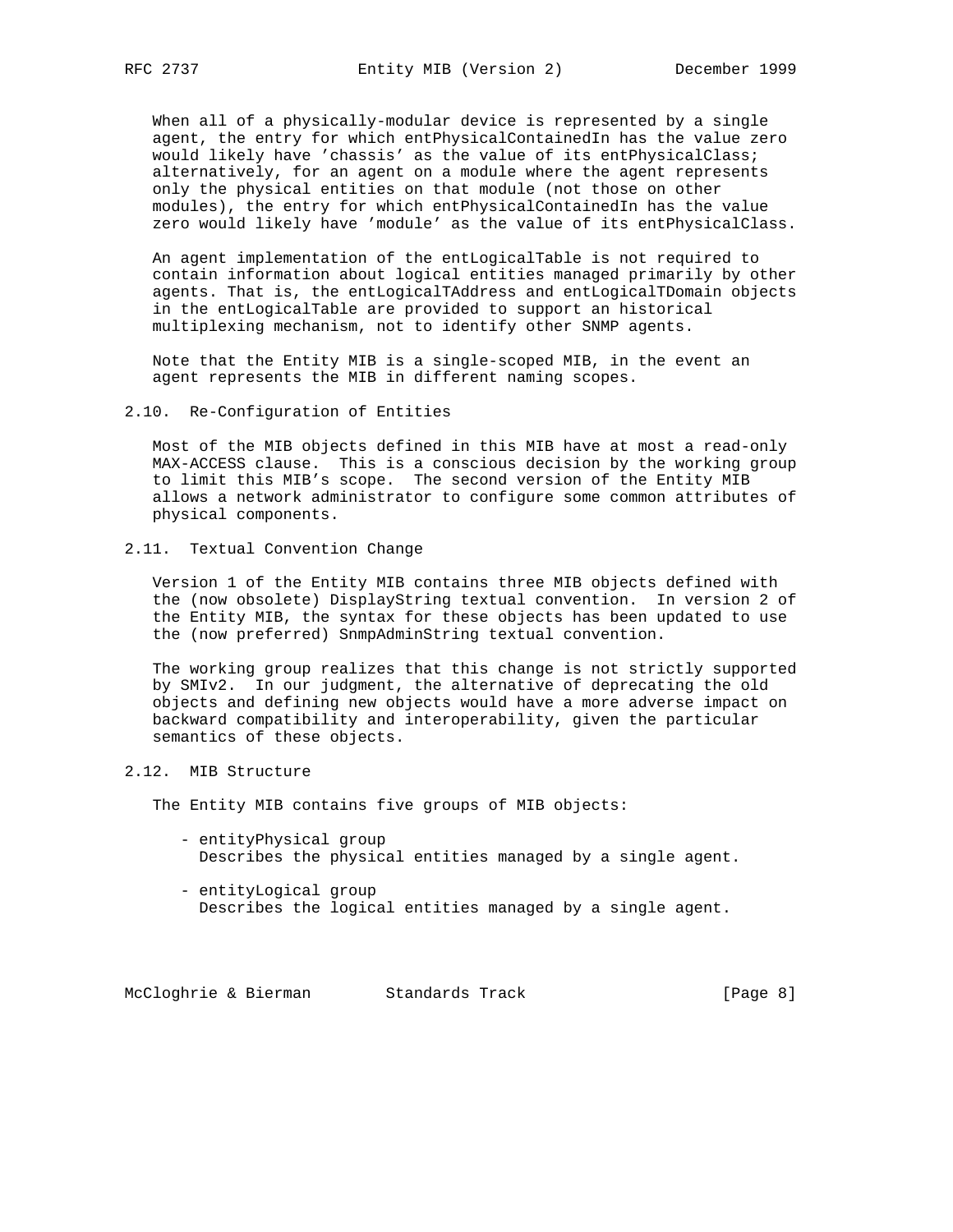- entityMapping group Describes the associations between the physical entities, logical entities, interfaces, and non-interface ports managed by a single agent.
- entityGeneral group Describes general system attributes shared by potentially all types of entities managed by a single agent.
- entityNotifications group Contains status indication notifications.

# 2.12.1. entityPhysical Group

 This group contains a single table to identify physical system components, called the entPhysicalTable.

 The entPhysicalTable contains one row per physical entity, and must always contain at least one row for an "overall" physical entity, which should have an entPhysicalClass value of 'stack(11)', ' chassis(3)' or 'module(9)'.

 Each row is indexed by an arbitrary, small integer, and contains a description and type of the physical entity. It also optionally contains the index number of another entPhysicalEntry indicating a containment relationship between the two.

 Version 2 of the Entity MIB provides additional MIB objects for each physical entity. Some common read-only attributes have been added, as well as three writable string objects.

- entPhysicalAlias

 This string can be used by an NMS as a non-volatile identifier for the physical component. Maintaining a non-volatile string for every physical component represented in the entPhysicalTable can be costly and unnecessary. An agent may algorithmically generate 'entPhysicalAlias' strings for particular entries (e.g., based on the entPhysicalClass value).

- entPhysicalAssetID

 This string is provided to store a user-specific asset identifier for removable physical components. In order to reduce the non-volatile storage needed by a particular agent, a network administrator should only assign asset identifiers to physical entities which are field-replaceable (i.e., not permanently contained within another physical entity).

McCloghrie & Bierman Standards Track [Page 9]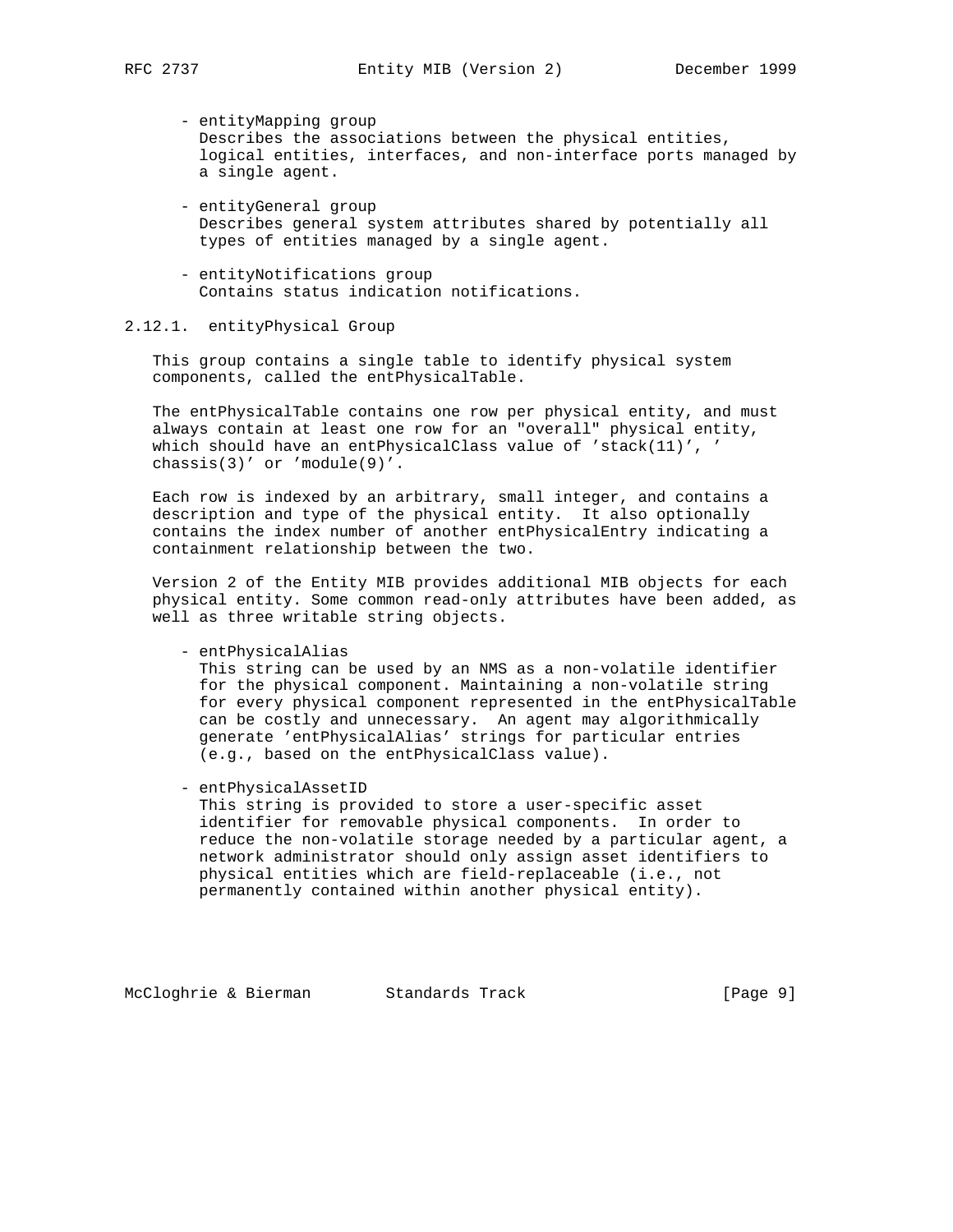# - entPhysicalSerialNum

 This string is provided to store a vendor-specific serial number string for physical components. This is a writable object in case an agent cannot identify the serial numbers of all installed physical entities, and a network administrator wishes to configure the non-volatile serial number strings manually (via an NMS application).

# 2.12.2. entityLogical Group

 This group contains a single table to identify logical entities, called the entLogicalTable.

 The entLogicalTable contains one row per logical entity. Each row is indexed by an arbitrary, small integer and contains a name, description, and type of the logical entity. It also contains information to allow access to the MIB information for the logical entity. This includes SNMP versions that use a community name (with some form of implied context representation) and SNMP versions that use the SNMP ARCH [RFC2571] method of context identification.

 If a agent represents multiple logical entities with this MIB, then this group must be implemented for all logical entities known to the agent.

 If an agent represents a single logical entity, or multiple logical entities within a single naming scope, then implementation of this group may be omitted by the agent.

# 2.12.3. entityMapping Group

 This group contains three tables to identify associations between different system components.

 The entLPMappingTable contains mappings between entLogicalIndex values (logical entities) and entPhysicalIndex values (the physical components supporting that entity). A logical entity can map to more than one physical component, and more than one logical entity can map to (share) the same physical component. If an agent represents a single logical entity, or multiple logical entities within a single naming scope, then implementation of this table may be omitted by the agent.

 The entAliasMappingTable contains mappings between entLogicalIndex, entPhysicalIndex pairs and 'alias' object identifier values. This allows resources managed with other MIBs (e.g., repeater ports, bridge ports, physical and logical interfaces) to be identified in the physical entity hierarchy. Note that each alias identifier is

McCloghrie & Bierman Standards Track [Page 10]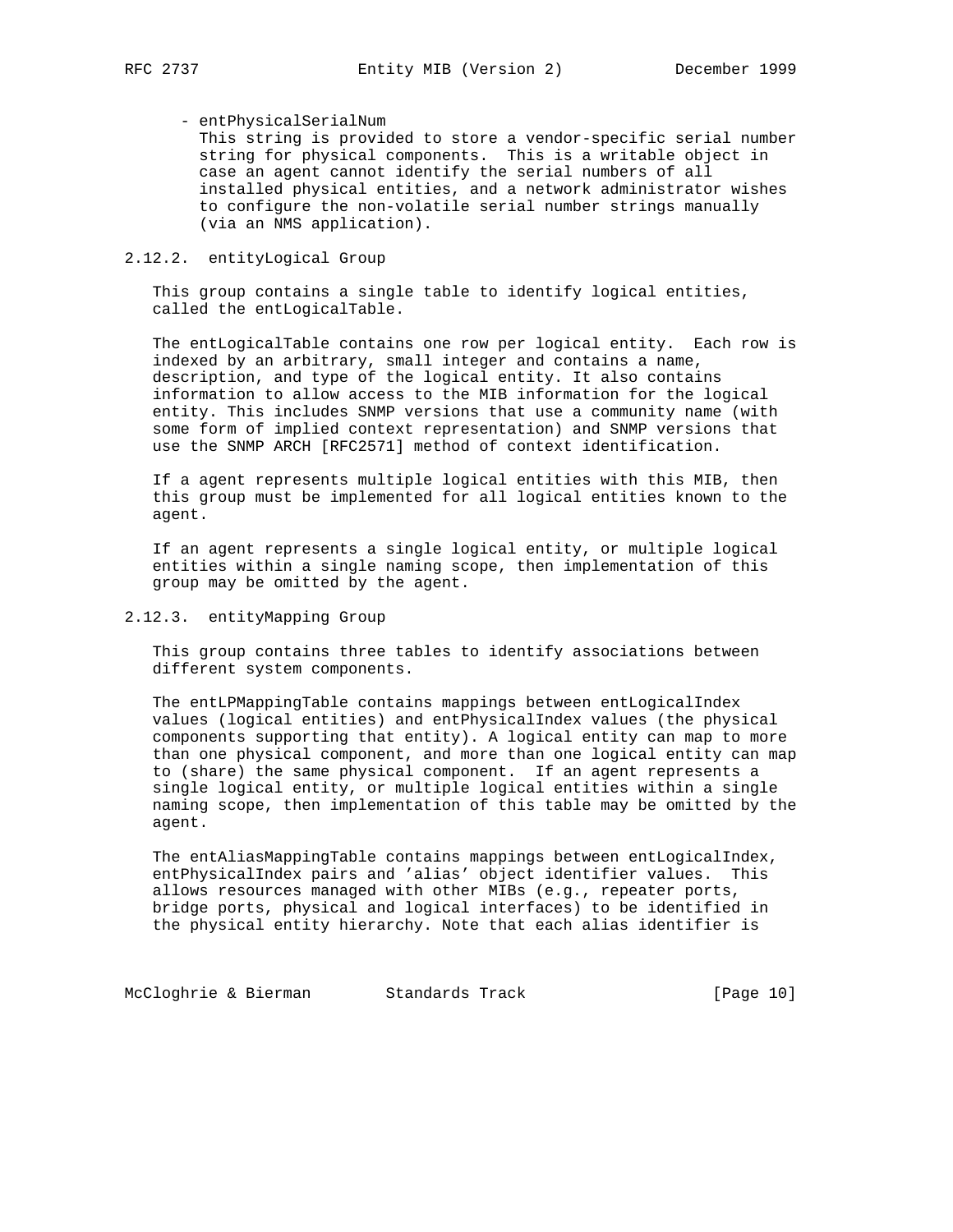only relevant in a particular naming scope. If an agent represents a single logical entity, or multiple logical entities within a single naming scope, then implementation of this table may be omitted by the agent.

 The entPhysicalContainsTable contains simple mappings between 'entPhysicalContainedIn' values for each container/'containee' relationship in the managed system. The indexing of this table allows an NMS to quickly discover the 'entPhysicalIndex' values for all children of a given physical entity.

#### 2.12.4. entityGeneral Group

 This group contains general information relating to the other object groups.

 At this time, the entGeneral group contains a single scalar object (entLastChangeTime), which represents the value of sysUptime when any part of the Entity MIB configuration last changed.

#### 2.12.5. entityNotifications Group

 This group contains notification definitions relating to the overall status of the Entity MIB instantiation.

#### 2.13. Multiple Agents

 Even though a primary motivation for this MIB is to represent the multiple logical entities supported by a single agent, it is also possible to use it to represent multiple logical entities supported by multiple agents (in the same "overall" physical entity). Indeed, it is implicit in the SNMP architecture, that the number of agents is transparent to a network management station.

 However, there is no agreement at this time as to the degree of cooperation which should be expected for agent implementations. Therefore, multiple agents within the same managed system are free to implement the Entity MIB independently. (Refer the section on "Multiple Instances of the Entity MIB" for more details).

# 2.14. Changes Since RFC 2037

### 2.14.1. Textual Conventions

 The PhysicalClass TC text has been clarified, and a new enumeration to support 'stackable' components has been added. The SnmpEngineIdOrNone TC has been added to support SNMPv3.

McCloghrie & Bierman Standards Track [Page 11]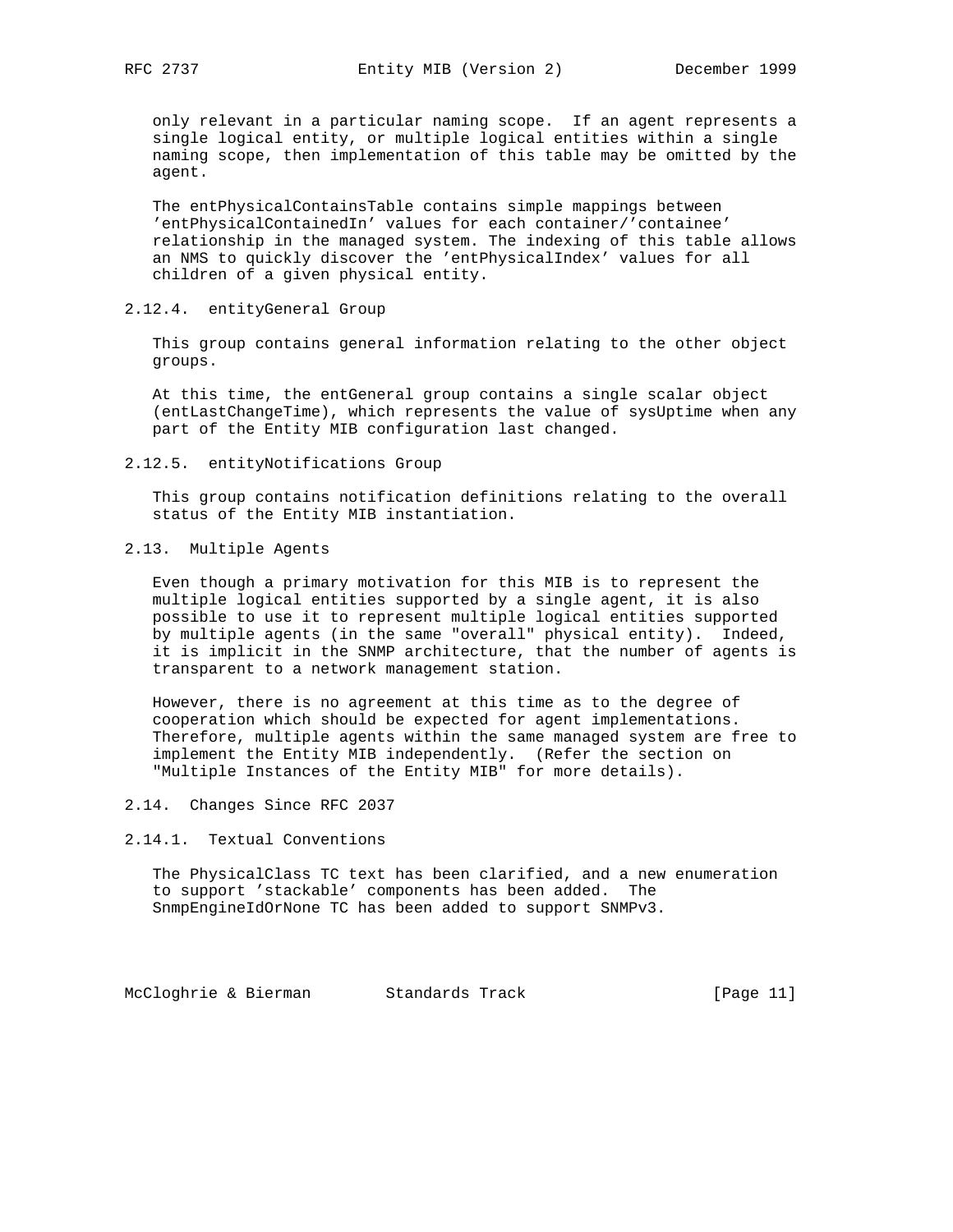# 2.14.2. New entPhysicalTable Objects

 The entPhysicalHardwareRev, entPhysicalFirmwareRev, and entPhysicalSoftwareRev objects have been added for revision identification.

 The entPhysicalSerialNum, entPhysicalMfgName, entPhysicalModelName, and entPhysicalIsFru objects have been added for better vendor identification for physical components. The entPhysicalSerialNum object can be set by a management station in the event the agent cannot identify this information.

 The entPhysicalAlias and entPhysicalAssetID objects have been added for better user component identification. These objects are intended to be set by a management station and preserved by the agent across restarts.

2.14.3. New entLogicalTable Objects

 The entLogicalContextEngineID and entLogicalContextName objects have been added to provide an SNMP context for SNMPv3 access on behalf of a logical entity.

2.14.4. Bugfixes

 A bug was fixed in the entLogicalCommunity object. The subrange was incorrect (1..255) and is now (0..255). The description clause has also been clarified. This object is now deprecated.

 The entLastChangeTime object description has been changed to generalize the events which cause an update to the last change timestamp.

 The syntax was changed from DisplayString to SnmpAdminString for the entPhysicalDescr, entPhysicalName, and entLogicalDescr objects.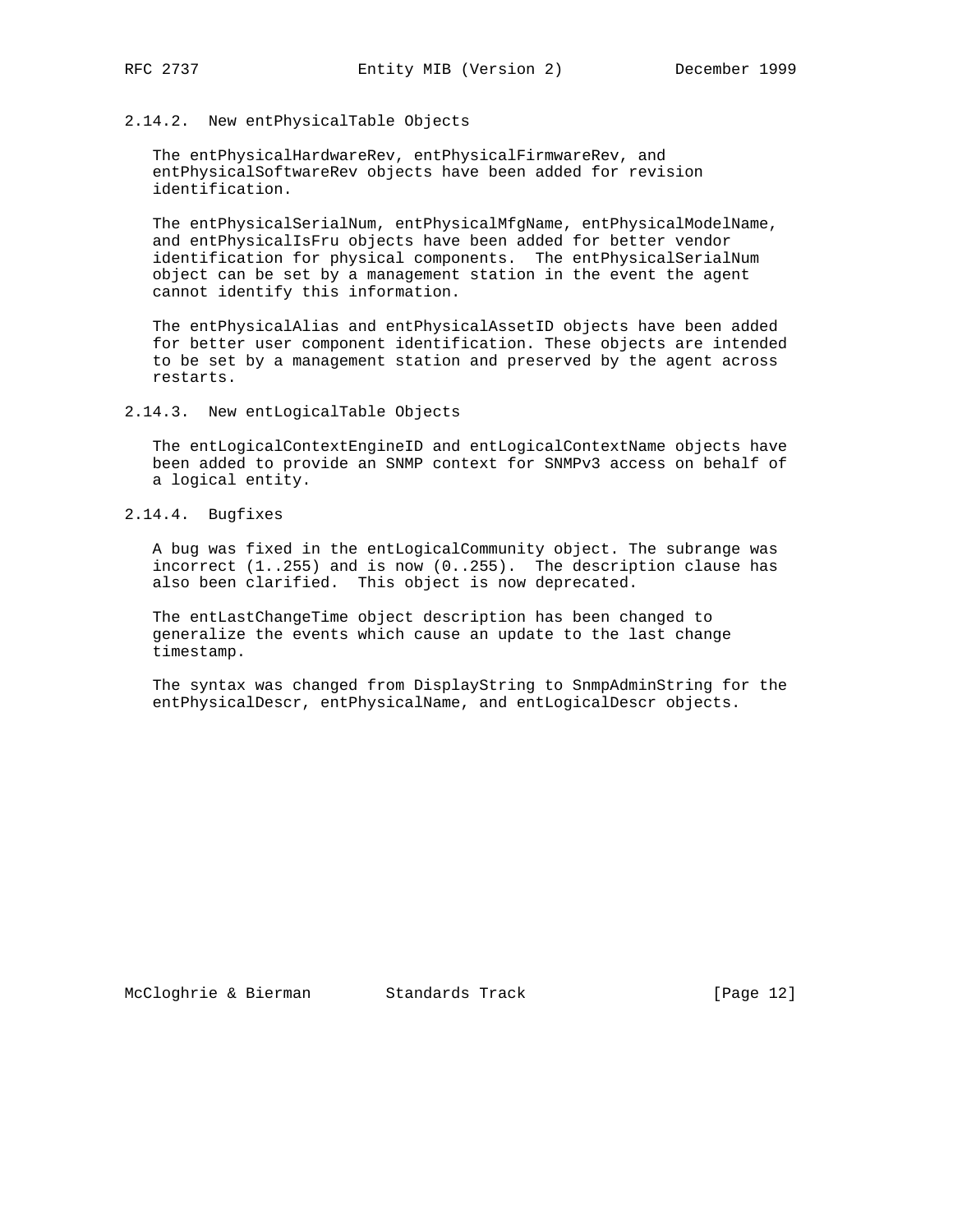3. Definitions ENTITY-MIB DEFINITIONS ::= BEGIN IMPORTS MODULE-IDENTITY, OBJECT-TYPE, mib-2, NOTIFICATION-TYPE FROM SNMPv2-SMI TDomain, TAddress, TEXTUAL-CONVENTION, AutonomousType, RowPointer, TimeStamp, TruthValue FROM SNMPv2-TC MODULE-COMPLIANCE, OBJECT-GROUP, NOTIFICATION-GROUP FROM SNMPv2-CONF SnmpAdminString FROM SNMP-FRAMEWORK-MIB; entityMIB MODULE-IDENTITY LAST-UPDATED "9912070000Z" -- December 7, 1999 ORGANIZATION "IETF ENTMIB Working Group" CONTACT-INFO " WG E-mail: entmib@cisco.com Subscribe: majordomo@cisco.com msg body: subscribe entmib Keith McCloghrie ENTMIB Working Group Chair Cisco Systems Inc. 170 West Tasman Drive San Jose, CA 95134 +1 408-526-5260 kzm@cisco.com Andy Bierman ENTMIB Working Group Editor Cisco Systems Inc. 170 West Tasman Drive San Jose, CA 95134 +1 408-527-3711 abierman@cisco.com" DESCRIPTION "The MIB module for representing multiple logical entities supported by a single SNMP agent." REVISION "9912070000Z" DESCRIPTION "Initial Version of Entity MIB (Version 2). This revision obsoletes RFC 2037. This version published as RFC 2737."<br>REVISION "96103100002" "9610310000Z" DESCRIPTION

McCloghrie & Bierman Standards Track [Page 13]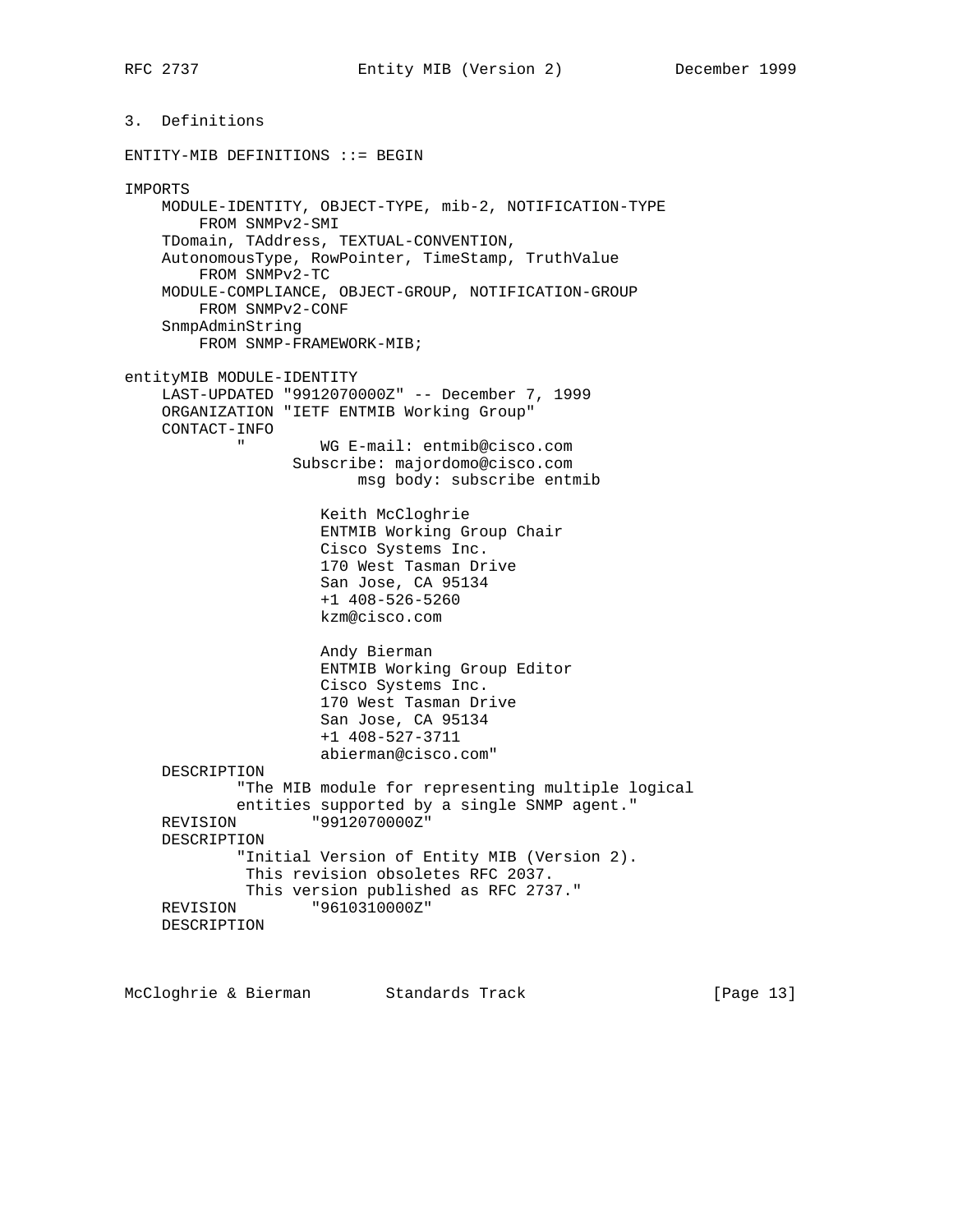"Initial version (version 1), published as RFC 2037."  $: := \{ \text{min-2 47 } \}$ entityMIBObjects OBJECT IDENTIFIER ::= { entityMIB 1 } -- MIB contains four groups entityPhysical OBJECT IDENTIFIER  $::=$  { entityMIBObjects 1 } entityLogical OBJECT IDENTIFIER ::= { entityMIBObjects 2 } entityMapping OBJECT IDENTIFIER ::= { entityMIBObjects 3 } entityGeneral OBJECT IDENTIFIER ::= { entityMIBObjects 4 } -- Textual Conventions PhysicalIndex ::= TEXTUAL-CONVENTION STATUS current DESCRIPTION "An arbitrary value which uniquely identifies the physical entity. The value should be a small positive integer; index values for different physical entities are not necessarily contiguous." SYNTAX INTEGER (1..2147483647) PhysicalClass ::= TEXTUAL-CONVENTION STATUS current DESCRIPTION "An enumerated value which provides an indication of the general hardware type of a particular physical entity. There are no restrictions as to the number of entPhysicalEntries of each entPhysicalClass, which must be instantiated by an agent. The enumeration 'other' is applicable if the physical entity class is known, but does not match any of the supported values. The enumeration 'unknown' is applicable if the physical entity class is unknown to the agent. The enumeration 'chassis' is applicable if the physical entity class is an overall container for networking equipment. Any class of physical entity except a stack may be contained within a chassis, and a chassis may only be contained within a stack. The enumeration 'backplane' is applicable if the physical entity class is some sort of device for aggregating and forwarding networking traffic, such as a shared backplane in a modular ethernet switch. Note that an agent may model a

McCloghrie & Bierman Standards Track [Page 14]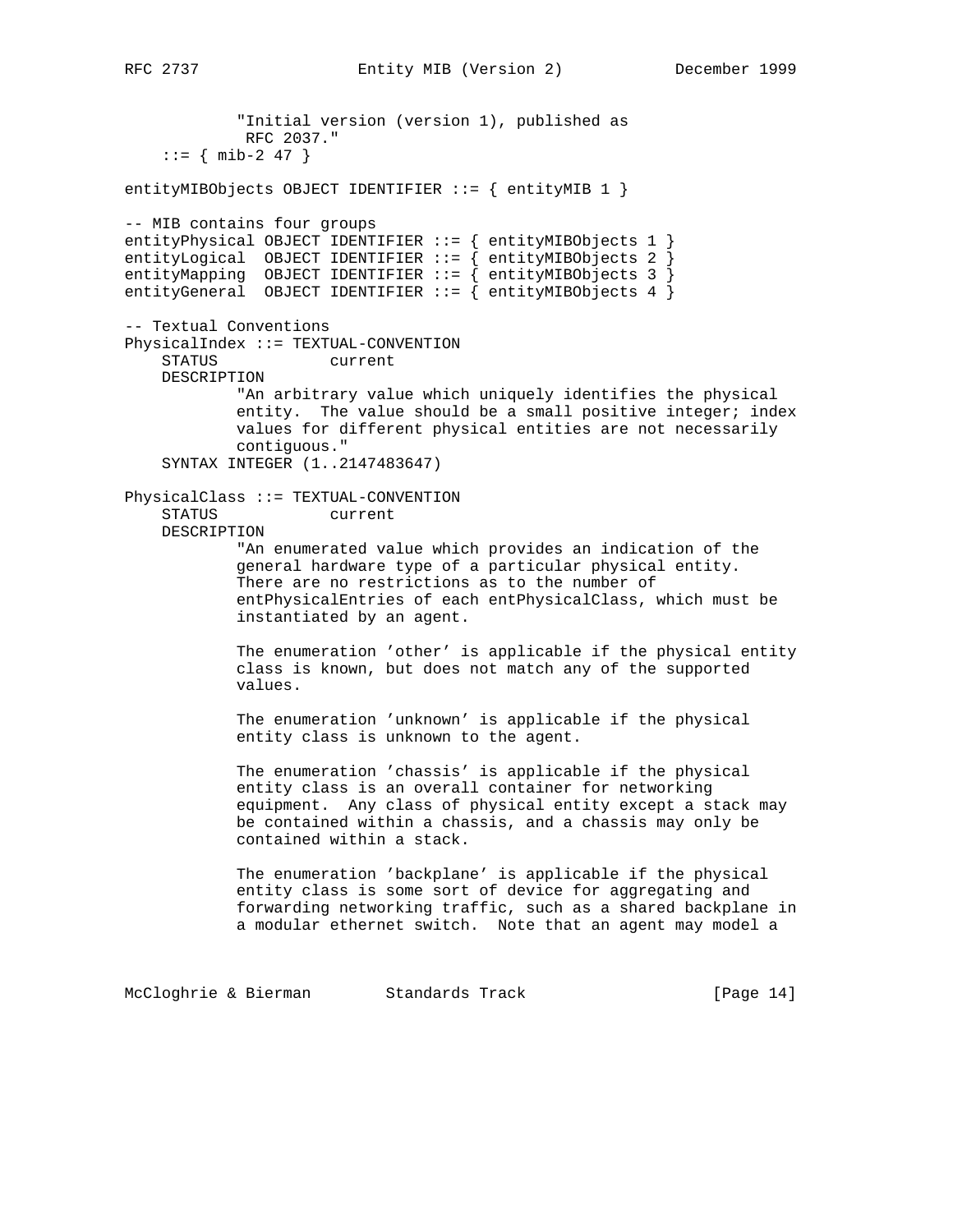backplane as a single physical entity, which is actually implemented as multiple discrete physical components (within a chassis or stack).

 The enumeration 'container' is applicable if the physical entity class is capable of containing one or more removable physical entities, possibly of different types. For example, each (empty or full) slot in a chassis will be modeled as a container. Note that all removable physical entities should be modeled within a container entity, such as field replaceable modules, fans, or power supplies. Note that all known containers should be modeled by the agent, including empty containers.

 The enumeration 'powerSupply' is applicable if the physical entity class is a power-supplying component.

 The enumeration 'fan' is applicable if the physical entity class is a fan or other heat-reduction component.

 The enumeration 'sensor' is applicable if the physical entity class is some sort of sensor, such as a temperature sensor within a router chassis.

 The enumeration 'module' is applicable if the physical entity class is some sort of self-contained sub-system. If it is removable, then it should be modeled within a container entity, otherwise it should be modeled directly within another physical entity (e.g., a chassis or another module).

 The enumeration 'port' is applicable if the physical entity class is some sort of networking port, capable of receiving and/or transmitting networking traffic.

 The enumeration 'stack' is applicable if the physical entity class is some sort of super-container (possibly virtual), intended to group together multiple chassis entities. A stack may be realized by a 'virtual' cable, a real interconnect cable, attached to multiple chassis, or may in fact be comprised of multiple interconnect cables. A stack should not be modeled within any other physical entities, but a stack may be contained within another stack. Only chassis entities should be contained within a stack."<br>SYNTAX INTEGER { INTEGER {

 other(1), unknown(2), chassis(3),

McCloghrie & Bierman Standards Track [Page 15]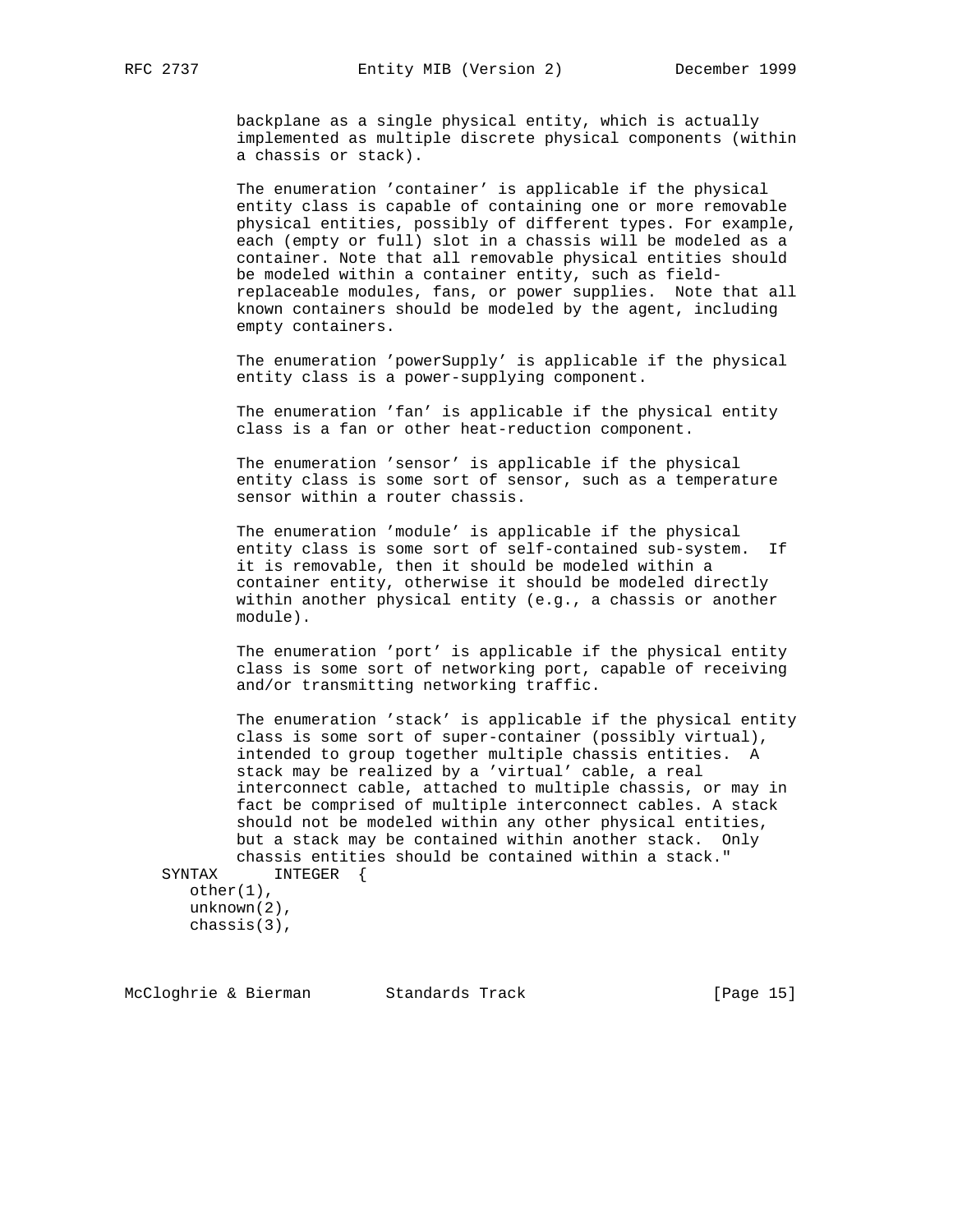backplane(4), container(5), -- e.g., chassis slot or daughter-card holder powerSupply(6), fan(7), sensor(8),  $model(9)$ ,  $---$  e.g., plug-in card or daughter-card port(10), stack(11) -- e.g., stack of multiple chassis entities } SnmpEngineIdOrNone ::= TEXTUAL-CONVENTION STATUS current DESCRIPTION "A specially formatted SnmpEngineID string for use with the Entity MIB. If an instance of an object of SYNTAX SnmpEngineIdOrNone has a non-zero length, then the object encoding and semantics are defined by the SnmpEngineID textual convention (see RFC 2571 [RFC2571]). If an instance of an object of SYNTAX SnmpEngineIdOrNone contains a zero-length string, then no appropriate SnmpEngineID is associated with the logical entity (i.e., SNMPv3 not supported)." SYNTAX OCTET STRING (SIZE(0..32)) -- empty string or SnmpEngineID The Physical Entity Table entPhysicalTable OBJECT-TYPE SYNTAX SEQUENCE OF EntPhysicalEntry MAX-ACCESS not-accessible STATUS current DESCRIPTION "This table contains one row per physical entity. There is always at least one row for an 'overall' physical entity."  $::=$  { entityPhysical 1 } entPhysicalEntry OBJECT-TYPE SYNTAX EntPhysicalEntry MAX-ACCESS not-accessible STATUS current DESCRIPTION "Information about a particular physical entity. Each entry provides objects (entPhysicalDescr, entPhysicalVendorType, and entPhysicalClass) to help an NMS identify and characterize the entry, and objects (entPhysicalContainedIn and entPhysicalParentRelPos) to help

McCloghrie & Bierman Standards Track [Page 16]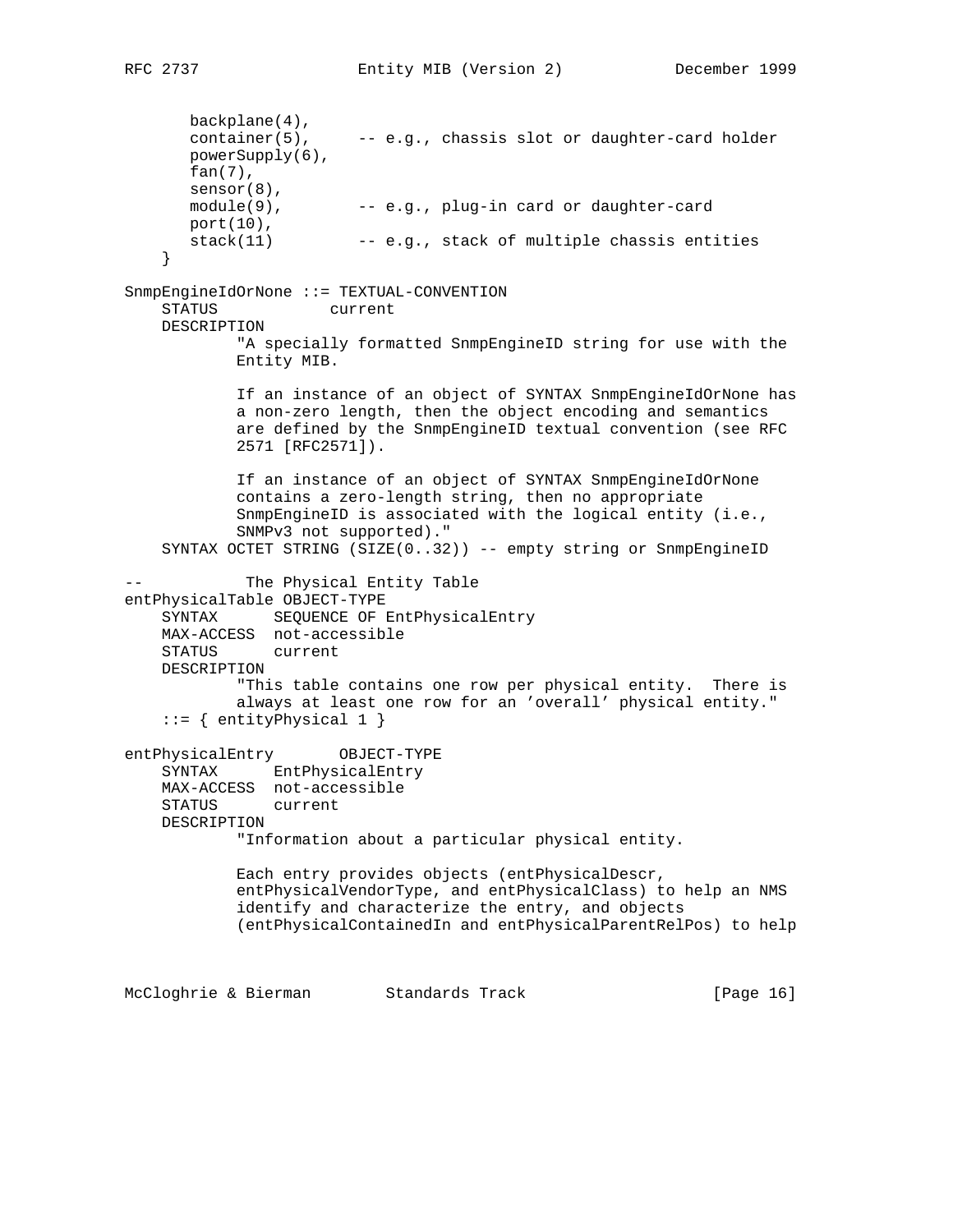```
 an NMS relate the particular entry to other entries in this
           table."
    INDEX { entPhysicalIndex }
    ::= { entPhysicalTable 1 }
EntPhysicalEntry ::= SEQUENCE {
     entPhysicalIndex PhysicalIndex,
entPhysicalDescr SnmpAdminString,
 entPhysicalVendorType AutonomousType,
entPhysicalContainedIn INTEGER,
entPhysicalClass PhysicalClass,
      entPhysicalParentRelPos INTEGER,
entPhysicalName SnmpAdminString,
 entPhysicalHardwareRev SnmpAdminString,
 entPhysicalFirmwareRev SnmpAdminString,
 entPhysicalSoftwareRev SnmpAdminString,
entPhysicalSerialNum SnmpAdminString,
entPhysicalMfgName SnmpAdminString,
entPhysicalModelName SnmpAdminString,
entPhysicalAlias SnmpAdminString,
entPhysicalAssetID SnmpAdminString,
entPhysicalIsFRU TruthValue
}
entPhysicalIndex OBJECT-TYPE
    SYNTAX PhysicalIndex
    MAX-ACCESS not-accessible
    STATUS current
    DESCRIPTION
           "The index for this entry."
    ::= { entPhysicalEntry 1 }
entPhysicalDescr OBJECT-TYPE
    SYNTAX SnmpAdminString
    MAX-ACCESS read-only
    STATUS current
    DESCRIPTION
           "A textual description of physical entity. This object
           should contain a string which identifies the manufacturer's
           name for the physical entity, and should be set to a
           distinct value for each version or model of the physical
           entity. "
    ::= { entPhysicalEntry 2 }
entPhysicalVendorType OBJECT-TYPE
    SYNTAX AutonomousType
    MAX-ACCESS read-only
    STATUS current
```
McCloghrie & Bierman Standards Track [Page 17]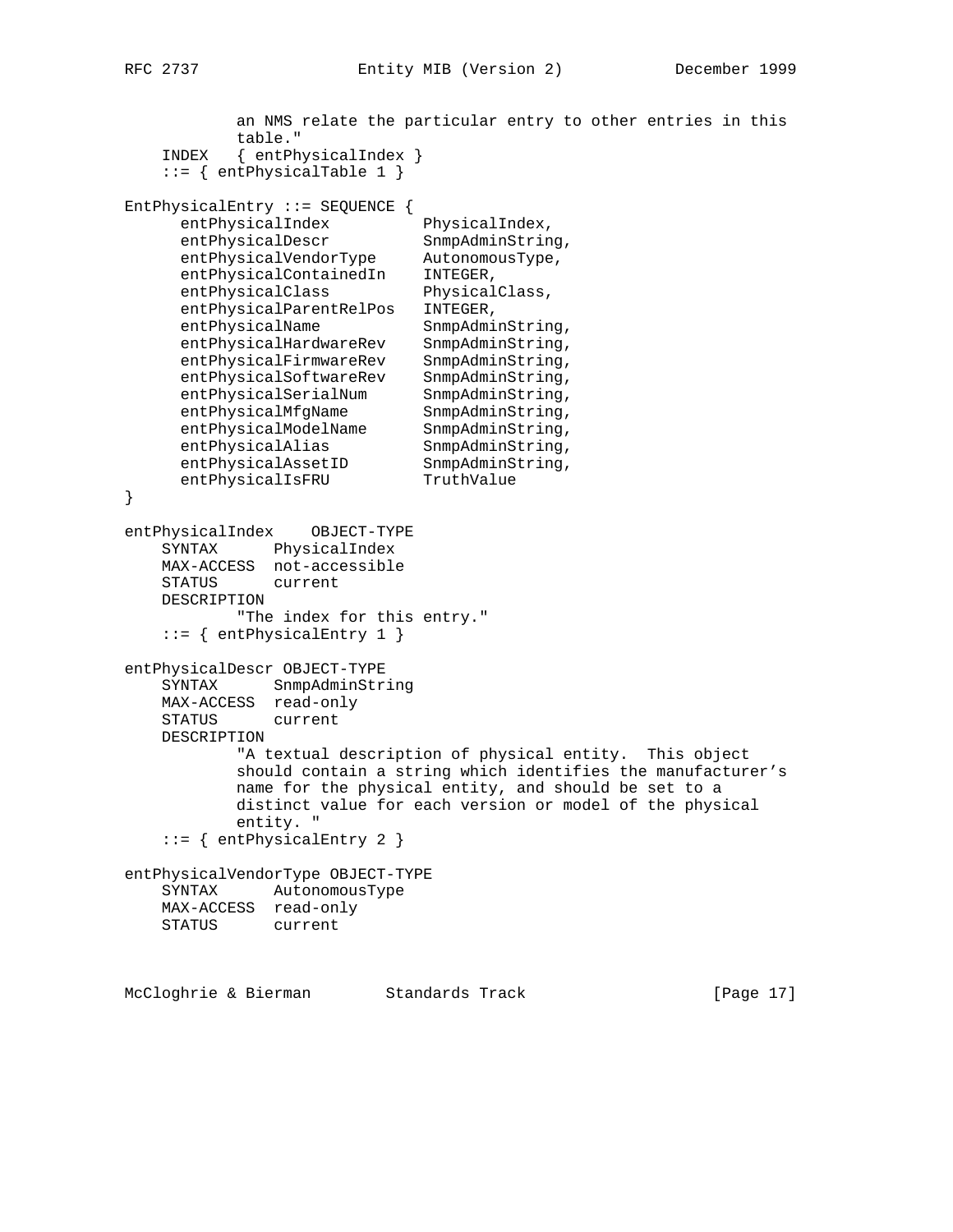```
 DESCRIPTION
             "An indication of the vendor-specific hardware type of the
             physical entity. Note that this is different from the
             definition of MIB-II's sysObjectID.
            An agent should set this object to a enterprise-specific
            registration identifier value indicating the specific
             equipment type in detail. The associated instance of
             entPhysicalClass is used to indicate the general type of
             hardware device.
             If no vendor-specific registration identifier exists for
             this physical entity, or the value is unknown by this agent,
             then the value { 0 0 } is returned."
     ::= { entPhysicalEntry 3 }
entPhysicalContainedIn OBJECT-TYPE
     SYNTAX INTEGER (0..2147483647)
     MAX-ACCESS read-only
     STATUS current
    DESCRIPTION
            "The value of entPhysicalIndex for the physical entity which
             'contains' this physical entity. A value of zero indicates
             this physical entity is not contained in any other physical
             entity. Note that the set of 'containment' relationships
             define a strict hierarchy; that is, recursion is not
            allowed.
             In the event a physical entity is contained by more than one
            physical entity (e.g., double-wide modules), this object
             should identify the containing entity with the lowest value
             of entPhysicalIndex."
     ::= { entPhysicalEntry 4 }
entPhysicalClass OBJECT-TYPE
     SYNTAX PhysicalClass
     MAX-ACCESS read-only
     STATUS current
     DESCRIPTION
             "An indication of the general hardware type of the physical
             entity.
             An agent should set this object to the standard enumeration
             value which most accurately indicates the general class of
             the physical entity, or the primary class if there is more
            than one.
             If no appropriate standard registration identifier exists
McCloghrie & Bierman Standards Track [Page 18]
```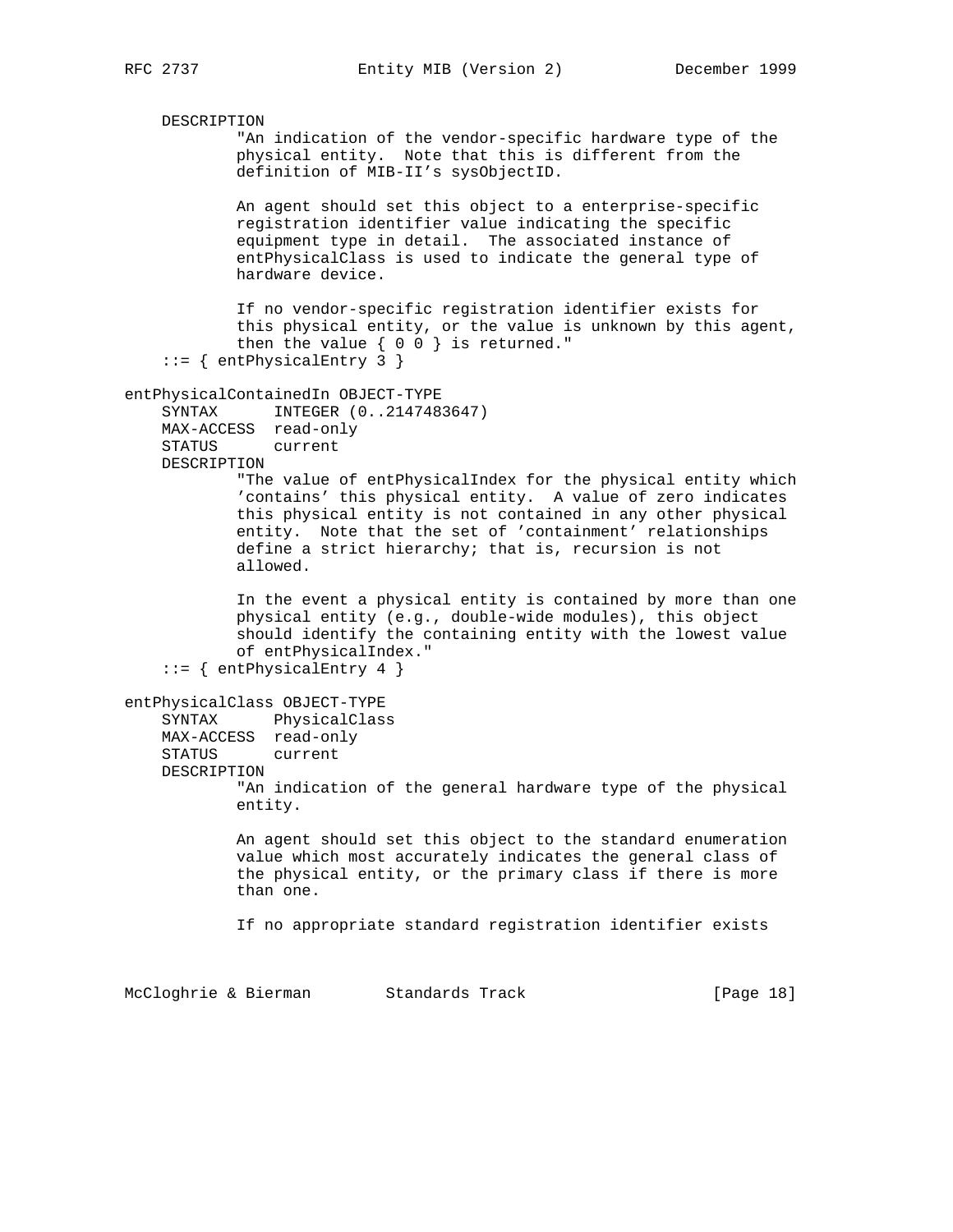for this physical entity, then the value 'other(1)' is returned. If the value is unknown by this agent, then the value 'unknown(2)' is returned."  $::=$  { entPhysicalEntry 5 } entPhysicalParentRelPos OBJECT-TYPE SYNTAX INTEGER (-1..2147483647) MAX-ACCESS read-only STATUS current DESCRIPTION "An indication of the relative position of this 'child' component among all its 'sibling' components. Sibling components are defined as entPhysicalEntries which share the same instance values of each of the entPhysicalContainedIn and entPhysicalClass objects. An NMS can use this object to identify the relative ordering for all sibling components of a particular parent (identified by the entPhysicalContainedIn instance in each sibling entry). This value should match any external labeling of the physical component if possible. For example, for a container (e.g., card slot) labeled as 'slot #3', entPhysicalParentRelPos should have the value '3'. Note that the entPhysicalEntry for the module plugged in slot 3 should have an entPhysicalParentRelPos value of '1'. If the physical position of this component does not match any external numbering or clearly visible ordering, then user documentation or other external reference material should be used to determine the parent-relative position. If this is not possible, then the the agent should assign a consistent (but possibly arbitrary) ordering to a given set of 'sibling' components, perhaps based on internal representation of the components. If the agent cannot determine the parent-relative position for some reason, or if the associated value of entPhysicalContainedIn is '0', then the value '-1' is returned. Otherwise a non-negative integer is returned, indicating the parent-relative position of this physical entity. Parent-relative ordering normally starts from '1' and continues to 'N', where 'N' represents the highest positioned child entity. However, if the physical entities (e.g., slots) are labeled from a starting position of zero,

McCloghrie & Bierman Standards Track [Page 19]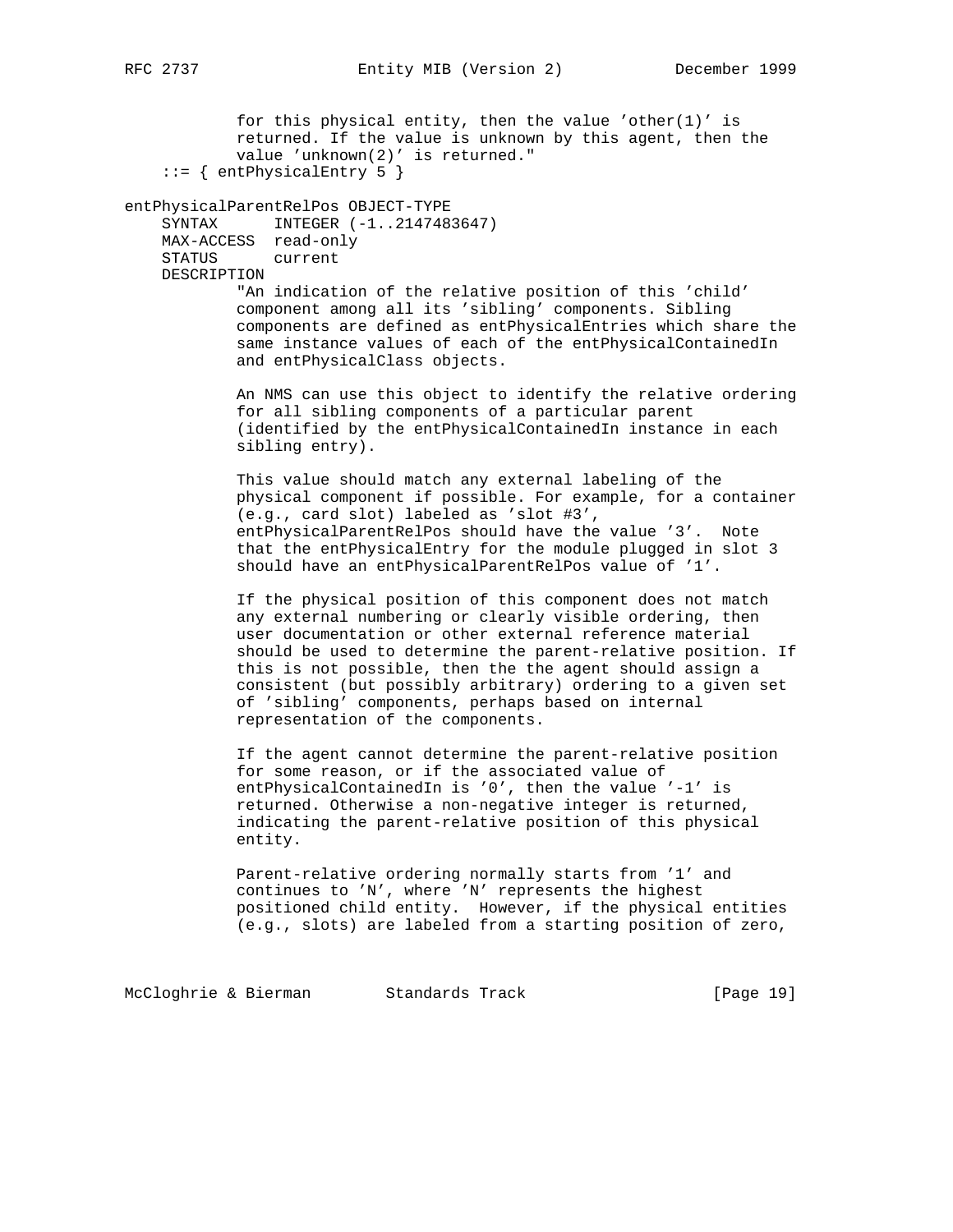RFC 2737 **Entity MIB** (Version 2) December 1999

 then the first sibling should be associated with a entPhysicalParentRelPos value of '0'. Note that this ordering may be sparse or dense, depending on agent implementation.

 The actual values returned are not globally meaningful, as each 'parent' component may use different numbering algorithms. The ordering is only meaningful among siblings of the same parent component.

 The agent should retain parent-relative position values across reboots, either through algorithmic assignment or use of non-volatile storage."

```
::= { entPhysicalEntry 6 }
```

```
entPhysicalName OBJECT-TYPE
```
 SYNTAX SnmpAdminString MAX-ACCESS read-only STATUS current DESCRIPTION

 "The textual name of the physical entity. The value of this object should be the name of the component as assigned by the local device and should be suitable for use in commands entered at the device's 'console'. This might be a text name, such as 'console' or a simple component number (e.g., port or module number), such as '1', depending on the physical component naming syntax of the device.

> If there is no local name, or this object is otherwise not applicable, then this object contains a zero-length string.

 Note that the value of entPhysicalName for two physical entities will be the same in the event that the console interface does not distinguish between them, e.g., slot-1 and the card in slot-1."

```
 ::= { entPhysicalEntry 7 }
```
entPhysicalHardwareRev OBJECT-TYPE SYNTAX SnmpAdminString MAX-ACCESS read-only STATUS current DESCRIPTION "The vendor-specific hardware revision string for the physical entity. The preferred value is the hardware revision identifier actually printed on the component itself (if present).

Note that if revision information is stored internally in a

McCloghrie & Bierman Standards Track [Page 20]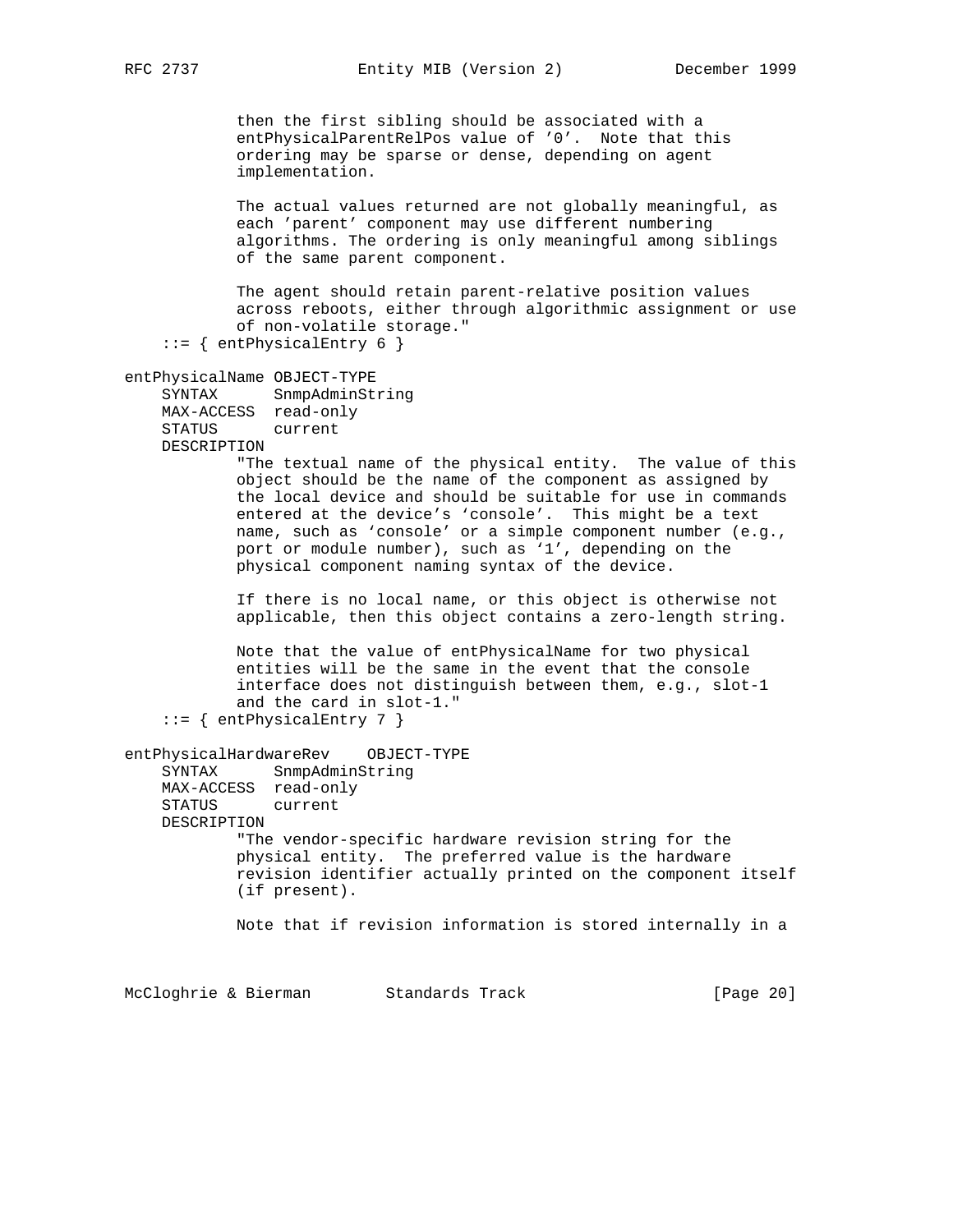non-printable (e.g., binary) format, then the agent must convert such information to a printable format, in an implementation-specific manner. If no specific hardware revision string is associated with the physical component, or this information is unknown to the agent, then this object will contain a zero-length string." ::= { entPhysicalEntry 8 } entPhysicalFirmwareRev OBJECT-TYPE SYNTAX SnmpAdminString MAX-ACCESS read-only STATUS current DESCRIPTION "The vendor-specific firmware revision string for the physical entity. Note that if revision information is stored internally in a non-printable (e.g., binary) format, then the agent must convert such information to a printable format, in an implementation-specific manner. If no specific firmware programs are associated with the physical component, or this information is unknown to the agent, then this object will contain a zero-length string." ::= { entPhysicalEntry 9 } entPhysicalSoftwareRev OBJECT-TYPE SYNTAX SnmpAdminString MAX-ACCESS read-only STATUS current DESCRIPTION "The vendor-specific software revision string for the physical entity. Note that if revision information is stored internally in a non-printable (e.g., binary) format, then the agent must convert such information to a printable format, in an implementation-specific manner. If no specific software programs are associated with the physical component, or this information is unknown to the agent, then this object will contain a zero-length string." ::= { entPhysicalEntry 10 } entPhysicalSerialNum OBJECT-TYPE SYNTAX SnmpAdminString (SIZE (0..32))

McCloghrie & Bierman Standards Track [Page 21]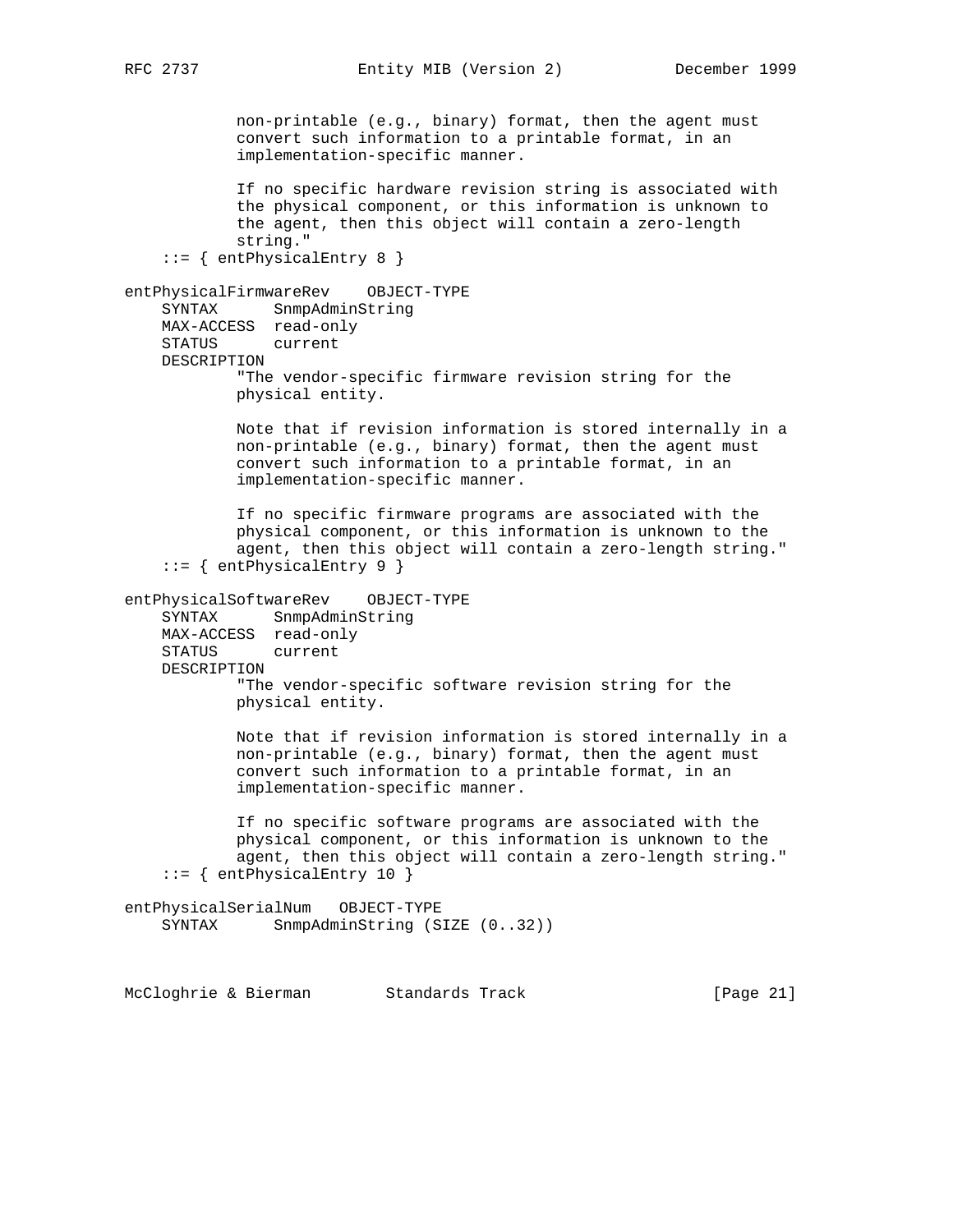MAX-ACCESS read-write STATUS current DESCRIPTION "The vendor-specific serial number string for the physical entity. The preferred value is the serial number string actually printed on the component itself (if present). On the first instantiation of an physical entity, the value of entPhysicalSerialNum associated with that entity is set to the correct vendor-assigned serial number, if this information is available to the agent. If a serial number is unknown or non-existent, the entPhysicalSerialNum will be set to a zero-length string instead. Note that implementations which can correctly identify the serial numbers of all installed physical entities do not need to provide write access to the entPhysicalSerialNum object. Agents which cannot provide non-volatile storage for the entPhysicalSerialNum strings are not required to implement write access for this object. Not every physical component will have a serial number, or even need one. Physical entities for which the associated value of the entPhysicalIsFRU object is equal to 'false(2)' (e.g., the repeater ports within a repeater module), do not need their own unique serial number. An agent does not have to provide write access for such entities, and may return a zero-length string. If write access is implemented for an instance of entPhysicalSerialNum, and a value is written into the instance, the agent must retain the supplied value in the entPhysicalSerialNum instance associated with the same physical entity for as long as that entity remains instantiated. This includes instantiations across all re initializations/reboots of the network management system, including those which result in a change of the physical entity's entPhysicalIndex value." ::= { entPhysicalEntry 11 } entPhysicalMfgName OBJECT-TYPE SYNTAX SnmpAdminString MAX-ACCESS read-only STATUS current DESCRIPTION "The name of the manufacturer of this physical component. The preferred value is the manufacturer name string actually printed on the component itself (if present).

McCloghrie & Bierman Standards Track [Page 22]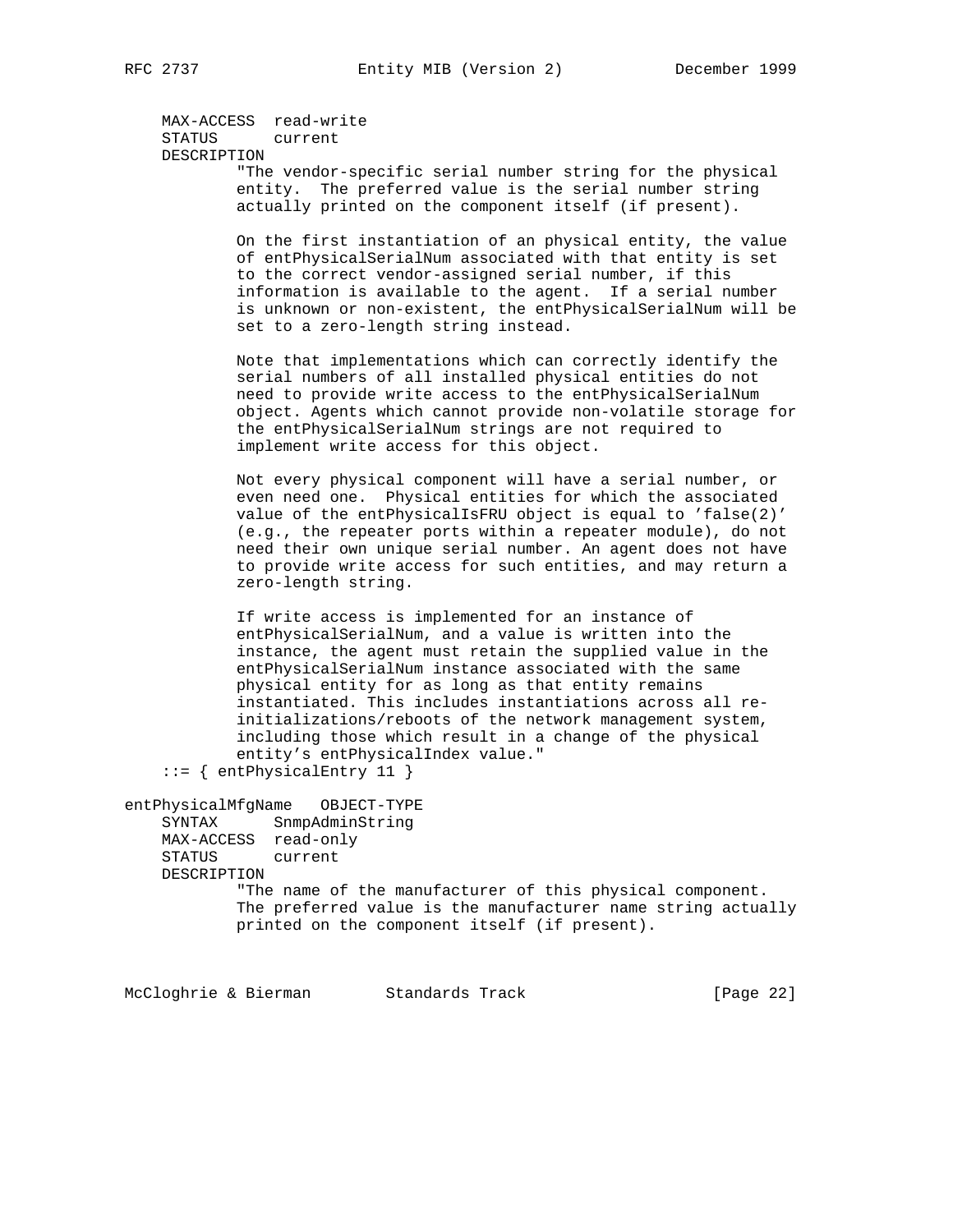RFC 2737 Entity MIB (Version 2) December 1999

 Note that comparisons between instances of the entPhysicalModelName, entPhysicalFirmwareRev, entPhysicalSoftwareRev, and the entPhysicalSerialNum objects, are only meaningful amongst entPhysicalEntries with the same value of entPhysicalMfgName. If the manufacturer name string associated with the physical component is unknown to the agent, then this object will contain a zero-length string." ::= { entPhysicalEntry 12 } entPhysicalModelName OBJECT-TYPE SYNTAX SnmpAdminString MAX-ACCESS read-only STATUS current DESCRIPTION "The vendor-specific model name identifier string associated with this physical component. The preferred value is the customer-visible part number, which may be printed on the component itself. If the model name string associated with the physical component is unknown to the agent, then this object will contain a zero-length string." ::= { entPhysicalEntry 13 } entPhysicalAlias OBJECT-TYPE SYNTAX SnmpAdminString (SIZE (0..32)) MAX-ACCESS read-write STATUS current DESCRIPTION "This object is an 'alias' name for the physical entity as specified by a network manager, and provides a non-volatile 'handle' for the physical entity. On the first instantiation of an physical entity, the value of entPhysicalAlias associated with that entity is set to the zero-length string. However, agent may set the value to a locally unique default value, instead of a zero-length string. If write access is implemented for an instance of entPhysicalAlias, and a value is written into the instance, the agent must retain the supplied value in the entPhysicalAlias instance associated with the same physical entity for as long as that entity remains instantiated. This includes instantiations across all re initializations/reboots of the network management system,

McCloghrie & Bierman Standards Track [Page 23]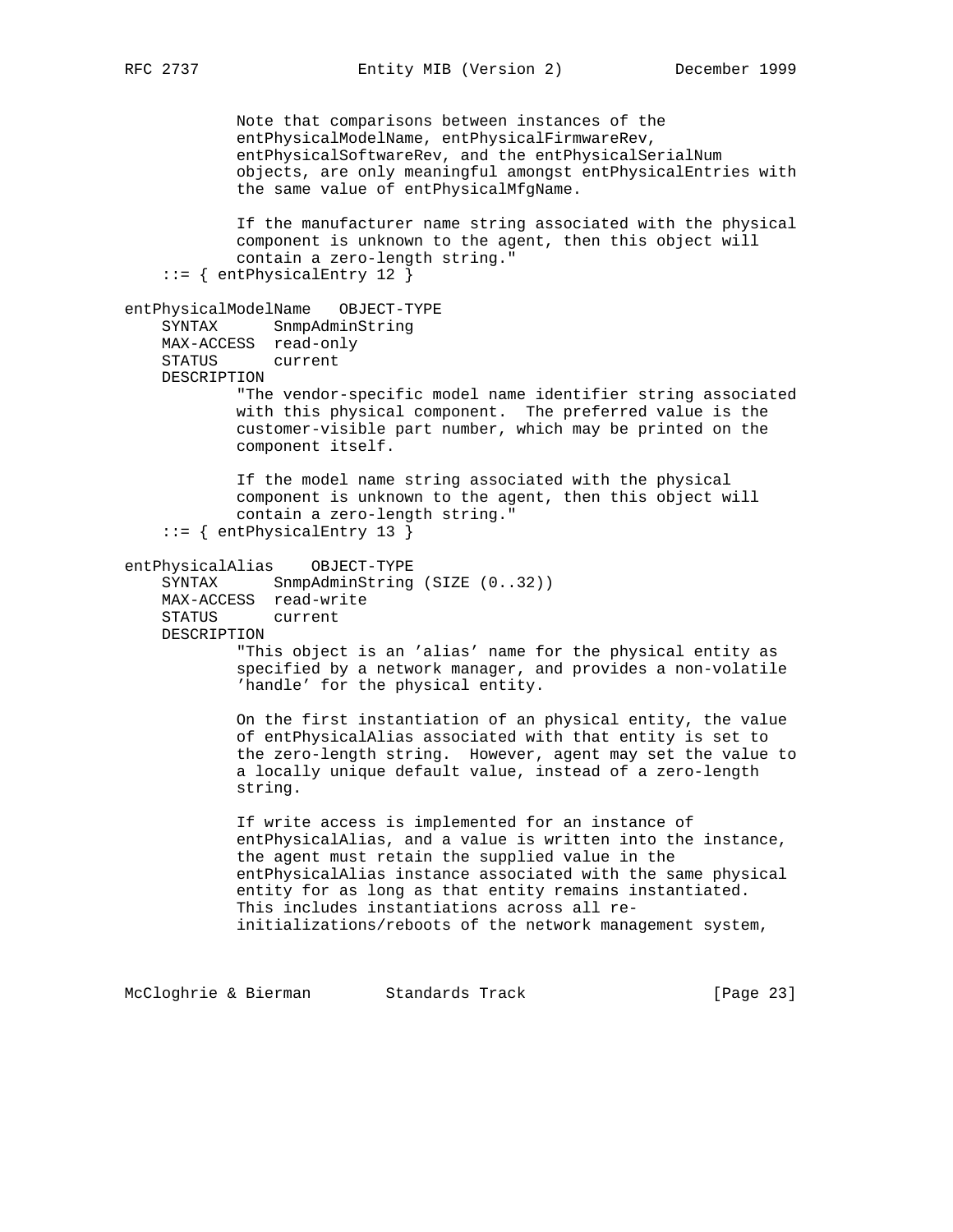including those which result in a change of the physical entity's entPhysicalIndex value." ::= { entPhysicalEntry 14 } entPhysicalAssetID OBJECT-TYPE SYNTAX SnmpAdminString (SIZE (0..32)) MAX-ACCESS read-write STATUS current DESCRIPTION "This object is a user-assigned asset tracking identifier for the physical entity as specified by a network manager, and provides non-volatile storage of this information. On the first instantiation of an physical entity, the value of entPhysicalAssetID associated with that entity is set to the zero-length string. Not every physical component will have a asset tracking identifier, or even need one. Physical entities for which the associated value of the entPhysicalIsFRU object is equal to 'false(2)' (e.g., the repeater ports within a repeater module), do not need their own unique asset tracking identifier. An agent does not have to provide write access for such entities, and may instead return a zero-length string. If write access is implemented for an instance of entPhysicalAssetID, and a value is written into the instance, the agent must retain the supplied value in the entPhysicalAssetID instance associated with the same physical entity for as long as that entity remains instantiated. This includes instantiations across all re initializations/reboots of the network management system, including those which result in a change of the physical entity's entPhysicalIndex value. If no asset tracking information is associated with the physical component, then this object will contain a zero length string." ::= { entPhysicalEntry 15 } entPhysicalIsFRU OBJECT-TYPE SYNTAX TruthValue MAX-ACCESS read-only STATUS current DESCRIPTION "This object indicates whether or not this physical entity is considered a 'field replaceable unit' by the vendor. If

McCloghrie & Bierman Standards Track [Page 24]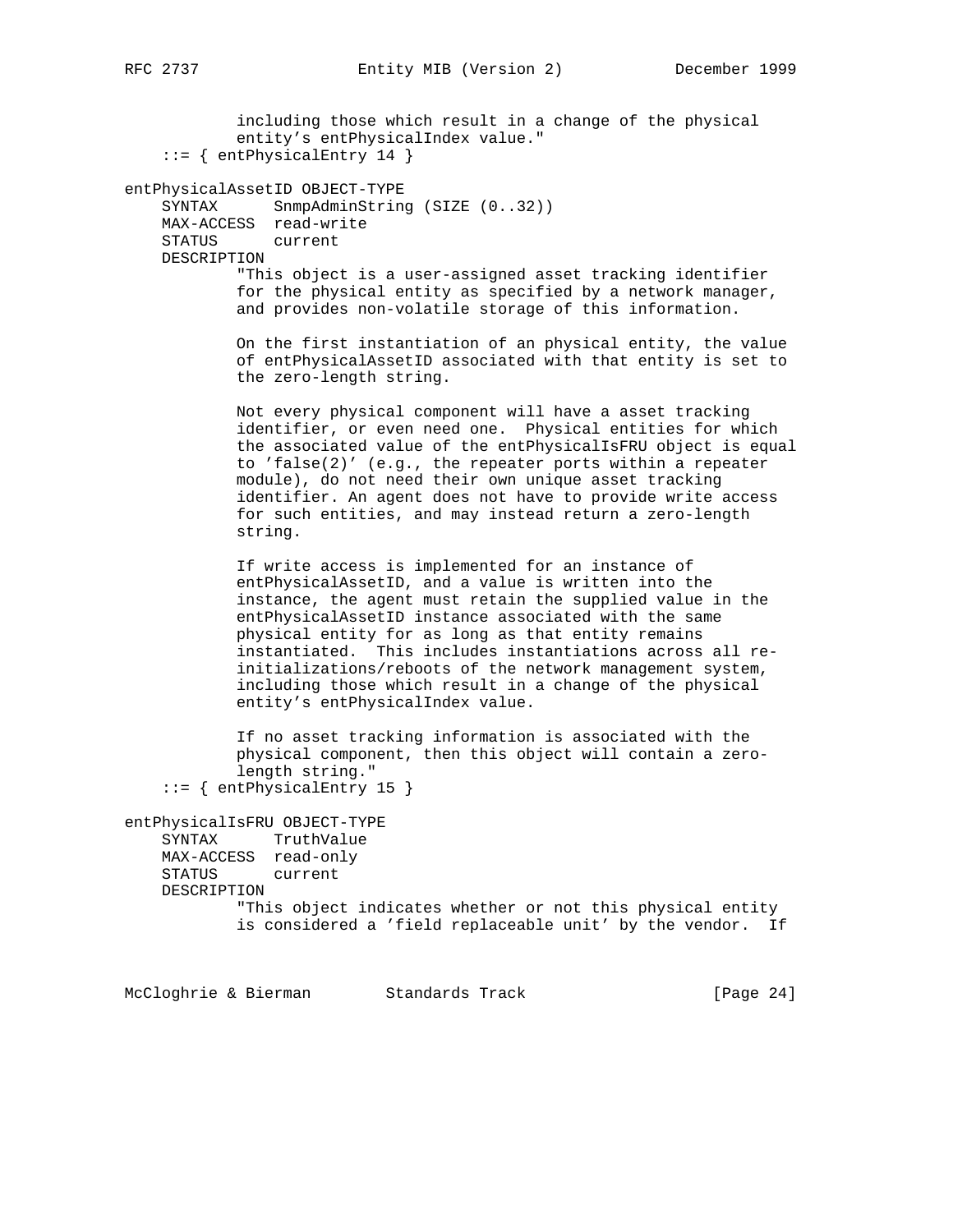this object contains the value 'true(1)' then this entPhysicalEntry identifies a field replaceable unit. For all entPhysicalEntries which represent components that are permanently contained within a field replaceable unit, the value 'false(2)' should be returned for this object." ::= { entPhysicalEntry 16 } The Logical Entity Table entLogicalTable OBJECT-TYPE SYNTAX SEQUENCE OF EntLogicalEntry MAX-ACCESS not-accessible STATUS current DESCRIPTION "This table contains one row per logical entity. For agents which implement more than one naming scope, at least one entry must exist. Agents which instantiate all MIB objects within a single naming scope are not required to implement this table."  $::=$  { entityLogical 1 } entLogicalEntry OBJECT-TYPE SYNTAX EntLogicalEntry MAX-ACCESS not-accessible STATUS current DESCRIPTION "Information about a particular logical entity. Entities may be managed by this agent or other SNMP agents (possibly) in the same chassis." INDEX { entLogicalIndex } ::= { entLogicalTable 1 } EntLogicalEntry ::= SEQUENCE { entLogicalIndex INTEGER, entLogicalDescr SnmpAdminString, entLogicalType AutonomousType, entLogicalCommunity OCTET STRING, entLogicalTAddress TAddress, entLogicalTDomain TDomain, entLogicalContextEngineID SnmpEngineIdOrNone, entLogicalContextName SnmpAdminString } entLogicalIndex OBJECT-TYPE SYNTAX INTEGER (1..2147483647) MAX-ACCESS not-accessible STATUS current DESCRIPTION McCloghrie & Bierman Standards Track [Page 25]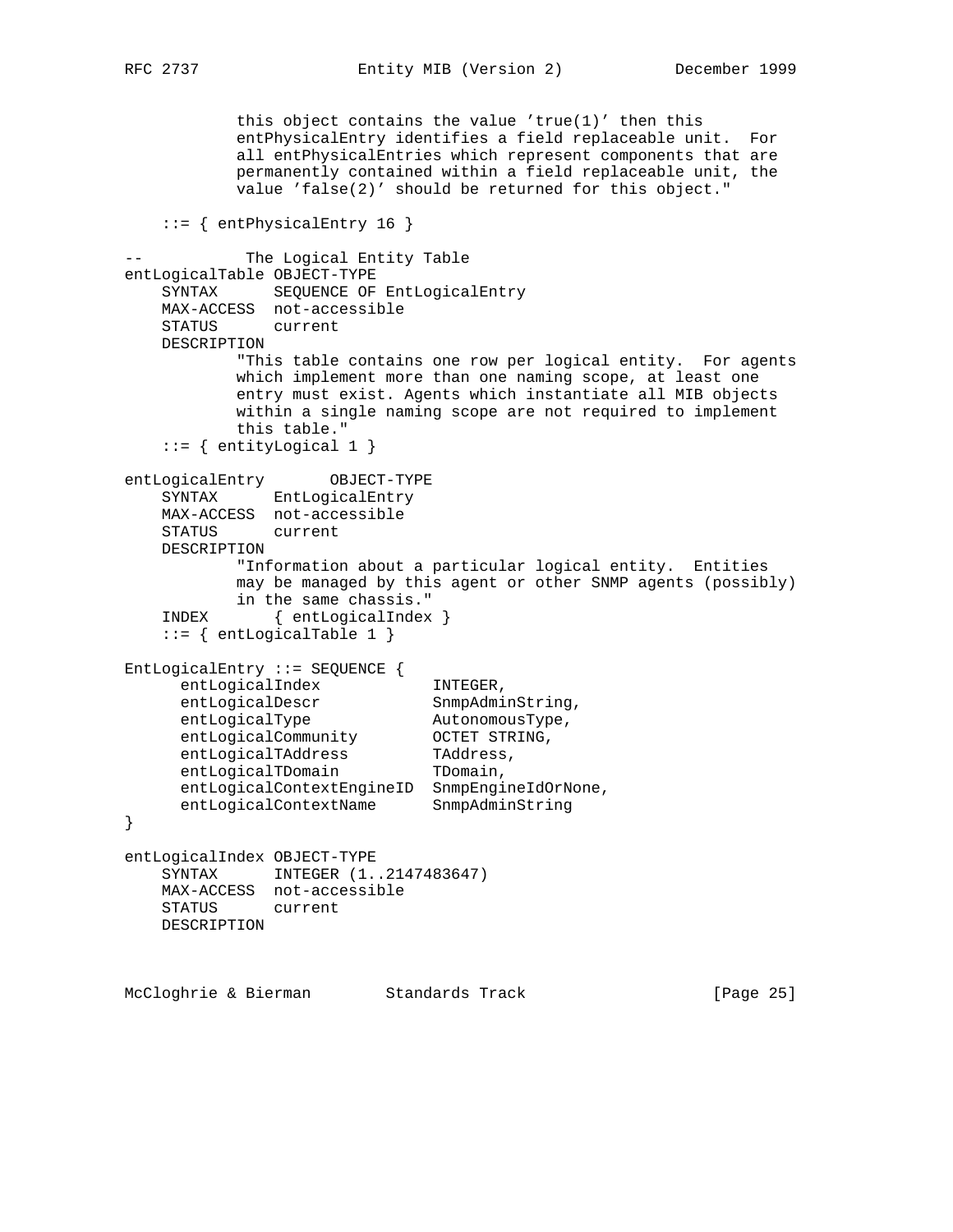```
 "The value of this object uniquely identifies the logical
           entity. The value should be a small positive integer; index
            values for different logical entities are are not
            necessarily contiguous."
    ::= { entLogicalEntry 1 }
entLogicalDescr OBJECT-TYPE
    SYNTAX SnmpAdminString
    MAX-ACCESS read-only
     STATUS current
    DESCRIPTION
            "A textual description of the logical entity. This object
            should contain a string which identifies the manufacturer's
            name for the logical entity, and should be set to a distinct
            value for each version of the logical entity. "
    ::= { entLogicalEntry 2 }
entLogicalType OBJECT-TYPE
    SYNTAX AutonomousType
    MAX-ACCESS read-only
    STATUS current
    DESCRIPTION
             "An indication of the type of logical entity. This will
             typically be the OBJECT IDENTIFIER name of the node in the
            SMI's naming hierarchy which represents the major MIB
            module, or the majority of the MIB modules, supported by the
             logical entity. For example:
                a logical entity of a regular host/router -> mib-2
                a logical entity of a 802.1d bridge -> dot1dBridge
                a logical entity of a 802.3 repeater -> snmpDot3RptrMgmt
            If an appropriate node in the SMI's naming hierarchy cannot
            be identified, the value 'mib-2' should be used."
    ::= { entLogicalEntry 3 }
entLogicalCommunity OBJECT-TYPE
     SYNTAX OCTET STRING (SIZE (0..255))
    MAX-ACCESS read-only
     STATUS deprecated
    DESCRIPTION
             "An SNMPv1 or SNMPv2C community-string which can be used to
            access detailed management information for this logical
            entity. The agent should allow read access with this
            community string (to an appropriate subset of all managed
            objects) and may also return a community string based on the
            privileges of the request used to read this object. Note
            that an agent may return a community string with read-only
            privileges, even if this object is accessed with a read-
            write community string. However, the agent must take care
```
McCloghrie & Bierman Standards Track [Page 26]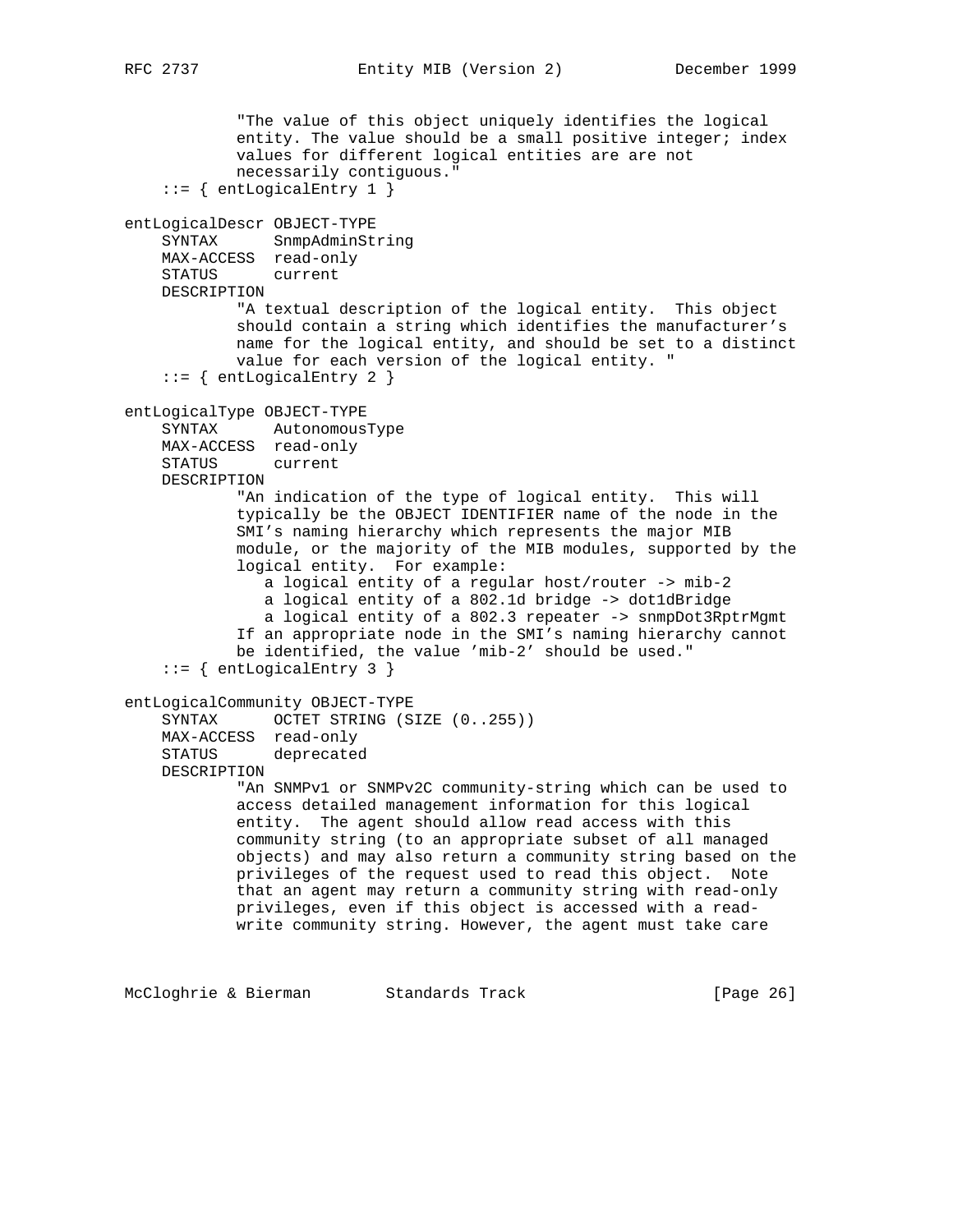not to return a community string which allows more privileges than the community string used to access this object.

 A compliant SNMP agent may wish to conserve naming scopes by representing multiple logical entities in a single 'default' naming scope. This is possible when the logical entities represented by the same value of entLogicalCommunity have no object instances in common. For example, 'bridge1' and 'repeater1' may be part of the main naming scope, but at least one additional community string is needed to represent 'bridge2' and 'repeater2'.

 Logical entities 'bridge1' and 'repeater1' would be represented by sysOREntries associated with the 'default' naming scope.

 For agents not accessible via SNMPv1 or SNMPv2C, the value of this object is the empty string. This object may also contain an empty string if a community string has not yet been assigned by the agent, or no community string with suitable access rights can be returned for a particular SNMP request.

 Note that this object is deprecated. Agents which implement SNMPv3 access should use the entLogicalContextEngineID and entLogicalContextName objects to identify the context associated with each logical entity. SNMPv3 agents may return a zero-length string for this object, or may continue to return a community string (e.g., tri-lingual agent support)."

```
::= { entLogicalEntry 4 }
```

```
entLogicalTAddress OBJECT-TYPE
```
 SYNTAX TAddress MAX-ACCESS read-only STATUS current DESCRIPTION

> "The transport service address by which the logical entity receives network management traffic, formatted according to the corresponding value of entLogicalTDomain.

 For snmpUDPDomain, a TAddress is 6 octets long, the initial 4 octets containing the IP-address in network-byte order and the last 2 containing the UDP port in network-byte order. Consult 'Transport Mappings for Version 2 of the Simple Network Management Protocol' (RFC 1906 [RFC1906]) for further information on snmpUDPDomain."

McCloghrie & Bierman Standards Track [Page 27]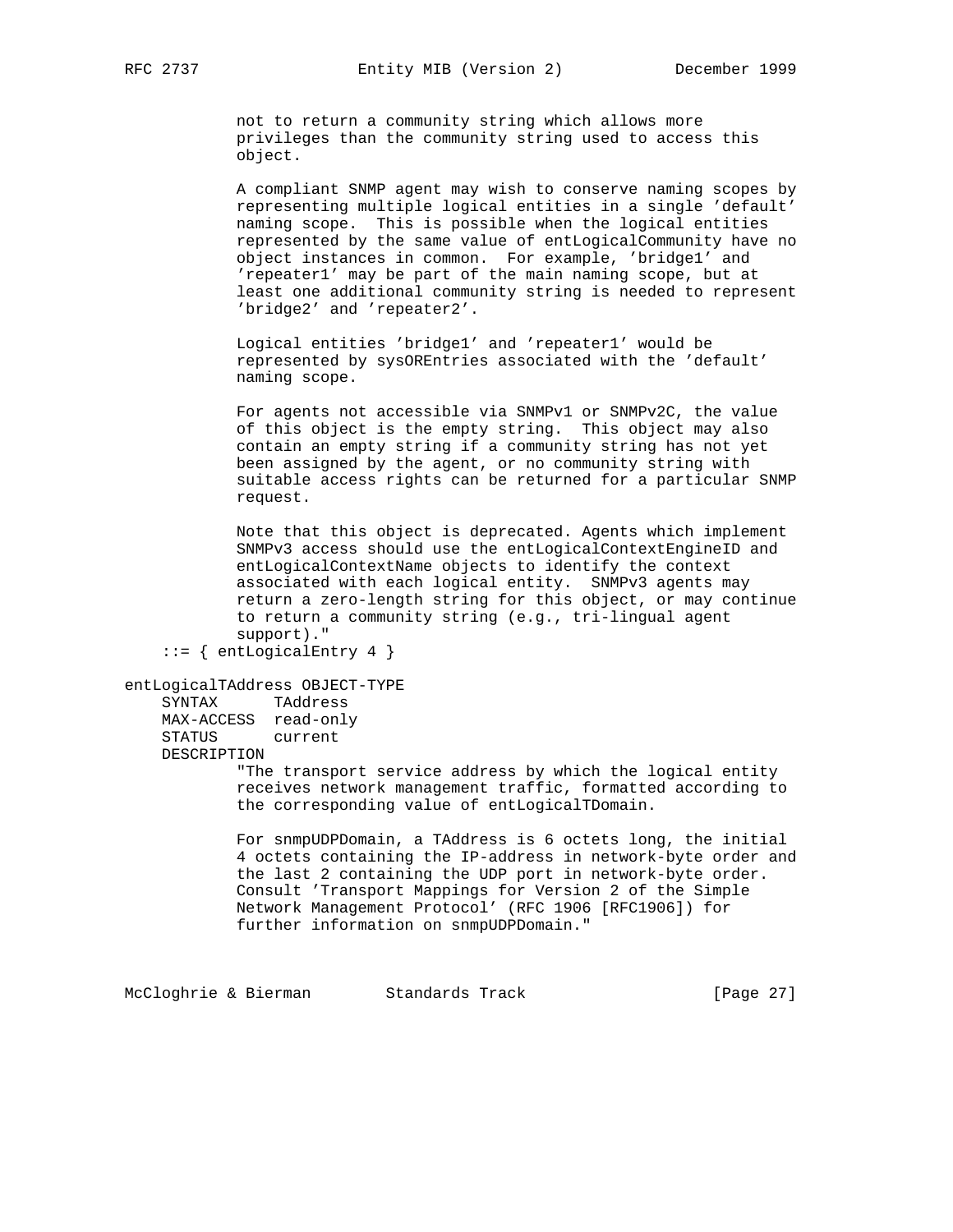```
 ::= { entLogicalEntry 5 }
entLogicalTDomain OBJECT-TYPE
     SYNTAX TDomain
    MAX-ACCESS read-only
     STATUS current
    DESCRIPTION
            "Indicates the kind of transport service by which the
            logical entity receives network management traffic.
            Possible values for this object are presently found in the
            Transport Mappings for SNMPv2 document (RFC 1906
            [RFC1906])."
     ::= { entLogicalEntry 6 }
entLogicalContextEngineID OBJECT-TYPE
     SYNTAX SnmpEngineIdOrNone
    MAX-ACCESS read-only
    STATUS current
    DESCRIPTION
            "The authoritative contextEngineID that can be used to send
            an SNMP message concerning information held by this logical
            entity, to the address specified by the associated
            'entLogicalTAddress/entLogicalTDomain' pair.
            This object, together with the associated
            entLogicalContextName object, defines the context associated
            with a particular logical entity, and allows access to SNMP
            engines identified by a contextEngineId and contextName
            pair.
            If no value has been configured by the agent, a zero-length
            string is returned, or the agent may choose not to
             instantiate this object at all."
     ::= { entLogicalEntry 7 }
entLogicalContextName OBJECT-TYPE
     SYNTAX SnmpAdminString
    MAX-ACCESS read-only
     STATUS current
    DESCRIPTION
            "The contextName that can be used to send an SNMP message
            concerning information held by this logical entity, to the
            address specified by the associated
            'entLogicalTAddress/entLogicalTDomain' pair.
            This object, together with the associated
            entLogicalContextEngineID object, defines the context
            associated with a particular logical entity, and allows
McCloghrie & Bierman Standards Track [Page 28]
```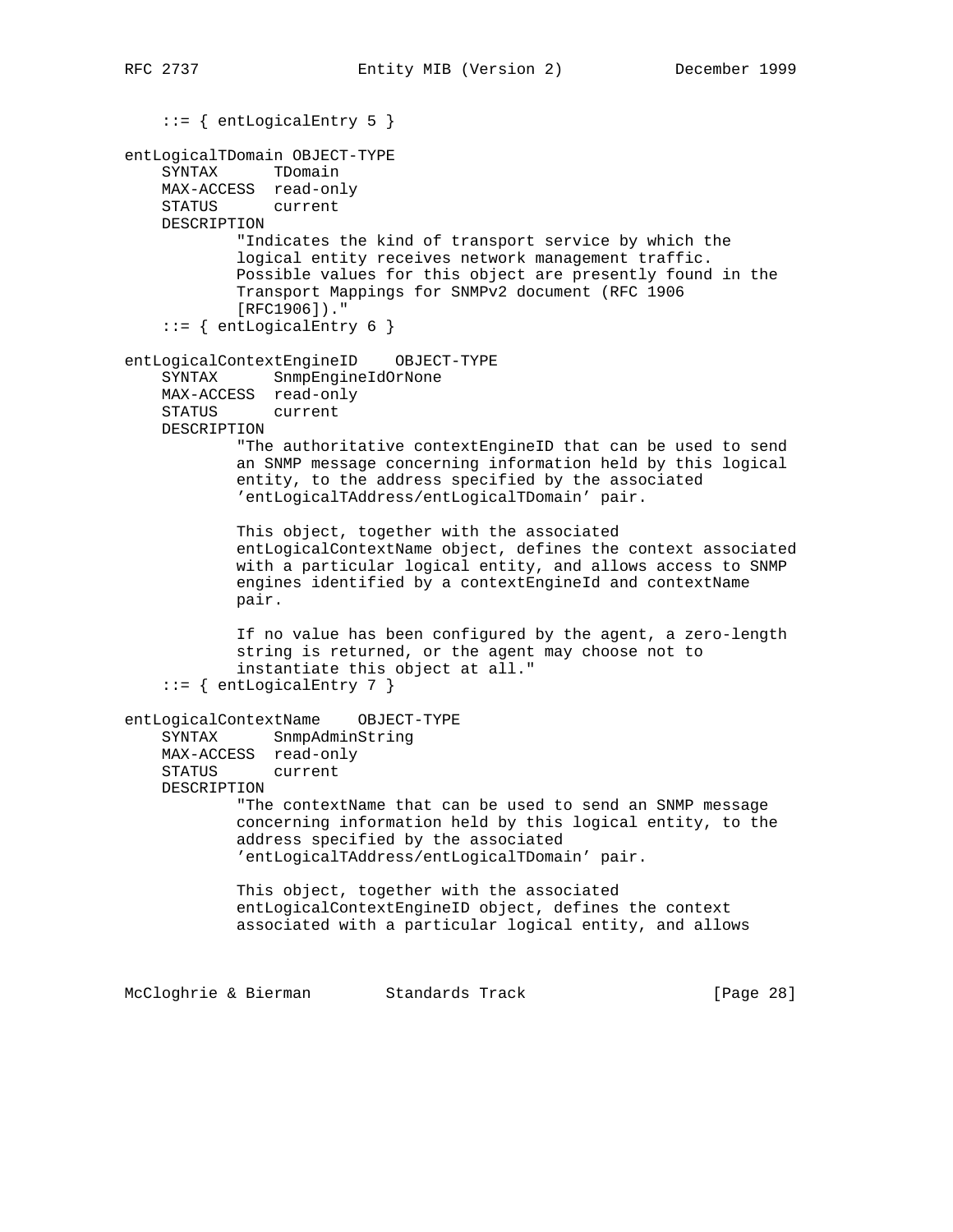access to SNMP engines identified by a contextEngineId and contextName pair.

 If no value has been configured by the agent, a zero-length string is returned, or the agent may choose not to instantiate this object at all." ::= { entLogicalEntry 8 }

#### entLPMappingTable OBJECT-TYPE

 SYNTAX SEQUENCE OF EntLPMappingEntry MAX-ACCESS not-accessible STATUS current DESCRIPTION

 "This table contains zero or more rows of logical entity to physical equipment associations. For each logical entity known by this agent, there are zero or more mappings to the physical resources which are used to realize that logical entity.

 An agent should limit the number and nature of entries in this table such that only meaningful and non-redundant information is returned. For example, in a system which contains a single power supply, mappings between logical entities and the power supply are not useful and should not be included.

 Also, only the most appropriate physical component which is closest to the root of a particular containment tree should be identified in an entLPMapping entry.

 For example, suppose a bridge is realized on a particular module, and all ports on that module are ports on this bridge. A mapping between the bridge and the module would be useful, but additional mappings between the bridge and each of the ports on that module would be redundant (since the entPhysicalContainedIn hierarchy can provide the same information). If, on the other hand, more than one bridge was utilizing ports on this module, then mappings between each bridge and the ports it used would be appropriate.

 Also, in the case of a single backplane repeater, a mapping for the backplane to the single repeater entity is not necessary."

```
::= { entityMapping 1 }
```
entLPMappingEntry OBJECT-TYPE SYNTAX EntLPMappingEntry MAX-ACCESS not-accessible

McCloghrie & Bierman Standards Track [Page 29]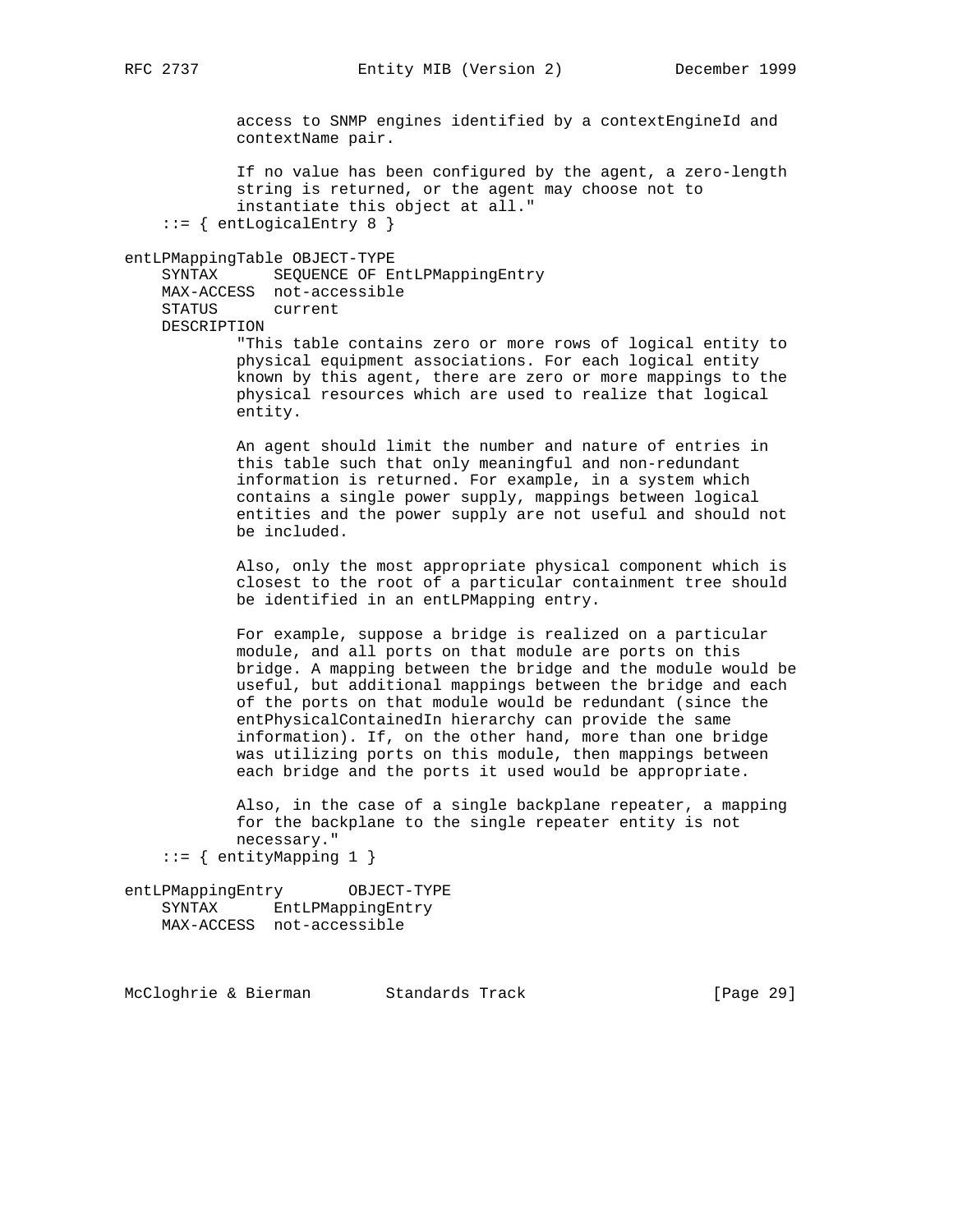```
 STATUS current
    DESCRIPTION
            "Information about a particular logical entity to physical
            equipment association. Note that the nature of the
            association is not specifically identified in this entry.
            It is expected that sufficient information exists in the
            MIBs used to manage a particular logical entity to infer how
            physical component information is utilized."
     INDEX { entLogicalIndex, entLPPhysicalIndex }
     ::= { entLPMappingTable 1 }
EntLPMappingEntry ::= SEQUENCE {
      entLPPhysicalIndex PhysicalIndex
}
entLPPhysicalIndex OBJECT-TYPE
    SYNTAX PhysicalIndex
    MAX-ACCESS read-only
    STATUS current
    DESCRIPTION
            "The value of this object identifies the index value of a
            particular entPhysicalEntry associated with the indicated
            entLogicalEntity."
     ::= { entLPMappingEntry 1 }
-- logical entity/component to alias table
entAliasMappingTable OBJECT-TYPE
     SYNTAX SEQUENCE OF EntAliasMappingEntry
    MAX-ACCESS not-accessible
    STATUS current
    DESCRIPTION
            "This table contains zero or more rows, representing
            mappings of logical entity and physical component to
            external MIB identifiers. Each physical port in the system
            may be associated with a mapping to an external identifier,
            which itself is associated with a particular logical
            entity's naming scope. A 'wildcard' mechanism is provided
            to indicate that an identifier is associated with more than
            one logical entity."
     ::= { entityMapping 2 }
entAliasMappingEntry OBJECT-TYPE
    SYNTAX EntAliasMappingEntry
    MAX-ACCESS not-accessible
    STATUS current
    DESCRIPTION
            "Information about a particular physical equipment, logical
            entity to external identifier binding. Each logical
McCloghrie & Bierman Standards Track [Page 30]
```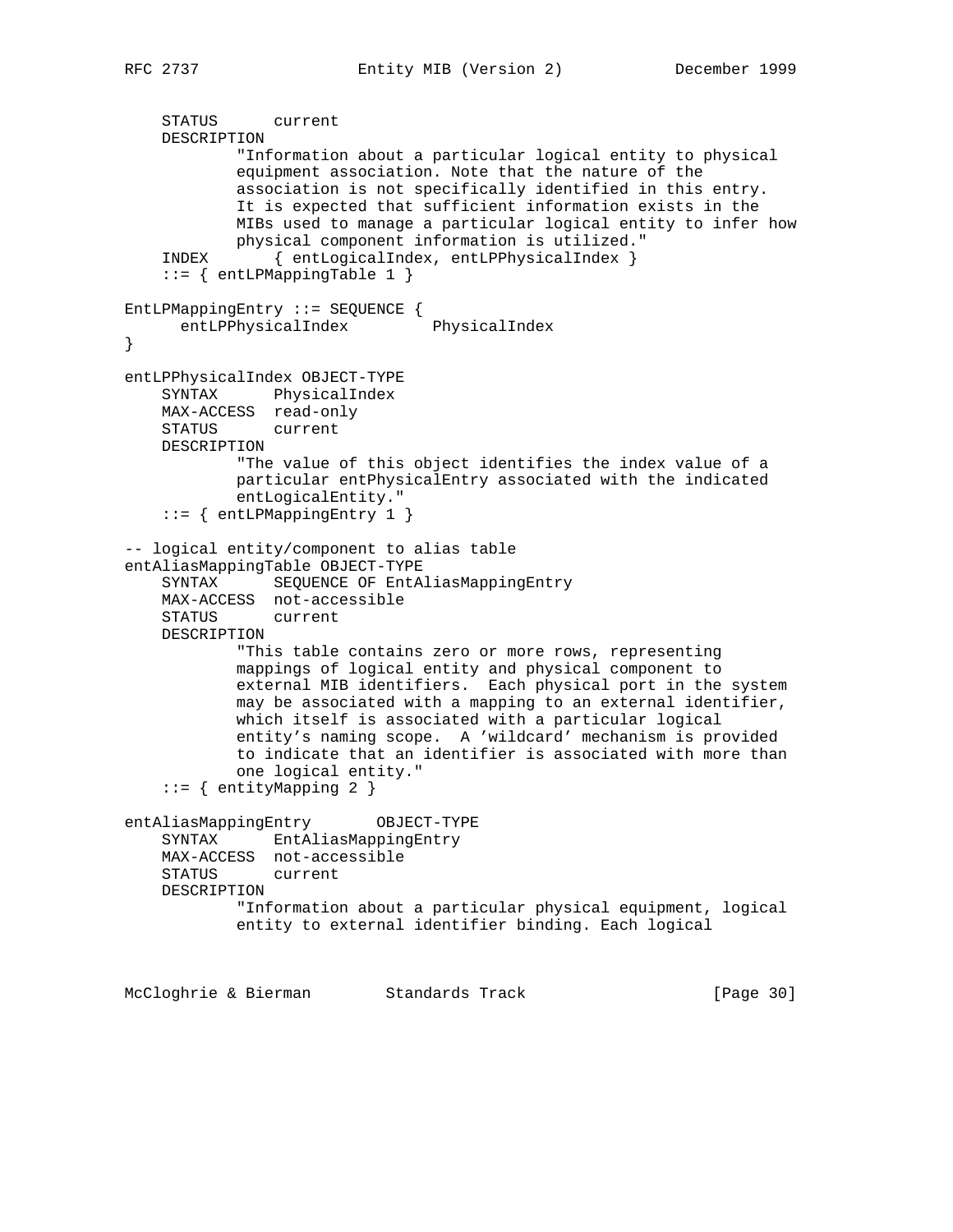```
 entity/physical component pair may be associated with one
            alias mapping. The logical entity index may also be used as
            a 'wildcard' (refer to the entAliasLogicalIndexOrZero object
            DESCRIPTION clause for details.)
            Note that only entPhysicalIndex values which represent
            physical ports (i.e. associated entPhysicalClass value is
             'port(10)') are permitted to exist in this table."
     INDEX { entPhysicalIndex, entAliasLogicalIndexOrZero }
     ::= { entAliasMappingTable 1 }
EntAliasMappingEntry ::= SEQUENCE {
entAliasLogicalIndexOrZero INTEGER,
 entAliasMappingIdentifier RowPointer
}
entAliasLogicalIndexOrZero OBJECT-TYPE
     SYNTAX INTEGER (0..2147483647)
    MAX-ACCESS not-accessible
    STATUS current
    DESCRIPTION
            "The value of this object identifies the logical entity
            which defines the naming scope for the associated instance
            of the 'entAliasMappingIdentifier' object.
             If this object has a non-zero value, then it identifies the
             logical entity named by the same value of entLogicalIndex.
            If this object has a value of zero, then the mapping between
            the physical component and the alias identifier for this
            entAliasMapping entry is associated with all unspecified
            logical entities. That is, a value of zero (the default
            mapping) identifies any logical entity which does not have
            an explicit entry in this table for a particular
            entPhysicalIndex/entAliasMappingIdentifier pair.
            For example, to indicate that a particular interface (e.g.,
            physical component 33) is identified by the same value of
             ifIndex for all logical entities, the following instance
            might exist:
                     entAliasMappingIdentifier.33.0 = ifIndex.5
             In the event an entPhysicalEntry is associated differently
            for some logical entities, additional entAliasMapping
            entries may exist, e.g.:
                    entAliasMappingIdentifier.33.0 = ifIndex.6
```
McCloghrie & Bierman Standards Track [Page 31]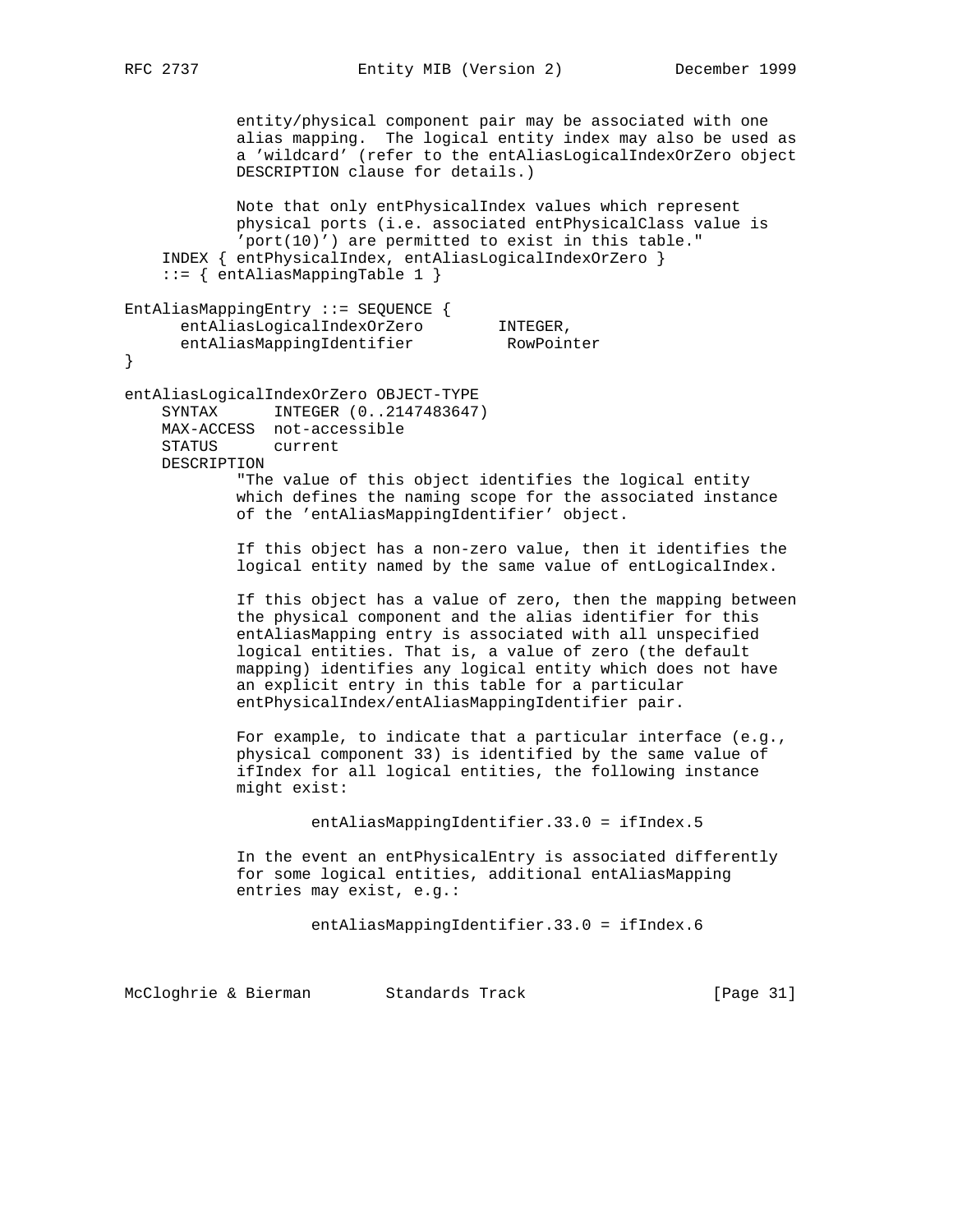```
 entAliasMappingIdentifier.33.4 = ifIndex.1
                     entAliasMappingIdentifier.33.5 = ifIndex.1
                     entAliasMappingIdentifier.33.10 = ifIndex.12
             Note that entries with non-zero entAliasLogicalIndexOrZero
             index values have precedence over any zero-indexed entry. In
             this example, all logical entities except 4, 5, and 10,
             associate physical entity 33 with ifIndex.6."
     ::= { entAliasMappingEntry 1 }
entAliasMappingIdentifier OBJECT-TYPE
    SYNTAX RowPointer
    MAX-ACCESS read-only
     STATUS current
    DESCRIPTION
            "The value of this object identifies a particular conceptual
            row associated with the indicated entPhysicalIndex and
             entLogicalIndex pair.
             Since only physical ports are modeled in this table, only
             entries which represent interfaces or ports are allowed. If
             an ifEntry exists on behalf of a particular physical port,
             then this object should identify the associated 'ifEntry'.
             For repeater ports, the appropriate row in the
             'rptrPortGroupTable' should be identified instead.
             For example, suppose a physical port was represented by
             entPhysicalEntry.3, entLogicalEntry.15 existed for a
             repeater, and entLogicalEntry.22 existed for a bridge. Then
             there might be two related instances of
             entAliasMappingIdentifier:
                entAliasMappingIdentifier.3.15 == rptrPortGroupIndex.5.2
                entAliasMappingIdentifier.3.22 == ifIndex.17
             It is possible that other mappings (besides interfaces and
             repeater ports) may be defined in the future, as required.
             Bridge ports are identified by examining the Bridge MIB and
             appropriate ifEntries associated with each 'dot1dBasePort',
             and are thus not represented in this table."
     ::= { entAliasMappingEntry 2 }
-- physical mapping table
entPhysicalContainsTable OBJECT-TYPE
    SYNTAX SEQUENCE OF EntPhysicalContainsEntry
    MAX-ACCESS not-accessible
    STATUS current
    DESCRIPTION
            "A table which exposes the container/'containee'
```
McCloghrie & Bierman Standards Track [Page 32]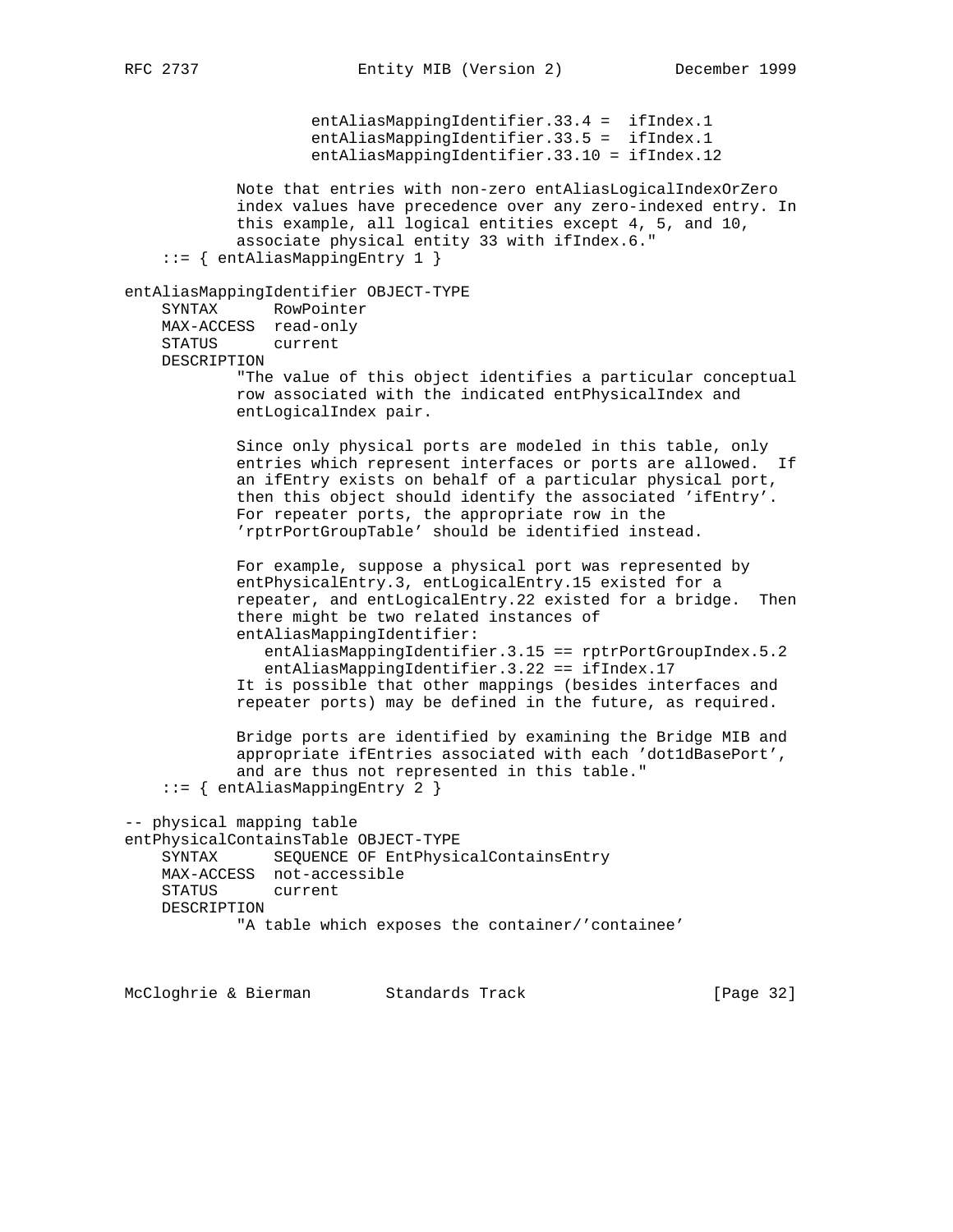```
 relationships between physical entities. This table provides
              all the information found by constructing the virtual
              containment tree for a given entPhysicalTable, but in a more
              direct format.
              In the event a physical entity is contained by more than one
              other physical entity (e.g., double-wide modules), this
              table should include these additional mappings, which cannot
              be represented in the entPhysicalTable virtual containment
              tree."
     ::= { entityMapping 3 }
entPhysicalContainsEntry OBJECT-TYPE
     SYNTAX EntPhysicalContainsEntry
     MAX-ACCESS not-accessible
     STATUS current
     DESCRIPTION
            "A single container/'containee' relationship."
     INDEX { entPhysicalIndex, entPhysicalChildIndex }
     ::= { entPhysicalContainsTable 1 }
EntPhysicalContainsEntry ::= SEQUENCE {
       entPhysicalChildIndex PhysicalIndex
}
entPhysicalChildIndex OBJECT-TYPE
     SYNTAX PhysicalIndex
     MAX-ACCESS read-only
     STATUS current
     DESCRIPTION
              "The value of entPhysicalIndex for the contained physical
              entity."
     ::= { entPhysicalContainsEntry 1 }
-- last change time stamp for the whole MIB
entLastChangeTime OBJECT-TYPE
     SYNTAX TimeStamp
     MAX-ACCESS read-only
     STATUS current
     DESCRIPTION
              "The value of sysUpTime at the time a conceptual row is
              created, modified, or deleted in any of these tables:
                       - entPhysicalTable
                       - entLogicalTable
                       - entLPMappingTable
                       - entAliasMappingTable
              - entPhysicalContainsTable
" "The Contract of the Contract of the Contract of the Contract of the Contract of the Contract of the Contract of the Contract of the Contract of the Contract of the Contract of the Contract of the Contract of the Contrac
```
McCloghrie & Bierman Standards Track [Page 33]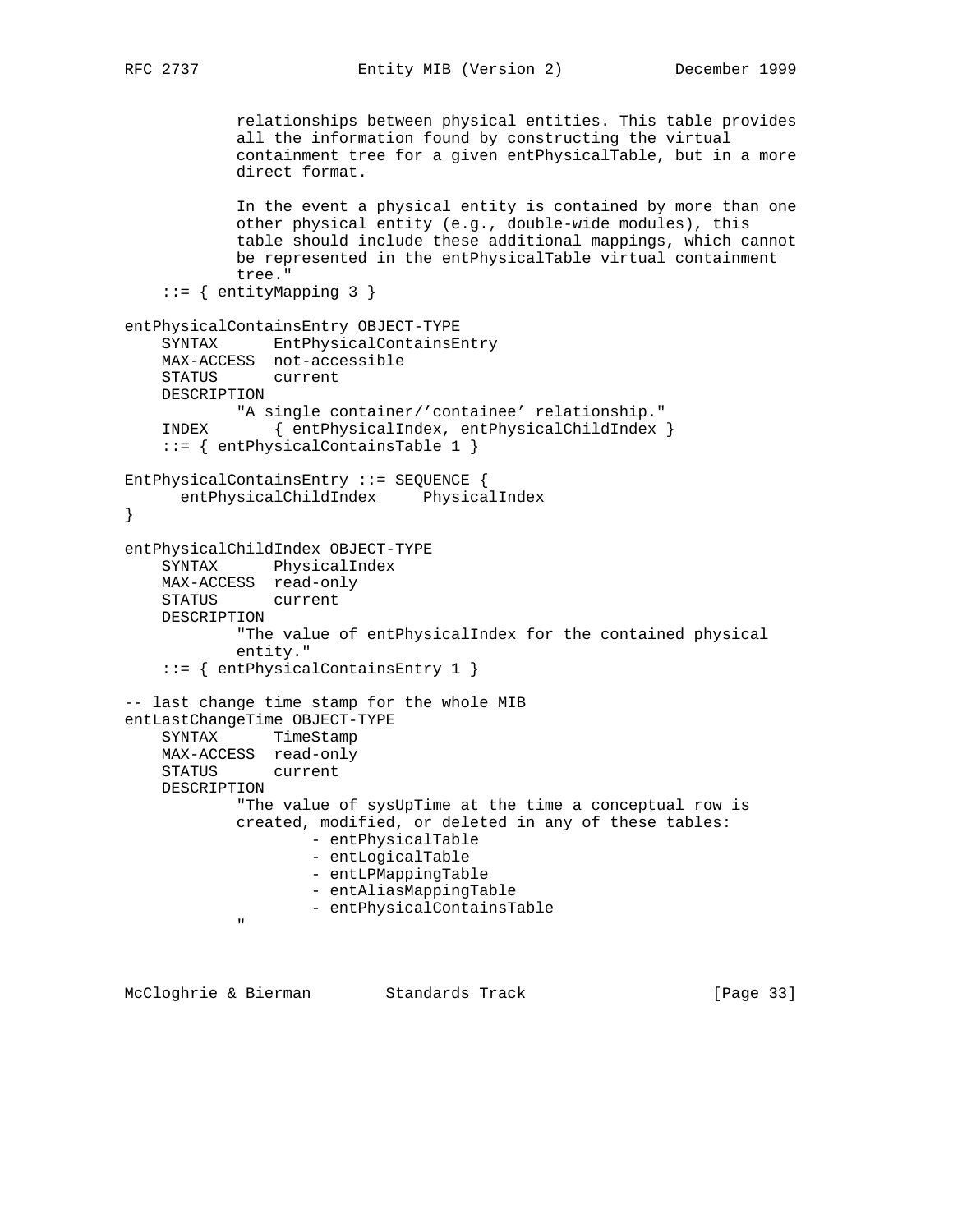::= { entityGeneral 1 } -- Entity MIB Trap Definitions entityMIBTraps OBJECT IDENTIFIER ::= { entityMIB 2 } entityMIBTrapPrefix OBJECT IDENTIFIER  $::=$  { entityMIBTraps 0 } entConfigChange NOTIFICATION-TYPE STATUS current DESCRIPTION "An entConfigChange notification is generated when the value of entLastChangeTime changes. It can be utilized by an NMS to trigger logical/physical entity table maintenance polls. An agent should not generate more than one entConfigChange 'notification-event' in a given time interval (five seconds is the suggested default). A 'notification-event' is the transmission of a single trap or inform PDU to a list of notification destinations. If additional configuration changes occur within the throttling period, then notification-events for these changes should be suppressed by the agent until the current throttling period expires. At the end of a throttling period, one notification-event should be generated if any configuration changes occurred since the start of the throttling period. In such a case, another throttling period is started right away. An NMS should periodically check the value of entLastChangeTime to detect any missed entConfigChange notification-events, e.g., due to throttling or transmission loss." ::= { entityMIBTrapPrefix 1 } -- conformance information entityConformance OBJECT IDENTIFIER ::= { entityMIB 3 } entityCompliances OBJECT IDENTIFIER ::= { entityConformance 1 } entityGroups OBJECT IDENTIFIER ::= { entityConformance 2 } -- compliance statements entityCompliance MODULE-COMPLIANCE STATUS deprecated DESCRIPTION "The compliance statement for SNMP entities which implement version 1 of the Entity MIB." MODULE -- this module MANDATORY-GROUPS {

McCloghrie & Bierman Standards Track [Page 34]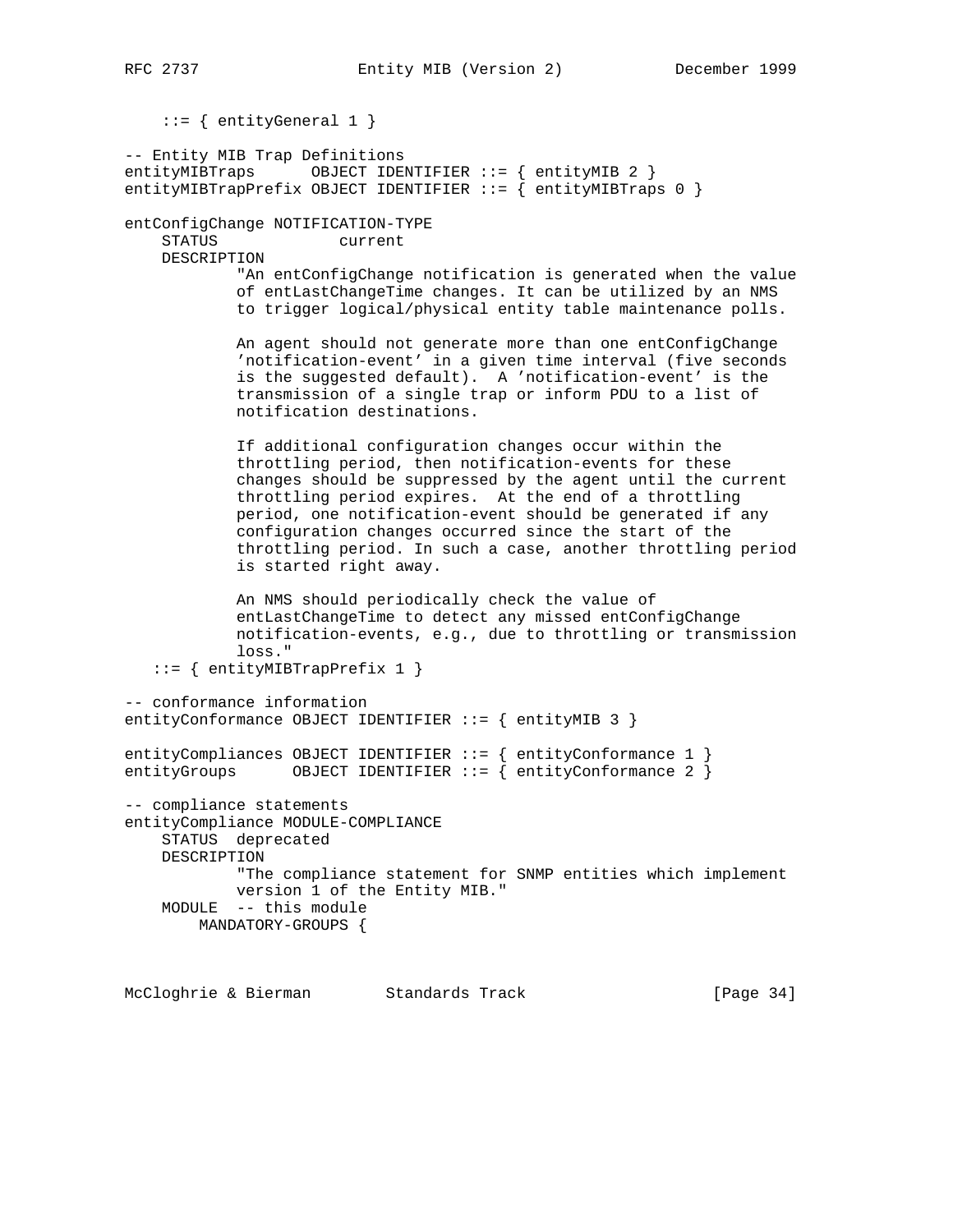```
 entityPhysicalGroup,
                            entityLogicalGroup,
                            entityMappingGroup,
                            entityGeneralGroup,
                            entityNotificationsGroup
 }
     ::= { entityCompliances 1 }
entity2Compliance MODULE-COMPLIANCE
     STATUS current
    DESCRIPTION
             "The compliance statement for SNMP entities which implement
            version 2 of the Entity MIB."
    MODULE -- this module
        MANDATORY-GROUPS {
                            entityPhysicalGroup,
                            entityPhysical2Group,
                            entityGeneralGroup,
                            entityNotificationsGroup
 }
         GROUP entityLogical2Group
         DESCRIPTION
             "Implementation of this group is not mandatory for agents
             which model all MIB object instances within a single naming
             scope."
         GROUP entityMappingGroup
         DESCRIPTION
             "Implementation of the entPhysicalContainsTable is mandatory
             for all agents. Implementation of the entLPMappingTable and
             entAliasMappingTables are not mandatory for agents which
             model all MIB object instances within a single naming scope.
             Note that the entAliasMappingTable may be useful for all
             agents, however implementation of the entityLogicalGroup or
             entityLogical2Group is required to support this table."
         OBJECT entPhysicalSerialNum
         MIN-ACCESS not-accessible
         DESCRIPTION
             "Read and write access is not required for agents which
             cannot identify serial number information for physical
             entities, and/or cannot provide non-volatile storage for
             NMS-assigned serial numbers.
             Write access is not required for agents which can identify
             serial number information for physical entities, but cannot
             provide non-volatile storage for NMS-assigned serial
```
McCloghrie & Bierman Standards Track [Page 35]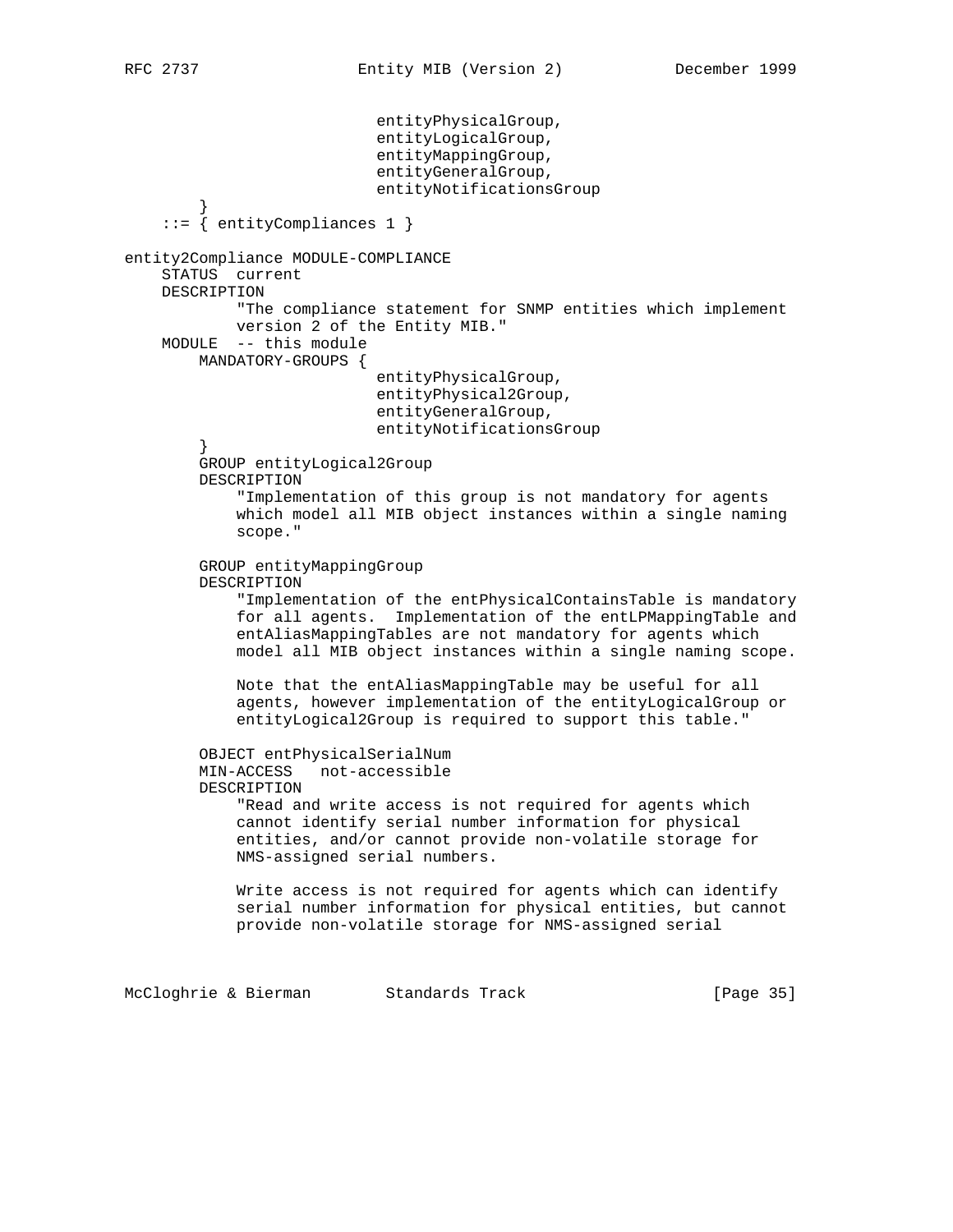numbers. Write access is not required for physical entities for physical entities for which the associated value of the entPhysicalIsFRU object is equal to 'false(2)'." OBJECT entPhysicalAlias MIN-ACCESS read-only DESCRIPTION "Write access is required only if the associated entPhysicalClass value is equal to 'chassis(3)'." OBJECT entPhysicalAssetID MIN-ACCESS not-accessible DESCRIPTION "Read and write access is not required for agents which cannot provide non-volatile storage for NMS-assigned asset identifiers. Write access is not required for physical entities for which the associated value of entPhysicalIsFRU is equal to  $'false(2)'$ ." ::= { entityCompliances 2 } -- MIB groupings entityPhysicalGroup OBJECT-GROUP OBJECTS { entPhysicalDescr, entPhysicalVendorType, entPhysicalContainedIn, entPhysicalClass, entPhysicalParentRelPos, entPhysicalName } STATUS current DESCRIPTION "The collection of objects which are used to represent physical system components, for which a single agent provides management information." ::= { entityGroups 1 } entityLogicalGroup OBJECT-GROUP OBJECTS { entLogicalDescr, entLogicalType, entLogicalCommunity, entLogicalTAddress, entLogicalTDomain

McCloghrie & Bierman Standards Track [Page 36]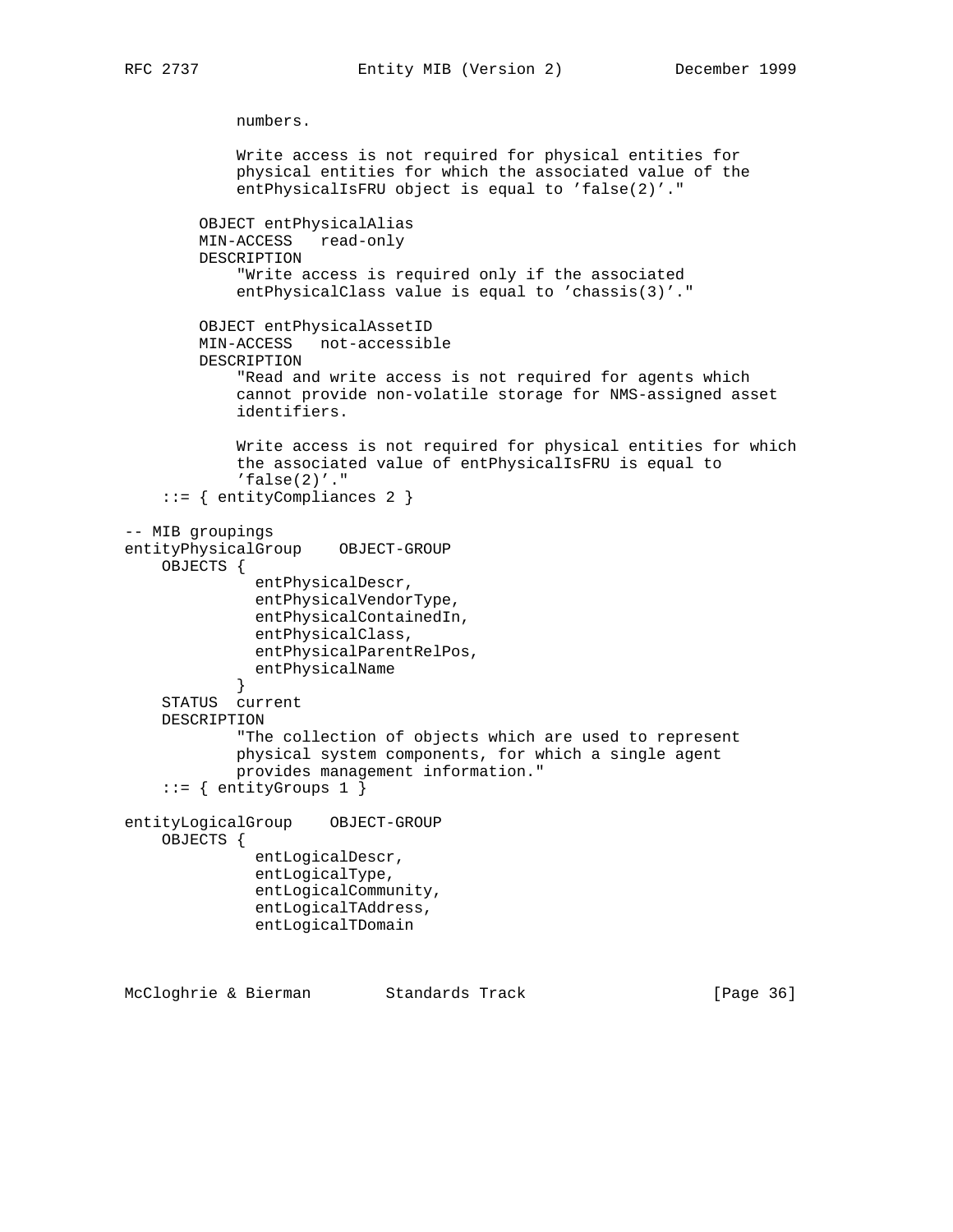```
 }
     STATUS deprecated
     DESCRIPTION
             "The collection of objects which are used to represent the
            list of logical entities for which a single agent provides
            management information."
     ::= { entityGroups 2 }
entityMappingGroup OBJECT-GROUP
    OBJECTS {
              entLPPhysicalIndex,
              entAliasMappingIdentifier,
              entPhysicalChildIndex
 }
     STATUS current
     DESCRIPTION
             "The collection of objects which are used to represent the
            associations between multiple logical entities, physical
            components, interfaces, and port identifiers for which a
            single agent provides management information."
     ::= { entityGroups 3 }
entityGeneralGroup OBJECT-GROUP
     OBJECTS {
              entLastChangeTime
 }
     STATUS current
     DESCRIPTION
             "The collection of objects which are used to represent
            general entity information for which a single agent provides
            management information."
     ::= \{ entityGroups 4 \}entityNotificationsGroup NOTIFICATION-GROUP
    NOTIFICATIONS { entConfigChange }
    STATUS current
    DESCRIPTION
            "The collection of notifications used to indicate Entity MIB
            data consistency and general status information."
    ::= { entityGroups 5 }
entityPhysical2Group OBJECT-GROUP
    OBJECTS {
              entPhysicalHardwareRev,
              entPhysicalFirmwareRev,
              entPhysicalSoftwareRev,
              entPhysicalSerialNum,
              entPhysicalMfgName,
```
McCloghrie & Bierman Standards Track [Page 37]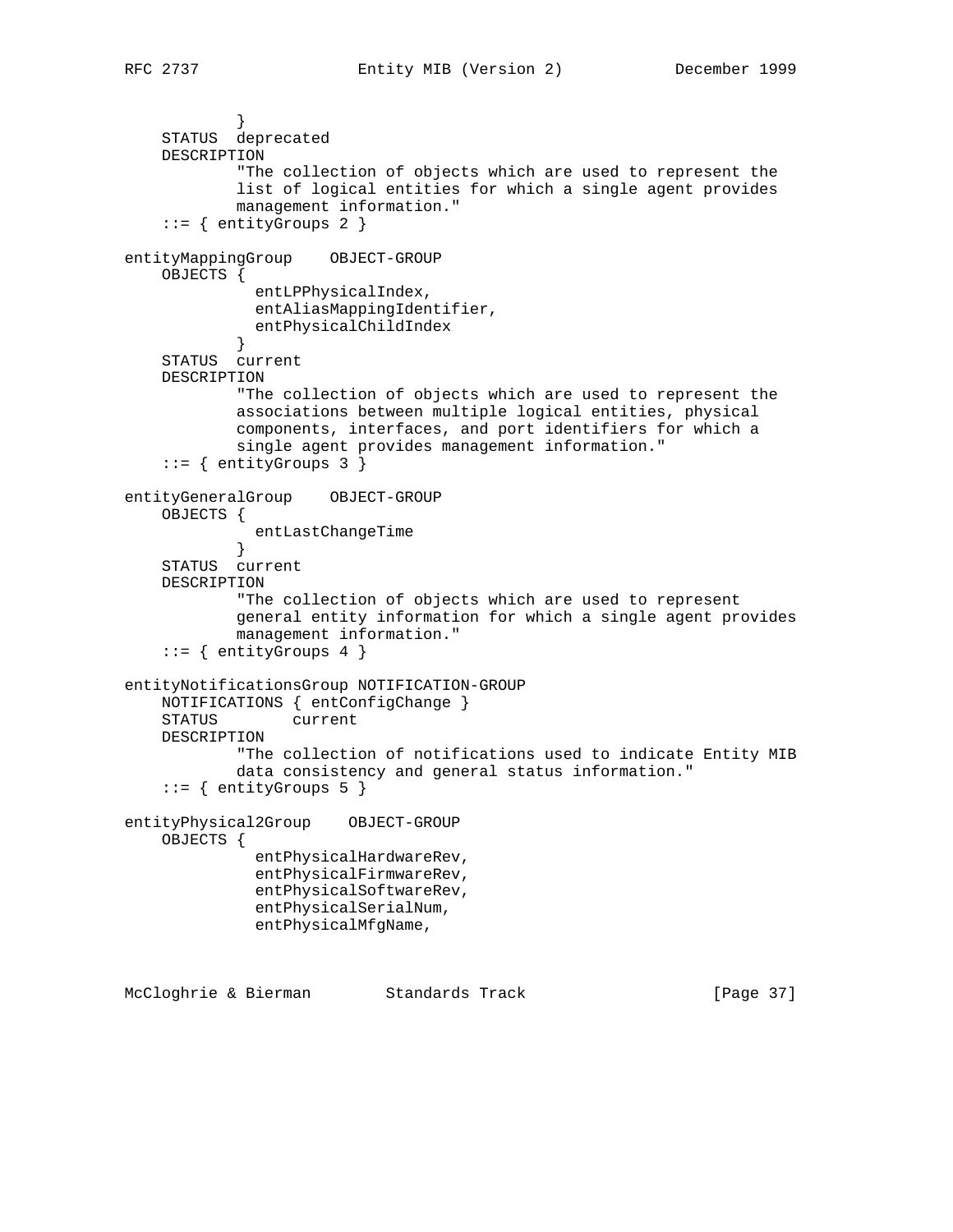```
 entPhysicalModelName,
               entPhysicalAlias,
               entPhysicalAssetID,
               entPhysicalIsFRU
 }
     STATUS current
    DESCRIPTION
             "The collection of objects which are used to represent
            physical system components, for which a single agent
            provides management information. This group augments the
            objects contained in the entityPhysicalGroup."
     ::= { entityGroups 6 }
entityLogical2Group OBJECT-GROUP
    OBJECTS {
               entLogicalDescr,
               entLogicalType,
               entLogicalTAddress,
               entLogicalTDomain,
               entLogicalContextEngineID,
            entLogicalContextName<br>}
 }
     STATUS current
    DESCRIPTION
             "The collection of objects which are used to represent the
             list of logical entities for which a single SNMP entity
            provides management information."
    ::= { entityGroups 7 }
```

```
END
```
4. Usage Examples

 The following sections iterate the instance values for two example networking devices. These examples are kept simple to make them more understandable. Auxiliary components, such as fans, sensors, empty slots, and sub-modules are not shown, but might be modeled in real implementations.

# 4.1. Router/Bridge

 A router containing two slots. Each slot contains a 3 port router/bridge module. Each port is represented in the ifTable. There are two logical instances of OSPF running and two logical bridges:

 Physical entities -- entPhysicalTable: 1 Field-replaceable physical chassis:

McCloghrie & Bierman Standards Track [Page 38]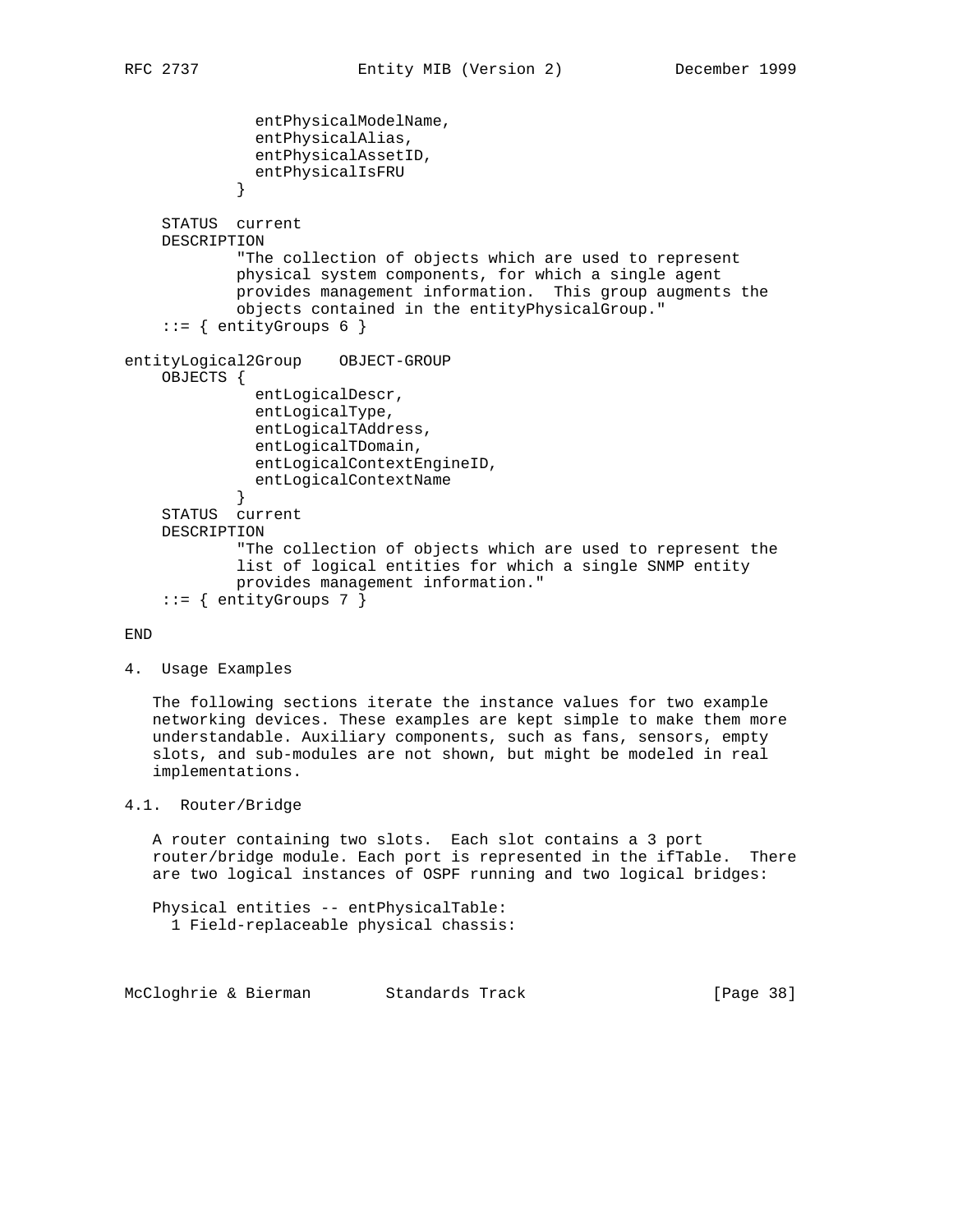entPhysicalDescr.1 == 'Acme Chassis Model 100'<br>entPhysicalVendorType.1 == 'AcmeProducts.chassisType<br>interiorialContainedIn.1 == 0 entPhysicalVendorType.1 == acmeProducts.chassisTypes.1 entPhysicalContainedIn.1 == 0 entPhysicalClass.1 == chassis(3)<br>entPhysicalParentRelPos.1 == 0 entPhysicalParentRelPos.1 == entPhysicalName.1 ==  $'100-A'$ entPhysicalHardwareRev.1 == 'A(1.00.02)' entPhysicalSoftwareRev.1 == ''<br>entPhysicalFirmwareRev.1 == ''' entPhysicalFirmwareRev.1 == '' entPhysicalSerialNum.1 ==  $\qquad$  'C100076544' entPhysicalMfgName.1 == 'Acme' entPhysicalModelName.1 ==  $'100'$  entPhysicalAlias.1 == 'cl-SJ17-3-006:rack1:rtr-U3' entPhysicalAssetID.1 ==  $0007372293'$ entPhysicalIsFRU.1 == true(1) 2 slots within the chassis: entPhysicalDescr.2 == 'Acme Chassis Slot Type AA' entPhysicalVendorType.2 == acmeProducts.slotTypes.1 entPhysicalContainedIn.2 == 1 entPhysicalClass.2 == container(5) entPhysicalParentRelPos.2 == 1  $entPhysicalName.2 ==$  'S1' entPhysicalHardwareRev.2 == 'B(1.00.01)' entPhysicalSoftwareRev.2 == '' entPhysicalFirmwareRev.2 == ''<br>entPhysicalFirmwareRev.2 == '''<br>entPhysicalSerialNum 2 == '''' entPhysicalSerialNum.2 == '''<br>entPhysicalMfqName.2 == ''Acme' entPhysicalMfgName.2 == 'Acme' entPhysicalModelName.2 == 'AA' entPhysicalAlias.2 ==  $'$ entPhysicalAssetID.2 ==  $'$ entPhysicalIsFRU.2 == false(2) entPhysicalDescr.3 == 'Acme Chassis Slot Type AA' entPhysicalVendorType.3 = acmeProducts.slotTypes.1 entPhysicalContainedIn.3 == 1 entPhysicalClass.3 == container(5) entPhysicalParentRelPos.3 == 2 entPhysicalName.3 == 'S2' entPhysicalHardwareRev.3 ==  $'1.00.07'$ <br>entPhysicalSoftwareRev.3 ==  $'$ entPhysicalSoftwareRev.3 == ''<br>entPhysicalFirmwareRev.3 == ''' entPhysicalFirmwareRev.3 == ''<br>entPhysicalSerialNum 3 == ''' entPhysicalSerialNum.3 == '''<br>entPhysicalMfgName.3 == ''Acme' entPhysicalMfgName.3 == 'Acme' entPhysicalModelName.3 == 'AA' entPhysicalAlias.3 ==  $'$ entPhysicalAssetID.3 == ''' entPhysicalIsFRU.3 == false(2)

McCloghrie & Bierman Standards Track [Page 39]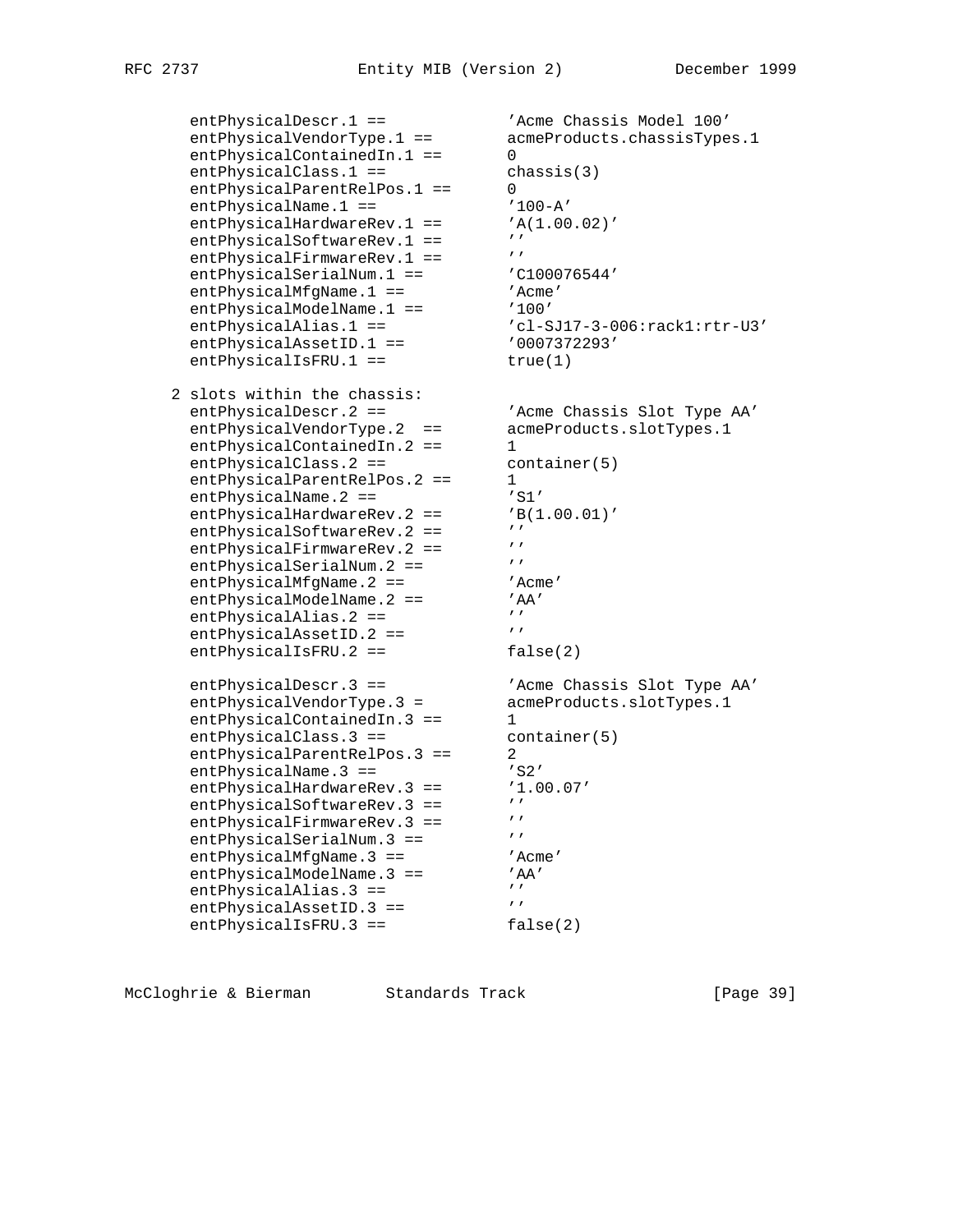```
 2 Field-replaceable modules:
     Slot 1 contains a module with 3 ports:
entPhysicalDescr.4 == \blacksquare 'Acme Router-100'
 entPhysicalVendorType.4 == acmeProducts.moduleTypes.14
entPhysicalContainedIn.4 == 2
     entPhysicalClass.4 == module(9)
     entPhysicalParentRelPos.4 == 1
entPhysicalName.4 == 'M'entPhysicalHardwareRev.4 == '1.00.07'entPhysicalSoftwareRev.4 == '1.4.1'<br>entPhysicalFirmwareRev.4 == 'A(1.1)'
entPhysicalFirmwareRev.4 == 'A(1.1)'
entPhysicalSerialNum.4 == \qquad 'C100087363'
entPhysicalMfgName.4 == 'Acme'
entPhysicalModelName.4 == 'R100-FE'
entPhysicalAlias.4 == rtr-U3:m1:SJ17-3-eng' entPhysicalAssetID.4 == '0007372462'
entPhysicalIsFRU.4 == true(1)
entPhysicalDescr.5 == \overline{A} 'Acme Ethernet-100 Port'
 entPhysicalVendorType.5 == acmeProducts.portTypes.2
 entPhysicalContainedIn.5 == 4
entPhysicalClass.5 == port(10)
entPhysicalParentRelPos.5 == 1
entPhysicalName.5 == 'P1'entPhysicalName.5 == 'P1'<br>entPhysicalHardwareRev.5 == 'G(1.02)'<br>entPhysicalSoftwareRev.5 == 'entPhysicalSoftwareRev.5 == ''<br>entPhysicalFirmwareRev.5 == '1.1'
     entPhysicalSoftwareRev.5 --<br>entPhysicalFirmwareRev.5 == '1.<br>ontPhysicalSorialNum 5 == '''
     entPhysicalSerialNum.5 ==
entPhysicalMfgName.5 == 'Acme'
entPhysicalModelName.5 == 'FE-100'
     entPhysicalAlias.5 == '''<br>entPhysicalAlias.5 == '''<br>entPhysicalAssetID 5 == '''
entPhysicalAssetID.5 == 'entPhysicalIsFRU.5 == false(2)
entPhysicalDescr.6 == \overline{A} 'Acme Ethernet-100 Port'
 entPhysicalVendorType.6 == acmeProducts.portTypes.2
 entPhysicalContainedIn.6 == 4
entPhysicalClass.6 == port(10)
entPhysicalParentRelPos.6 == 2
     entPhysicalParentRelPos.6 == 2<br>entPhysicalName.6 == 'P2'
entPhysicalHardwareRev.6 == 'G(1.02)'
entPhysicalSoftwareRev.6 == 'entPhysicalFirmwareRev.6 == '1.1'entPhysicalSerialNum.6 == 'entPhysicalMfgName.6 == 'Acme'
entPhysicalModelName.6 == 'FE-100'
entPhysicalAlias.6 == 'entPhysicalAssetID.6 == '
```
McCloghrie & Bierman Standards Track [Page 40]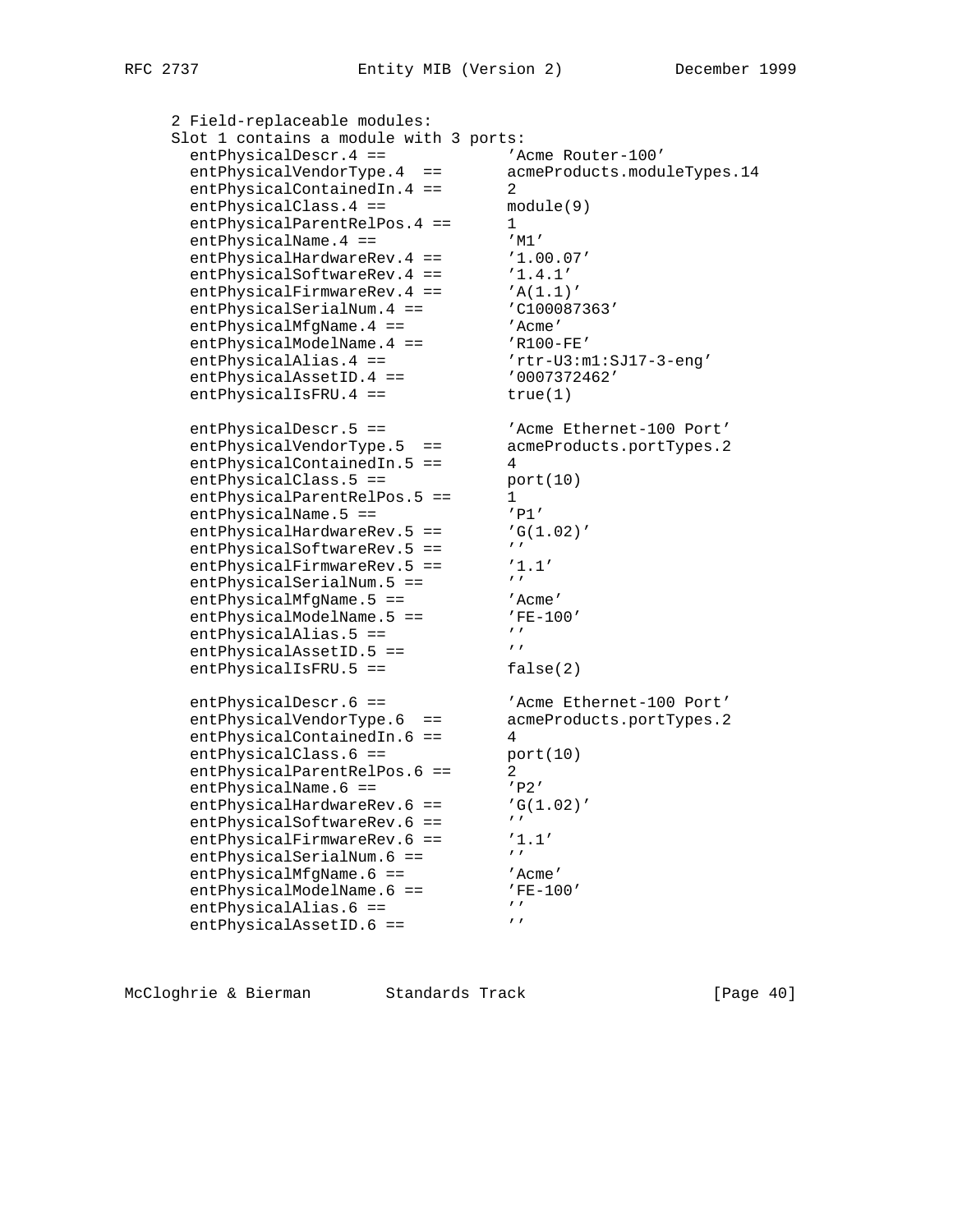entPhysicalIsFRU.6 == false(2) entPhysicalDescr.7 == 'Acme Router-100 FDDI-Port' entPhysicalVendorType.7 == acmeProducts.portTypes.3 entPhysicalContainedIn.7 == 4 entPhysicalClass.7 == port(10)<br>entPhysicalParentRelPos.7 == 3 entPhysicalParentRelPos.7 == 3 entPhysicalName.7 ==  $'P3'$ entPhysicalHardwareRev.7 == 'B(1.03)' entPhysicalSoftwareRev.7 ==  $'2.5.1'$ <br>entPhysicalFirmwareRev.7 ==  $'2.5F'$ entPhysicalFirmwareRev.7 == '2.5F' entPhysicalSerialNum.7 ==  $'$ entPhysicalMfgName.7 == 'Acme'<br>entPhysicalModelName.7 == 'FDDI-100' entPhysicalModelName.7 ==  $'$ FDDI-100' entPhysicalAlias.7 ==  $'$ entPhysicalAssetID.7 ==  $'$ entPhysicalIsFRU.7 == false(2) Slot 2 contains another 3-port module: entPhysicalDescr.8 == 'Acme Router-100 Comm Module' entPhysicalVendorType.8 == acmeProducts.moduleTypes.15 entPhysicalContainedIn.8 == 3 entPhysicalClass.8 == module(9) entPhysicalClass.8 ==<br>entPhysicalParentRelPos.8 == 1<br>And 1 = 1<br>And 1 = 1<br>And 1 = 1<br>And 1 = 1<br>And 1 = 1<br>And 1 = 1<br>And 1 = 1<br>And 1 = 1<br>And 1 = 1<br>And 1 = 1<br>And 1 = 1<br>And 1 = 1<br>And 1 = 1 = 1<br>And 1 = 1 = 1 = 1 = 1 = 1 = 1 = 1 = entPhysicalName.8 ==  $'M2'$ entPhysicalHardwareRev.8 == '2.01.00' entPhysicalSoftwareRev.8 == '3.0.7' entPhysicalFirmwareRev.8 == 'A(1.2)' entPhysicalSerialNum.8 ==  $\qquad$  'C100098732' entPhysicalMfgName.8 == 'Acme' entPhysicalModelName.8 ==  $\overline{C}$  'C100' entPhysicalAlias.8 ==  $rtr-U3:m2:SJ17-2-eng'$ entPhysicalAssetID.8 ==  $0007373982'$ entPhysicalIsFRU.8 == true(1) entPhysicalDescr.9 ==  $\qquad \qquad$  'Acme Fddi-100 Port' entPhysicalVendorType.9 == acmeProducts.portTypes.5 entPhysicalContainedIn.9 == 8 entPhysicalClass.9 == port(10) entPhysicalParentRelPos.9 == 1 entPhysicalName.9 == The 'FDDI Primary' entPhysicalHardwareRev.9 == 'CC(1.07)' entPhysicalSoftwareRev.9 == '2.0.34' entPhysicalFirmwareRev.9 == '1.1' entPhysicalSerialNum.9 ==  $'$ entPhysicalMfgName.9 == 'Acme' entPhysicalModelName.9 ==  $'$ FDDI-100' entPhysicalAlias.9 ==  $'$ 

McCloghrie & Bierman Standards Track [Page 41]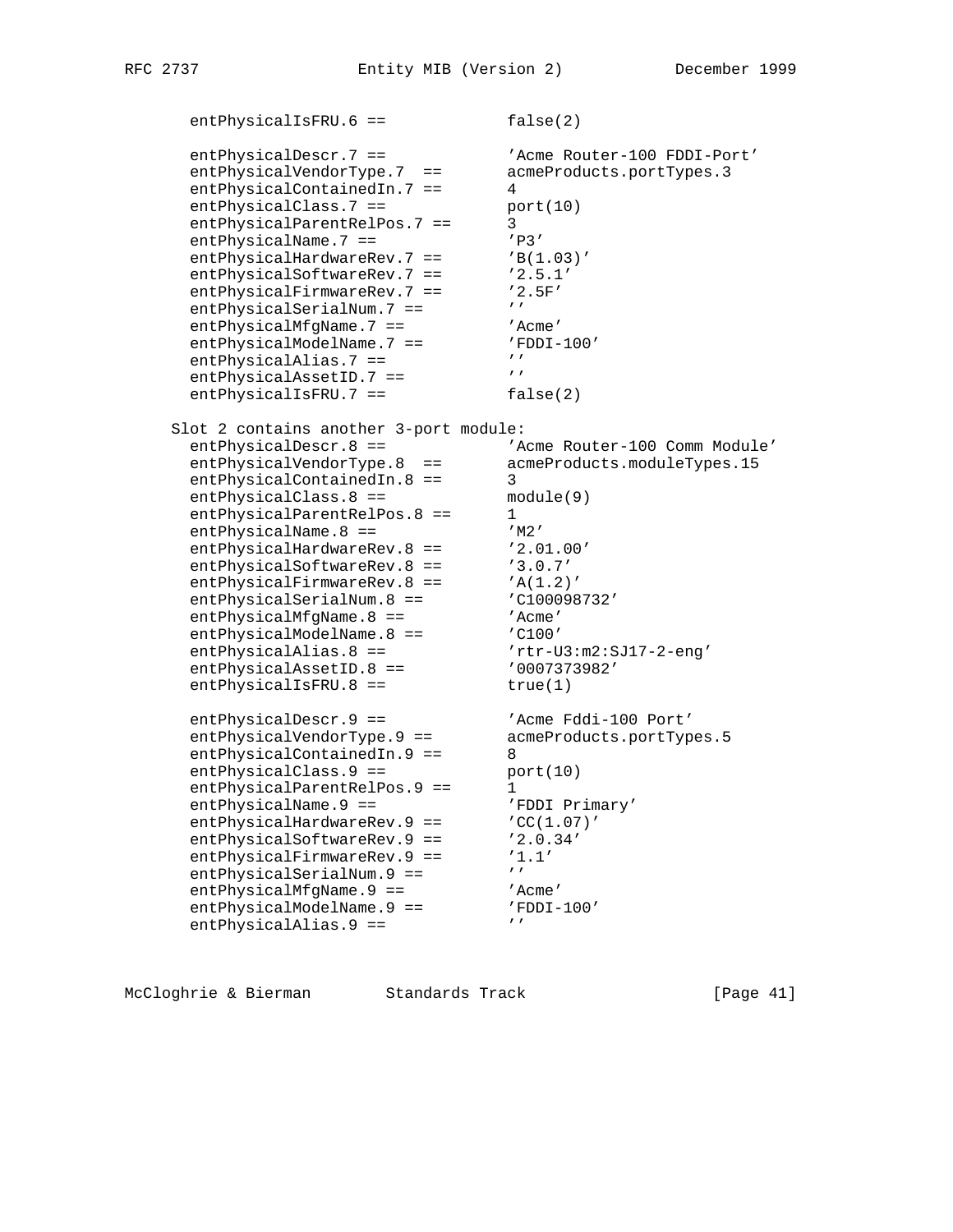entPhysicalAssetID.9 ==  $'$ entPhysicalIsFRU.9 == false(2) entPhysicalDescr.10 == 'Acme Ethernet-100 Port' entPhysicalVendorType.10 == acmeProducts.portTypes.2 entPhysicalContainedIn.10 == 8 entPhysicalClass.10 == port(10) entPhysicalParentRelPos.10 == 2 entPhysicalName.10 == Thernet A' entPhysicalHardwareRev.10 == 'G(1.04)' entPhysicalSoftwareRev.10 == '' entPhysicalFirmwareRev.10 == '1.3' entPhysicalSerialNum.10 == '' entPhysicalMfgName.10 == 'Acme' entPhysicalModelName.10 ==  $'$ FE-100' entPhysicalAlias.10 ==  $'$ entPhysicalAssetID.10 == ''' entPhysicalIsFRU.10 == false(2) entPhysicalDescr.11 ==  $\blacksquare$  'Acme Ethernet-100 Port' entPhysicalVendorType.11 == acmeProducts.portTypes.2 entPhysicalContainedIn.11 == 8  $entPhysicalClass.11 ==$  port(10) entPhysicalParentRelPos.11 == 3 entPhysicalName.11 ==  $\blacksquare$  'Ethernet B' entPhysicalName.11 == 'Ethernet<br>entPhysicalHardwareRev.11 == 'G(1.04)'<br>entPhysicalSoftwareRev 11 == '' entPhysicalSoftwareRev.11 == ''<br>entPhysicalFirmwareRev.11 == '1.3'  $entPhysicalFirmwareRev.11 ==$ entPhysicalSerialNum.11 == ''' entPhysicalMfgName.11 == 'Acme' entPhysicalModelName.11 ==  $'$ FE-100'  $entPhysicalalias.11 ==$ <br>antPhysicalAssetID 11 ==  $'$  entPhysicalAssetID.11 == '' entPhysicalIsFRU.11 == false(2) Logical entities -- entLogicalTable; no SNMPv3 support 2 OSPF instances: entLogicalDescr.1 ==  $\qquad$  'Acme OSPF v1.1' entLogicalType.1 == 0spf entLogicalCommunity.1 ==  $'public - ospf1'$  entLogicalTAddress.1 == 124.125.126.127:161 entLogicalTDomain.1 == snmpUDPDomain entLogicalContextEngineID.1 == ''<br>entLogicalContextName 1 == ''' entLogicalContextName.1 == entLogicalDescr.2 == 'Acme OSPF v1.1'<br>
entLogicalType.2 == '0spf<br>  $\begin{array}{ccc}\n & \circ & \circ & \circ & \circ \\
 & \circ & \circ & \circ & \circ \\
 & \circ & \circ & \circ & \circ \\
 & \circ & \circ & \circ & \circ\n\end{array}$  $entLogicalType.2 ==$ entLogicalCommunity.2 ==  $'public - ospf2'$ entLogicalTAddress.2 == 124.125.126.127:161

McCloghrie & Bierman Standards Track [Page 42]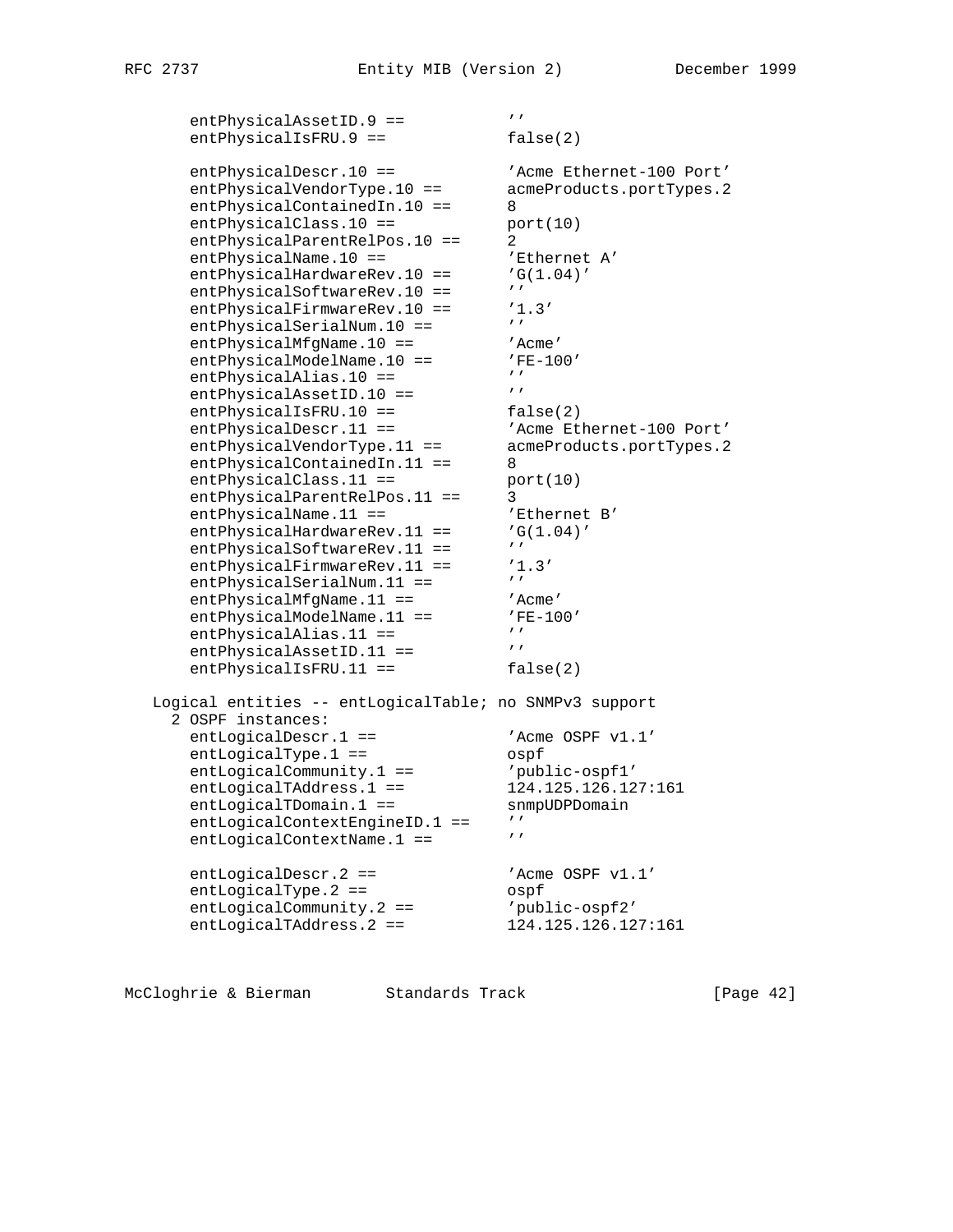entLogicalTDomain.2 == snmpUDPDomain entLogicalContextEngineID.2 == '' entLogicalContextName.2 == ''' 2 logical bridges: entLogicalDescr.3 ==  $\qquad \qquad$  'Acme Bridge v2.1.1' entLogicalType.3 == dot1dBridge entLogicalCommunity.3 == 'public-bridge1' entLogicalTAddress.3 == 124.125.126.127:161 entLogicalTDomain.3 == snmpUDPDomain entLogicalContextEngineID.3 == ''<br>entLogicalContextName 3 -- ''' entLogicalContextName.3 == entLogicalDescr.4 ==  $\qquad \qquad$  'Acme Bridge v2.1.1' entLogicalType.4 == dot1dBridge entLogicalCommunity.4 == 'public-bridge2' entLogicalTAddress.4 == 124.125.126.127:161 entLogicalTDomain.4 == snmpUDPDomain entLogicalContextEngineID.4 == '' entLogicalContextName.4 == '' Logical to Physical Mappings: 1st OSPF instance: uses module 1-port 1 entLPPhysicalIndex.1.5 == 5 2nd OSPF instance: uses module 2-port 1 entLPPhysicalIndex.2.9 == 9 1st bridge group: uses module 1, all ports [ed. -- Note that these mappings are included in the table since another logical entity (1st OSPF) utilizes one of the ports. If this were not the case, then a single mapping to the module (e.g., entLPPhysicalIndex.3.4) would be present instead. ] entLPPhysicalIndex.3.5 == 5 entLPPhysicalIndex.3.6 == 6<br>entLPPhysicalIndex.3.6 == 6 entLPPhysicalIndex.3.7 == 7 2nd bridge group: uses module 2, all ports entLPPhysicalIndex.4.9 == 9 entLPPhysicalIndex.4.10 == 10 entLPPhysicalIndex.4.11 == 11 Physical to Logical to MIB Alias Mappings -- entAliasMappingTable: Example 1: ifIndex values are global to all logical entities entAliasMappingIdentifier.5.0 == ifIndex.1 entAliasMappingIdentifier.6.0 == ifIndex.2

McCloghrie & Bierman Standards Track [Page 43]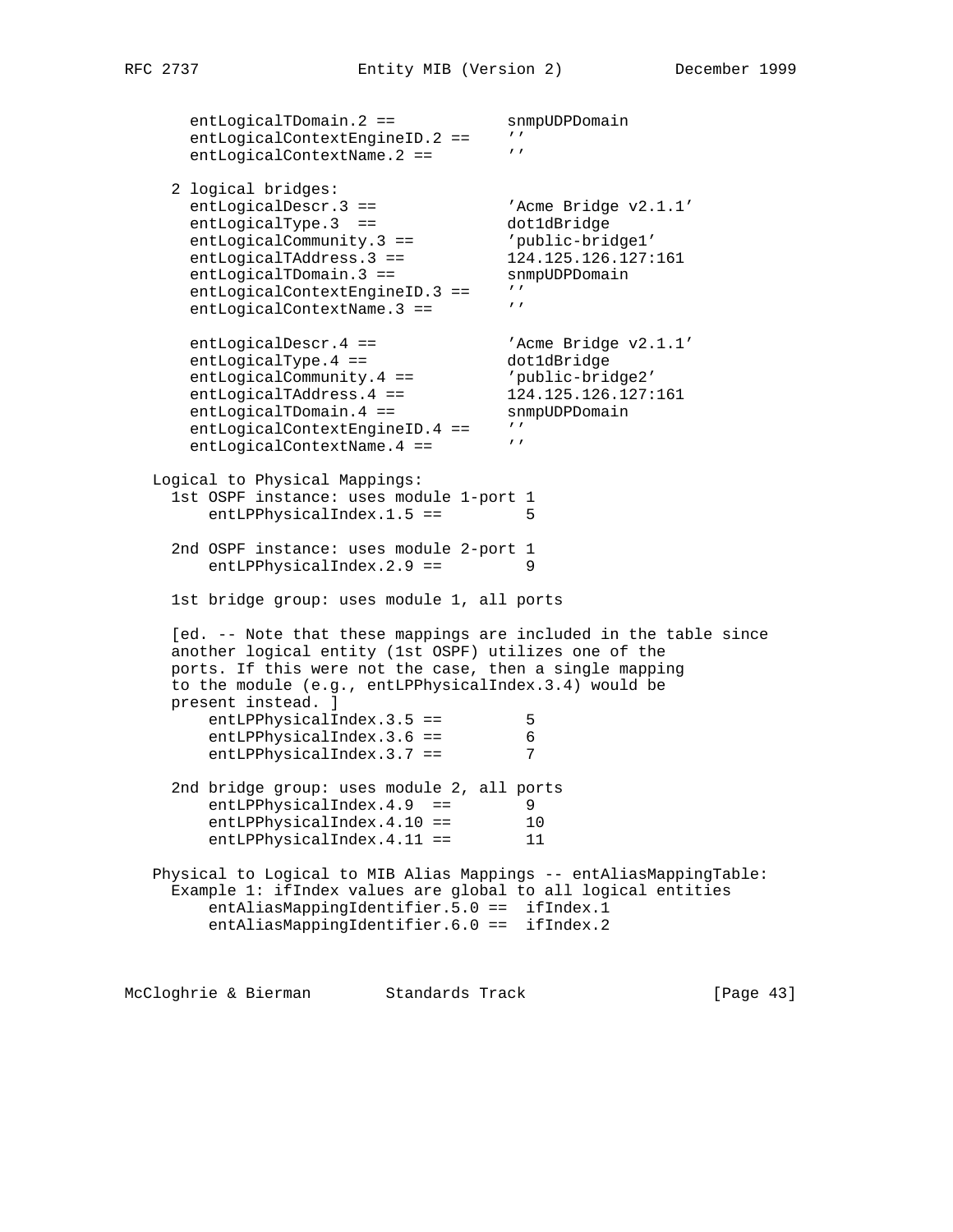```
 entAliasMappingIdentifier.7.0 == ifIndex.3
      entAliasMappingIdentifier.9.0 == ifIndex.4
      entAliasMappingIdentifier.10.0 == ifIndex.5
      entAliasMappingIdentifier.11.0 == ifIndex.6
   Example 2: ifIndex values are not shared by all logical entities
      entAliasMappingIdentifier.5.0 == ifIndex.1
      entAliasMappingIdentifier.5.3 == ifIndex.101
      entAliasMappingIdentifier.6.0 == ifIndex.2
      entAliasMappingIdentifier.6.3 == ifIndex.102
      entAliasMappingIdentifier.7.0 == ifIndex.3
      entAliasMappingIdentifier.7.3 == ifIndex.103
     entAliasMappingIdentifier.9.0 == ifIndex.4
      entAliasMappingIdentifier.9.3 == ifIndex.204
      entAliasMappingIdentifier.10.0 == ifIndex.5
      entAliasMappingIdentifier.10.3 == ifIndex.205
      entAliasMappingIdentifier.11.0 == ifIndex.6
      entAliasMappingIdentifier.11.3 == ifIndex.206
 Physical Containment Tree -- entPhysicalContainsTable
  chassis has two containers:
     entPhysicalChildIndex.1.2 == 2
     entPhysicalChildIndex.1.3 == 3
  container 1 has a module:
     entPhysicalChildIndex.2.4 == 4
  container 2 has a module:
     entPhysicalChildIndex.3.8 == 8
  module 1 has 3 ports:
     entPhysicalChildIndex.4.5 == 5
     entPhysicalChildIndex.4.6 == 6
     entPhysicalChildIndex.4.7 == 7
  module 2 has 3 ports:
     entPhysicalChildIndex.8.9 == 9
     entPhysicalChildIndex.8.10 == 10
     entPhysicalChildIndex.1.11 == 11
```
# 4.2. Repeaters

 A 3-slot Hub with 2 backplane ethernet segments. Slot three is empty, and the remaining slots contain ethernet repeater modules.

 Note that this example assumes an older Repeater MIB implementation, (RFC 1516 [RFC1516]) rather than the new Repeater MIB (RFC 2108 [RFC2108]). The new version contains an object called '

McCloghrie & Bierman Standards Track [Page 44]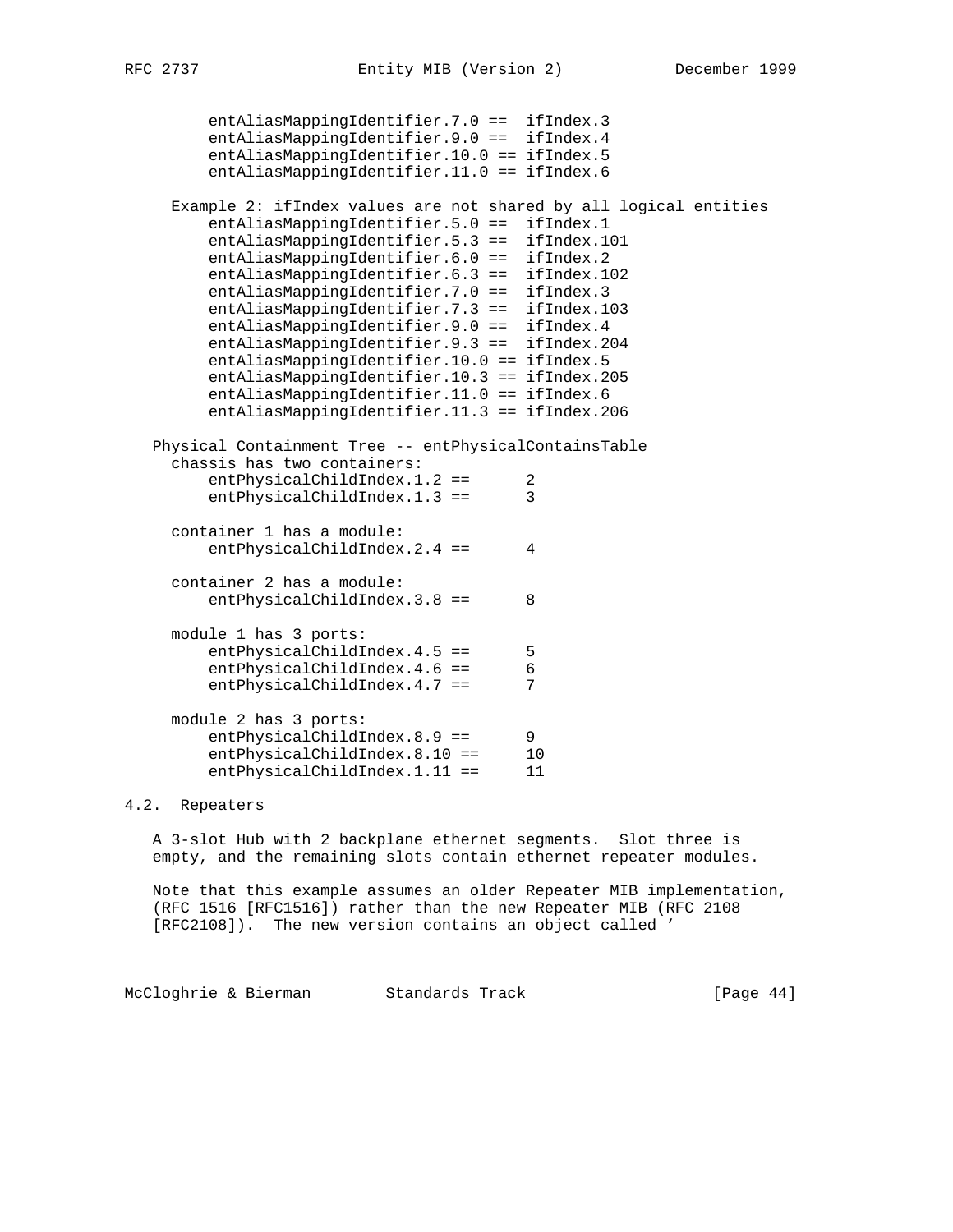```
 rptrPortRptrId', which should be used to identify repeater port
    groupings, rather than with community strings or contexts.
Physical entities -- entPhysicalTable:
    1 Field-replaceable physical chassis:
      entPhysicalDescr.1 == 'Acme Chassis Model 110'
       entPhysicalVendorType.1 == acmeProducts.chassisTypes.2
      entPhysicalContainedIn.1 == 0
      entPhysicalClass.1 == chassis(3)
      entPhysicalParentRelPos.1 == 0
      entPhysicalName.1 == '110-B'entPhysicalHardwareRev.1 == 'A(1.02.00)'
      entPhysicalSoftwareRev.1 == ''
      entPhysicalFirmwareRev.1 == ''<br>entPhysicalSerialNum.1 == 'C100079294'
      entPhysicalSerialNum.1 == 'C1000<br>entPhysicalMfqName.1 == 'AentPhysicalMfgName.1 ==entPhysicalModelName.1 == '110'
 entPhysicalAlias.1 == 'bldg09:floor1:rptr18:0067eea0229f'
      entPhysicalAssetID.1 == 0007386327'entPhysicalISFRU.1 == true(1) 2 Chassis Ethernet Backplanes:
       entPhysicalDescr.2 == 'Acme Ethernet Backplane Type A'
      entPhysicalDescr.2 == <br>
entPhysicalVendorType.2 == acmeProducts.backplaneTypes.1<br>
antPhysicalContainedIn.2 == 1
       entPhysicalContainedIn.2 == 1
      entPhysicalClass.2 == backplane(4)<br>entPhysicalParentRelPos.2 == 1
      entPhysicalParentRelPos.2 ==
      entPhysicalName.2 == 'BJ'<br>entPhysicalHardwareRev.2 == 'A(2.04.01)'
      entPhysicalHardwareRev.2 == 'A<br>
ontPhysicalSoftwarePoy 2 == ''
      entPhysicalSoftwareRev.2 == ''<br>entPhysicalFirmwareRev.2 == ''
      entPhysicalFirmwareRev.2 == ''<br>entPhysicalSerialNum 2 == '''
      entPhysicalSerialNum.2 ==
      entPhysicalMfgName.2 == 'Acme'
      entPhysicalModelName.2 == 'BK-A'<br>entPhysicalAlias.2 == '''
      entPhysics1Alias.2 ==<br>antPhysicalAssetID 2 -- '''
      entPhysicalAssetID.2 ==
      entPhysicalIsFRU.2 == false(2)
      entPhysicalDescr.3 == 'Acme Ethernet Backplane Type A'
      entPhysicalVendorType.3 == acmeProducts.backplaneTypes.1
      entPhysicalContainedIn.3 == 1
       entPhysicalClass.3 == backplane(4)
      entPhysicalParentRelPos.3 == 2
      entPhysicalName.3 == 'B2'
      entPhysicalHardwareRev.3 == 'A(2.04.01)'<br>antPhysicalSoftwarePey.3 == 'entPhysicalSoftwareRev.3 == ''<br>entPhysicalFirmwareRev 3 == ''
      entPhysicalFirmwareRev.3 ==
      entPhysicalSerialNum.3 == ''
```
McCloghrie & Bierman Standards Track [Page 45]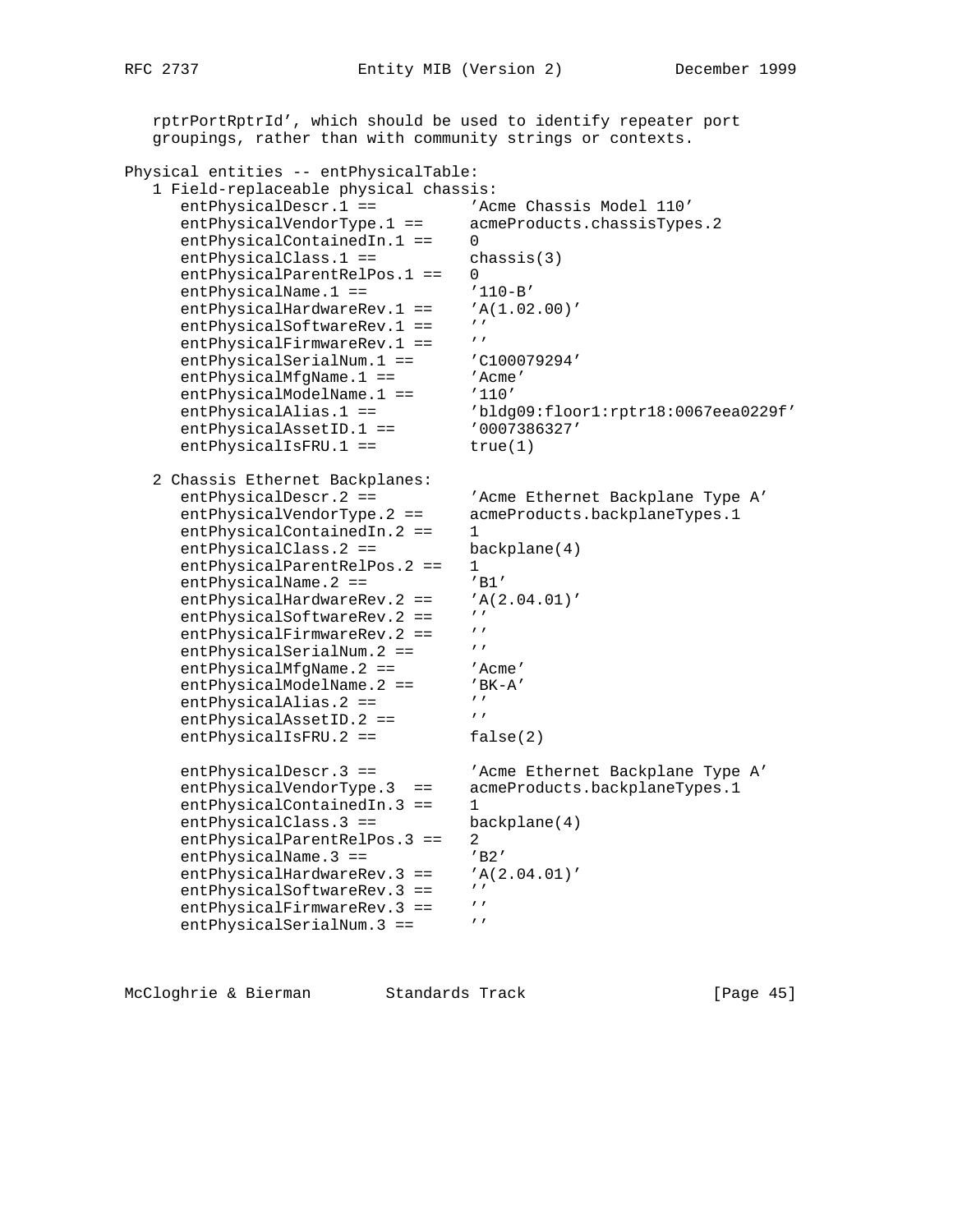entPhysicalMfgName.3 == 'Acme'<br>entPhysicalModelName.3 == 'BK-A' entPhysicalModelName.3 ==  $'BF$ entPhysicalAlias.3 == '''<br>entPhysicalAssetID 3 -- ''' entPhysicalAssetID.3 == entPhysicalIsFRU.3 == false(2) 3 slots within the chassis: entPhysicalDescr.4 == 'Acme Hub Slot Type RB' entPhysicalVendorType.4 == acmeProducts.slotTypes.5 entPhysicalContainedIn.4 == 1 entPhysicalClass.4 == container(5) entPhysicalParentRelPos.4 == 1<br>entPhysicalName.4 == 'Slot 1' entPhysicalName.4 == 'Slot 1'<br>entPhysicalHardwareRev.4 == 'B(1.00.03)' entPhysicalHardwareRev.  $4 == 7B$ entPhysicalSoftwareRev.4 == ''<br>
ontPhysicalFirmwarePoy 4 == '' entPhysicalFirmwareRev.4 == ''<br>entPhysicalSerialNum 4 == ''' entPhysicalSerialNum.4 == ''<br>entPhysicalMfqName.4 == ''Acme' entPhysicalMfgName.4 == 'Acm<br>entPhysicalModelName.4 == 'RR' entPhysicalModelName.4 == 'RB<br>entPhysicalAlias 4 == ''Y  $entPhysicsicalAlias.4 ==$ entPhysicalAssetID.4 == entPhysicalIsFRU.4 == false(2) entPhysicalDescr.5 == 'Acme Hub Slot Type RB' entPhysicalVendorType.5 == acmeProducts.slotTypes.5 entPhysicalContainedIn.5 == 1 entPhysicalClass.5 == container(5) entPhysicalParentRelPos.5 == 2<br>entPhysicalName.5 == 'Slot 2'<br>entPhysicalHardwareRev.5 == 'Slot 2'  $entPhysicsicalName.5 ==$ entPhysicalHardwareRev.5 ==  $'B$ <br>antPhysicalSoftwarePey 5 ==  $'$ entPhysicalSoftwareRev.5 == ''<br>entPhysicalFirmwareRev 5 == '' entPhysicalFirmwareRev.5 == ''<br>ontPhysicalSorialNum 5 -- ''' entPhysicalSerialNum.5 == entPhysicalMfgName.5 == 'Acme'<br>entPhysicalModelName.5 == 'RB' entPhysicalModelName.5 == 'RB' entPhysicalAlias.5 ==  $'$ entPhysicalAssetID.5 ==  $'$ entPhysicalIsFRU.5 == false(2) entPhysicalDescr.6 == 'Acme Hub Slot Type RB' entPhysicalVendorType.6 == acmeProducts.slotTypes.5 entPhysicalContainedIn.6 == 1 entPhysicalClass.6 == container(5) entPhysicalParentRelPos.6 == 3 entPhysicalName.6 == 'Slot 3' entPhysicalHardwareRev.6 == 'B(1.00.03)' entPhysicalSoftwareRev.6 == '' entPhysicalFirmwareRev.6 == ''

McCloghrie & Bierman Standards Track [Page 46]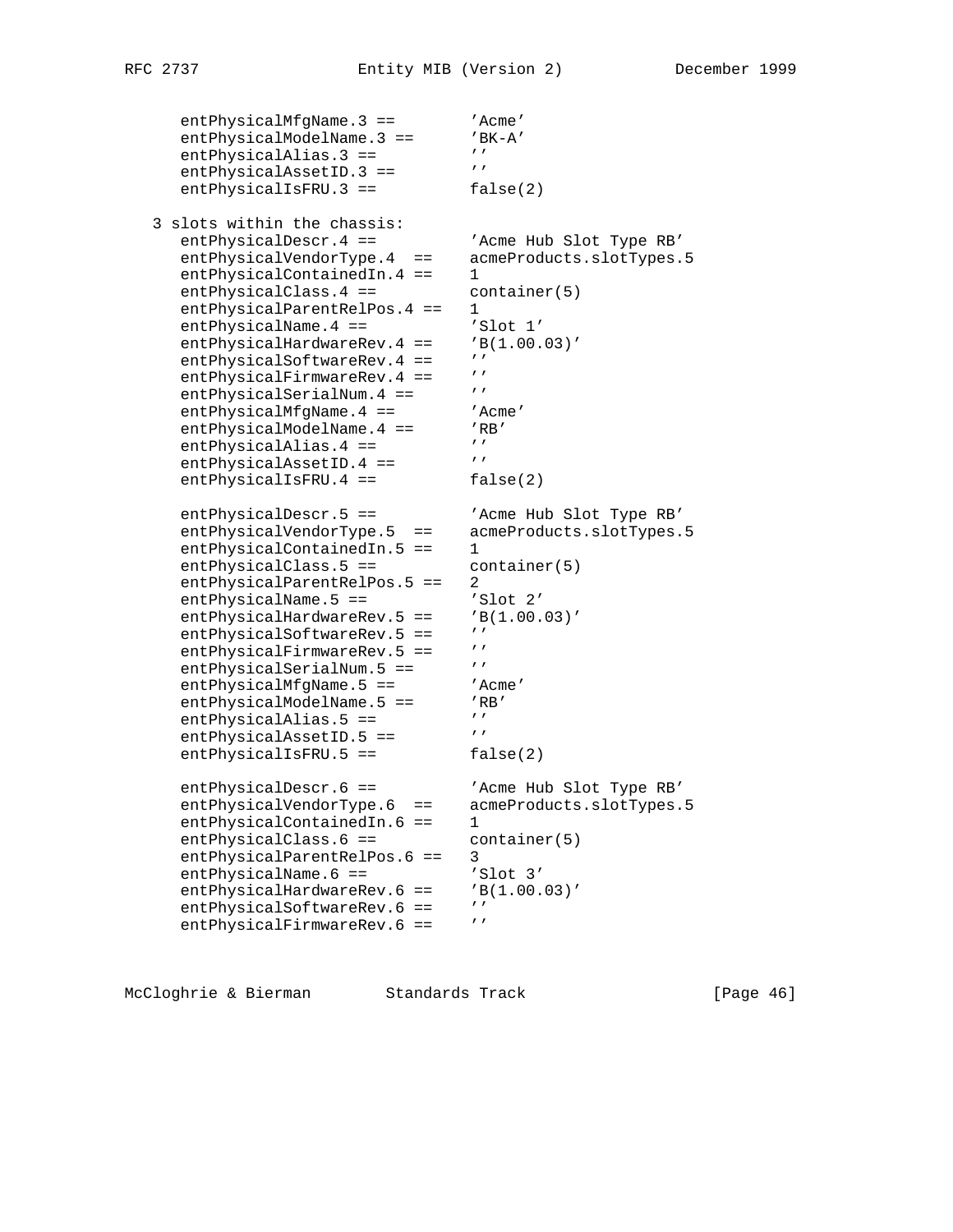entPhysicalSerialNum.6 == ''<br>entPhysicalMfgName.6 == 'Acme' entPhysicalMfgName.6 == 'Acm<br>entPhysicalModelName.6 == 'RB' entPhysicalModelName.6 == 'RE<br>
ontPhysicalAlias 6 -- ''' entPhysicalAlias.6 == '''<br>entPhysicalAssetID 6 == ''' entPhysicalAssetID.6 == entPhysicalIsFRU.6 == false(2) Slot 1 contains a plug-in module with 4 10-BaseT ports: entPhysicalDescr.7 == 'Acme 10Base-T Module 114' entPhysicalVendorType.7 == acmeProducts.moduleTypes.32 entPhysicalContainedIn.7 == 4 entPhysicalClass.7 == module(9) entPhysicalParentRelPos.7 == 1 entPhysicalName.7 ==  $'M1'$ <br>entPhysicalHardwareRev.7 ==  $'A(1.02.01)$ '  $entPhysicalHardwareRev.7 ==$ entPhysicalSoftwareRev.7 == '1.7.2' entPhysicalFirmwareRev.7 ==  $'A(1.5)'$ entPhysicalSerialNum.7 == 'C100096244'<br>entPhysicalMfqName.7 == 'C100096244' entPhysicalMfgName.7 == 'Acme' entPhysicalModelName.7 = '114' entPhysicalAlias.7 == 'bldg09:floor1:eng' entPhysicalAssetID.7 == '0007962951' entPhysicalIsFRU.7 == true(1) entPhysicalDescr.8 == 'Acme 10Base-T Port RB' entPhysicalVendorType.8 == acmeProducts.portTypes.10 entPhysicalContainedIn.8 == 7 entPhysicalClass.8 == port(10) entPhysicalParentRelPos.8 == 1<br>entPhysicalName.8 == 'Ethernet-A' entPhysicalName.8 ==  $'$ Ethernet-<br>entPhysicalHardwareRev.8 ==  $'A(1.04F)'$ entPhysicalHardwareRev.8 == entPhysicalSoftwareRev.8 == entPhysicalFirmwareRev.8 ==  $'1.4'$ <br>entPhysicalSerialNum 8 ==  $'$ entPhysicalSerialNum.8 == ''<br>entPhysicalMfqName.8 == 'Acme' entPhysicalMfgName.8 == 'Acm<br>entPhysicalModelName.8 == 'RB' entPhysicalModelName.8 == 'RB' entPhysicalAlias.8 ==  $'$ entPhysicalAssetID.8 == '' entPhysicalIsFRU.8 == false(2) entPhysicalDescr.9 == 'Acme 10Base-T Port RB' entPhysicalVendorType.9 == acmeProducts.portTypes.10 entPhysicalContainedIn.9 == 7  $entPhysicalClass.9 == port(10)$ entPhysicalParentRelPos.9 == 2 entPhysicalName.9 == 'Ethernet-B' entPhysicalHardwareRev.9 == 'A(1.04F)' entPhysicalSoftwareRev.9 == ''

McCloghrie & Bierman Standards Track [Page 47]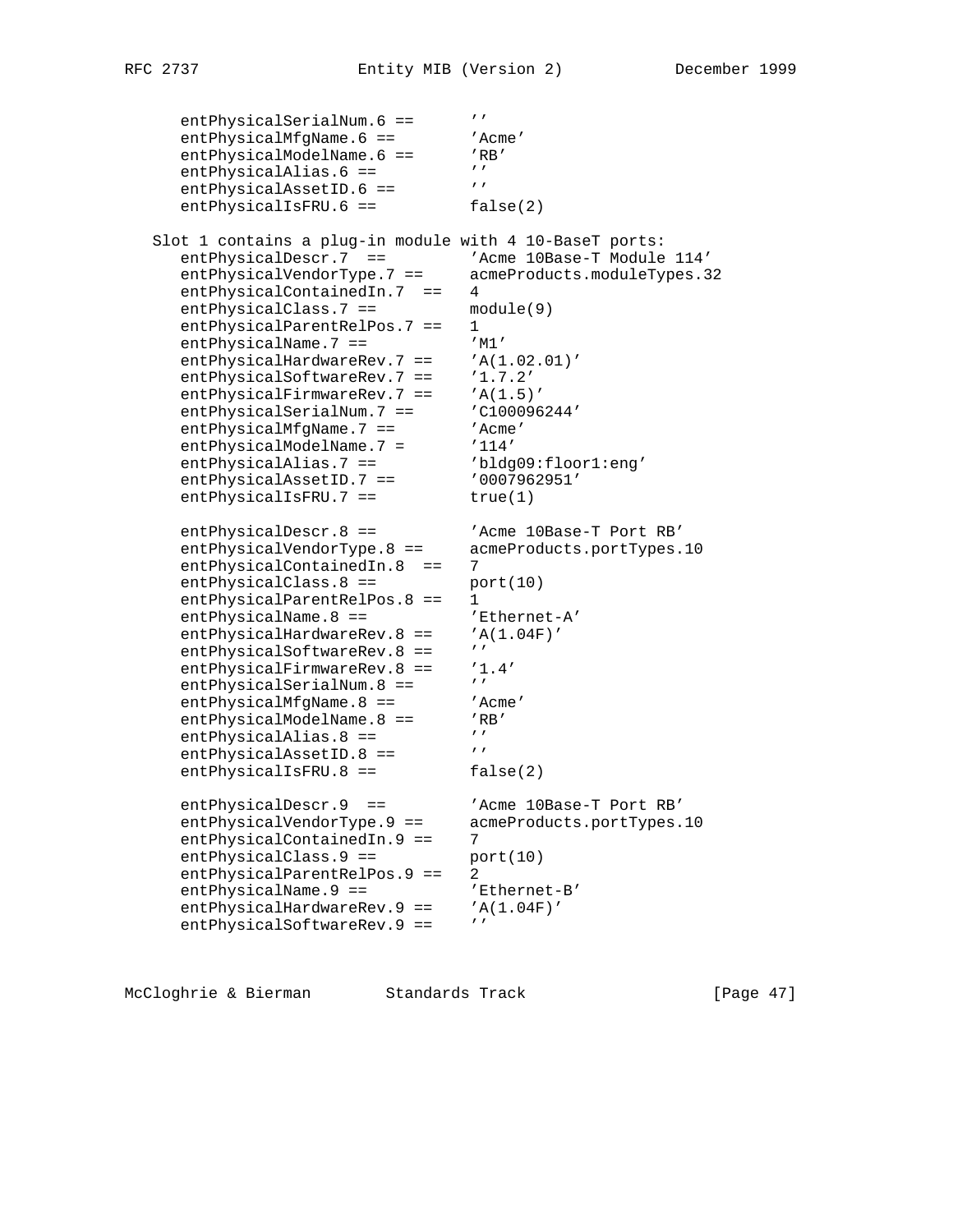```
entPhysicalFirmwareRev.9 == '1.4'<br>entPhysicalSerialNum.9 == '''
      entPhysicalSerialNum.9 == ''<br>entPhysicalMfqName.9 == ''Acme'
      entPhysicalMfgName.9 == 'Acm<br>entPhysicalModelName.9 = 'RB'
      entPhysicalModelName.9 = 'RI<br>entPhysicalAlias 9 == 'entPhysicalalias.9 ==''<br>antDhysicalAssetTD 9 == '''
entPhysicalAssetID.9 == ''
entPhysicalIsFRU.9 == false(2)
      entPhysicalDescr.10 == 'Acme 10Base-T Port RB'
       entPhysicalVendorType.10 == acmeProducts.portTypes.10
      entPhysicalContainedIn.10 == 7
      entPhysicalClass.10 == port(10)
       entPhysicalParentRelPos.10 == 3
      entPhysicalName.10 == 'Ethernet-C'
      entPhysicalHardwareRev.10 == 'B(1.02.07)'<br>entPhysicalSoftwarePey.10 == ''
      entPhysicalSoftwareRev.10 ==
      entPhysicalFirmwareRev.10 == '1.4'<br>entPhysicalSerialNum 10 -- '''
      entPhysicalSerialNum.10 == ''<br>entPhysicalMfqName.10 == 'Acme'
      entPhysicalMfgName.10 ==entPhysicalModelName.10 == 'RB'<br>
entPhysicallics 10 -- ''
      entPhysicalAlias.10 == ''<br>entPhysicalAssetTD 10 == '''
      entPhysicalAssetID.10 ==
      entPhysicalIsFRU.10 == false(2)
      entPhysicalDescr.11 == 'Acme 10Base-T Port RB'
 entPhysicalVendorType.11 == acmeProducts.portTypes.10
 entPhysicalContainedIn.11 == 7
      entPhysicalClass.11 == port(10)
      entPhysicalParentRelPos.11 == 4<br>entPhysicalName.11 == 'Ethernet-D'
      entPhysicalName.11 ==entPhysicalHardwareRev.11 == 'B(1.02.07)'<br>entPhysicalSoftwareRev.11 == ''
      entPhysicalSoftwareRev.11 ==
       entPhysicalFirmwareRev.11 == '1.4'
      entPhysicalSerialNum.11 == ''<br>entPhysicalMfqName.11 == 'Acme'
      entPhysicalMfgName.11 == 'Acm<br>
entPhvsicalModelName.11 == 'RB'
entPhysicalModelName.11 == 'RB'
entPhysicalAlias.11 == 'entPhysicalAssetID.11 == ''
      entPhysicalIsFRU.11 == false(2)
    Slot 2 contains another ethernet module with 2 ports.
      entPhysicalDescr.12 == 'Acme 10Base-T Module Model 4'
 entPhysicalVendorType.12 == acmeProducts.moduleTypes.30
entPhysicalContainedIn.12 = 5
       entPhysicalClass.12 == module(9)
       entPhysicalParentRelPos.12 == 1
      entPhysicalName.12 == 'M2'
      entPhysicalHardwareRev.12 == 'A(1.01.07)'
```
McCloghrie & Bierman Standards Track [Page 48]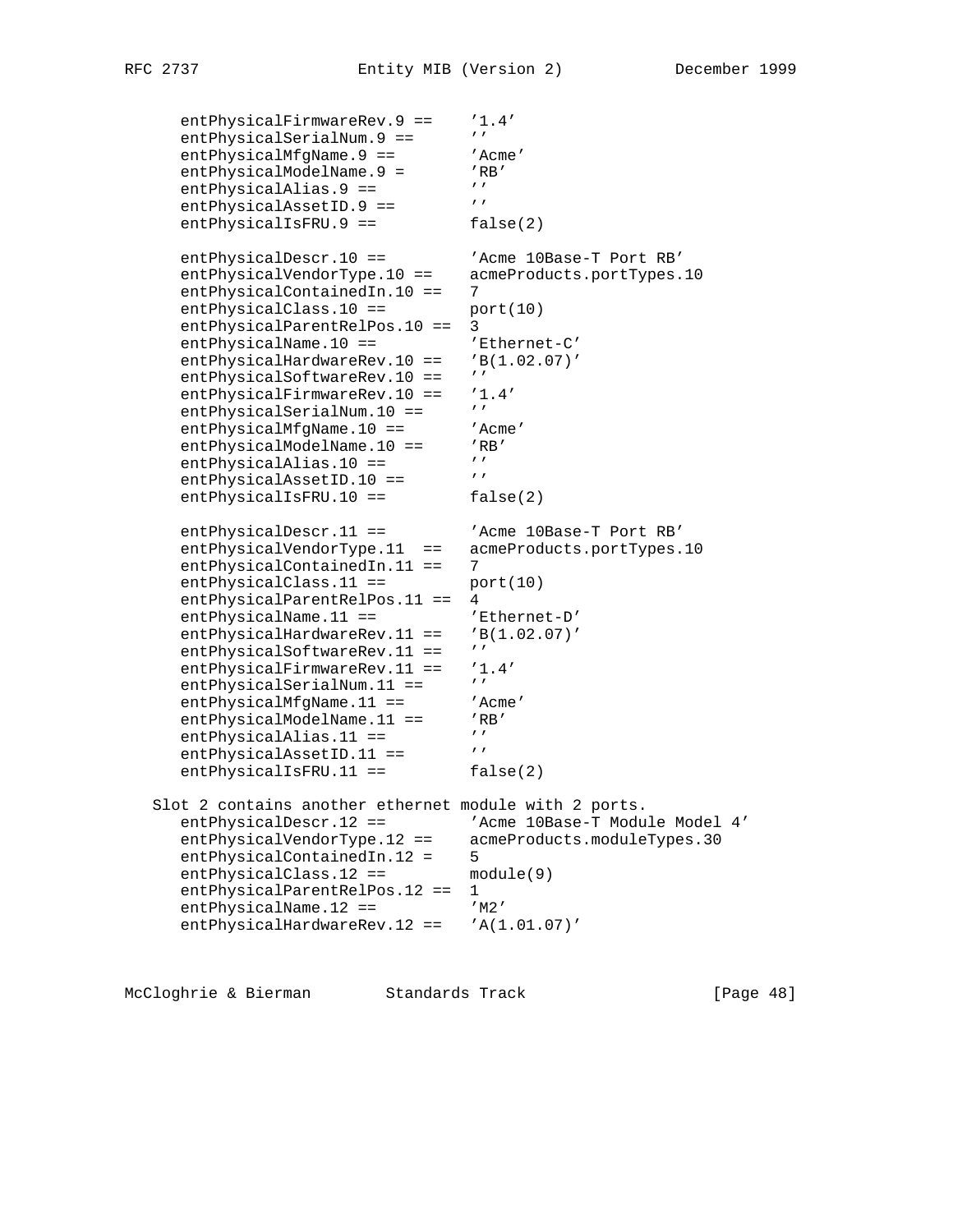```
 entPhysicalSoftwareRev.12 == '1.8.4'
      entPhysicalFirmwareRev.12 == 'A(1.8)'
      entPhysicalSerialNum.12 == 'C100102384'
      entPhysicalMfgName.12 == 'Acme'
entPhysicalModelName.12 == '4'
 entPhysicalAlias.12 == 'bldg09:floor1:devtest'
 entPhysicalAssetID.12 == '0007968462'
      entPhysicsicalISFRU.12 == true(1)entPhysicalDescr.13 == 'Acme 802.3 AUI Port'
       entPhysicalVendorType.13 == acmeProducts.portTypes.11
       entPhysicalContainedIn.13 == 12
      entPhysicalClass.13 == port(10)
       entPhysicalParentRelPos.13 == 1
      entPhysicalName.13 == 'AUI'
      entPhysicalHardwareRev.13 == 'A(1.06F)'
      entPhysicalSoftwareRev.13 == ''
      entPhysicalFirmwareRev.13 == '1.5'<br>entPhysicalSerialNum 13 -- '''
      entPhysicalSerialNum.13 ==
      entPhysicalMfgName.13 == 'Acme'<br>
ontPhysicalModelName.12 == ''
      entPhysicalModelName.13 == ''<br>entPhysicalAlias 13 -- '''
      entPhysicalAlias.13 == ''<br>entPhysicalAssetID 13 == '''
      entPhysicalAssetID.13 ==
      entPhysicalIsFRU.13 == false(2)
      entPhysicalDescr.14 == 'Acme 10Base-T Port RD'
      entPhysicalVendorType.14 == acmeProducts.portTypes.14
       entPhysicalContainedIn.14 == 12
      entPhysicalClass.14 == port(10)
      entPhysicalParentRelPos.14 == 2<br>entPhysicalName.14 == 'E2'entPhysicalName.14 ==entPhysicalHardwareRev.14 == 'B(1.01.02)'<br>ortPhysicalSoftwareRev.14 == ''
      entPhysicalSoftwareRev.14 ==
      entPhysicalFirmwareRev.14 == '2.1'<br>entPhysicalSerialNum 14 == 'entPhysicalSerialNum.14 == ''<br>entPhysicalMfqName.14 == 'Acme'
      entPhysicalMfgName.14 == 'A<br>antPhysicalModelName 14 -- 'entPhysicalModelName.14 == 'entPhysicsicalAlias.14 ==entPhysicalAssetID.14 ==
      entPhysicalIsFRU.14 == false(2)
Logical entities -- entLogicalTable; with SNMPv3 support
    Repeater 1--comprised of any ports attached to backplane 1
entLogicalDescr.1 == \qquad 'Acme repeater v3.1'
 entLogicalType.1 == snmpDot3RptrMgt
 entLogicalCommunity.1 'public-repeater1'
 entLogicalTAddress.1 == 124.125.126.127:161
 entLogicalTDomain.1 == snmpUDPDomain
```
McCloghrie & Bierman Standards Track [Page 49]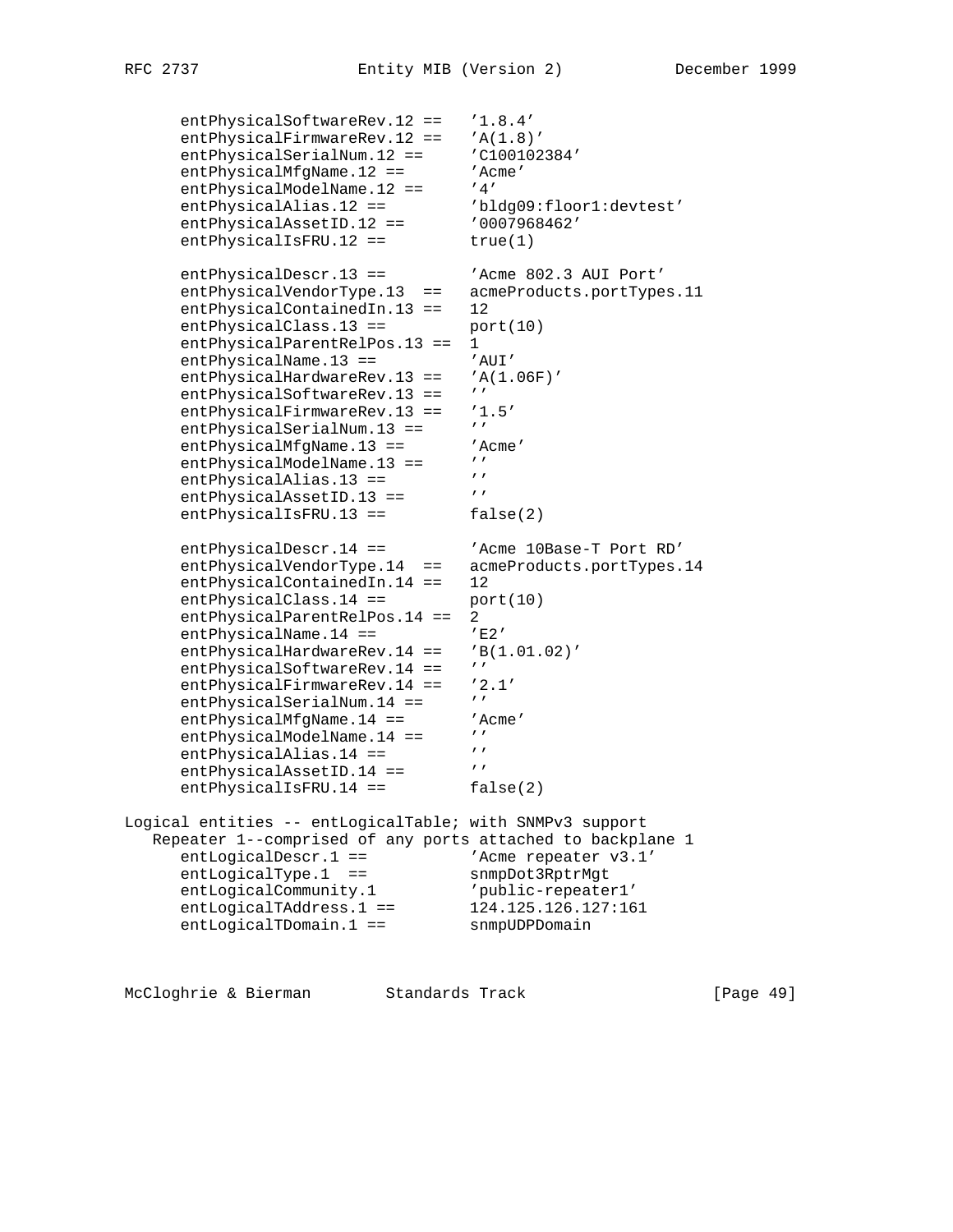| entLogicalContextEngineID.1 == '80000777017c7d7e7f'H<br>entLogicalContextName.1 ==                                                                                                                                                                                                                                                                                                                                                                                                                                                                                           | 'repeater1'                                                                                                                                              |
|------------------------------------------------------------------------------------------------------------------------------------------------------------------------------------------------------------------------------------------------------------------------------------------------------------------------------------------------------------------------------------------------------------------------------------------------------------------------------------------------------------------------------------------------------------------------------|----------------------------------------------------------------------------------------------------------------------------------------------------------|
| Repeater 2--comprised of any ports attached to backplane 2:<br>$entLogicalDescr.2 ==$<br>entLogicalType.2<br>$==$<br>$entLogicalCommunity.2 ==$<br>entLogicalTAddress.2 ==<br>$entLogicalTDomain.2 ==$<br>entLogicalContextEngineID.2 == '80000777017c7d7e7f'H<br>entLogicalContextName.2 ==                                                                                                                                                                                                                                                                                 | 'Acme repeater v3.1'<br>snmpDot3RptrMgt<br>'public-repeater2'<br>124.125.126.127:161<br>snmpUDPDomain<br>'repeater2'                                     |
| Logical to Physical Mappings -- entLPMappingTable:                                                                                                                                                                                                                                                                                                                                                                                                                                                                                                                           |                                                                                                                                                          |
| repeater1 uses backplane 1, slot 1-ports 1 & 2, slot 2-port 1<br>[ed. -- Note that a mapping to the module is not included,<br>since in this example represents a port-switchable hub.<br>Even though all ports on the module could belong to the<br>same repeater as a matter of configuration, the LP port<br>mappings should not be replaced dynamically with a single<br>mapping for the module (e.g., entLPPhysicalIndex.1.7).<br>If all ports on the module shared a single backplane connection,<br>then a single mapping for the module would be more appropriate. ] |                                                                                                                                                          |
| $entLPPhysicalIndex.1.2 ==$<br>entLPPhysicalIndex.1.8 ==<br>$entLPPhysicalIndex.1.9 ==$<br>entLPPhysicalIndex.1.13 ==                                                                                                                                                                                                                                                                                                                                                                                                                                                        | 2<br>8<br>9<br>13                                                                                                                                        |
| repeater2 uses backplane 2, slot 1-ports 3 & 4, slot 2-port 2<br>$entLPPhysicalIndex.2.3 ==$<br>entLPPhysicalIndex.2.10 ==<br>$entLPPhysicalIndex.2.11 ==$<br>entLPPhysicalIndex.2.14 ==                                                                                                                                                                                                                                                                                                                                                                                     | 3<br>10<br>11<br>14                                                                                                                                      |
| Physical to Logical to MIB Alias Mappings -- entAliasMappingTable:<br>Repeater Port Identifier values are shared by both repeaters:<br>entAliasMappingIdentifier.8.0 ==<br>entAliasMappingIdentifier.9.0 ==<br>entAliasMappingIdentifier.10.0 ==<br>entAliasMappingIdentifier.11.0 ==<br>entAliasMappingIdentifier.13.0 ==<br>entAliasMappingIdentifier.14.0 ==                                                                                                                                                                                                              | rptrPortGroupIndex.1.1<br>rptrPortGroupIndex.1.2<br>rptrPortGroupIndex.1.3<br>rptrPortGroupIndex.1.4<br>rptrPortGroupIndex.2.1<br>rptrPortGroupIndex.2.2 |
| Physical Containment Tree -- entPhysicalContainsTable<br>chassis has two backplanes and three containers:<br>$entPhysicalChildren.1.2 ==$<br>$entPhysicalChildIndex.1.3 ==$                                                                                                                                                                                                                                                                                                                                                                                                  | 2<br>3                                                                                                                                                   |

McCloghrie & Bierman Standards Track (Page 50)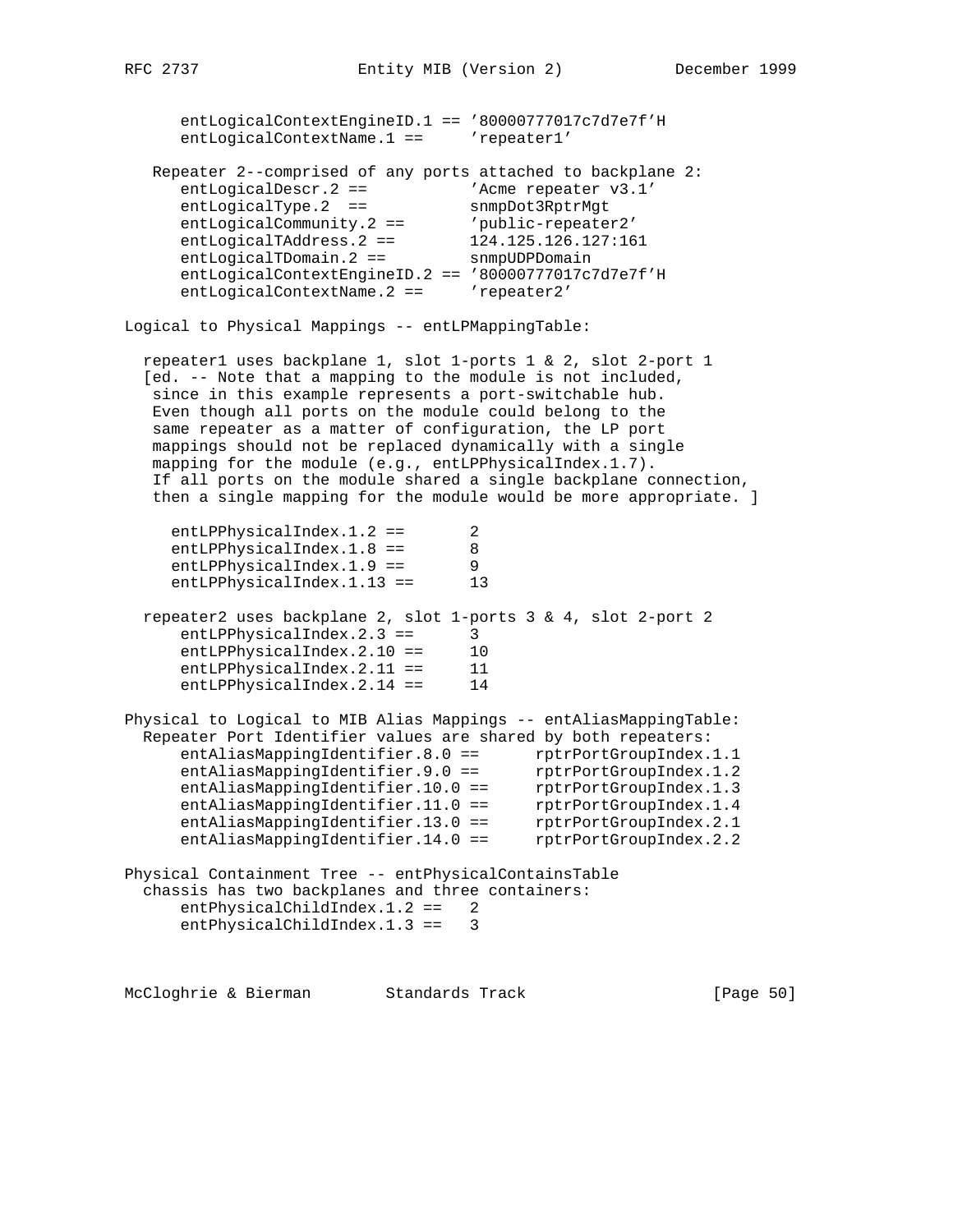entPhysicalChildIndex.1.4 == 4 entPhysicalChildIndex.1.5 == 5 entPhysicalChildIndex.1.6 == 6 container 1 has a module: entPhysicalChildIndex.4.7 == 7 container 2 has a module entPhysicalChildIndex.5.12 == 12 [ed. - in this example, container 3 is empty.] module 1 has 4 ports: entPhysicalChildIndex.7.8 == 8 entPhysicalChildIndex.7.9 == 9 entPhysicalChildIndex.7.10 == 10 entPhysicalChildIndex.7.11 == 11

 module 2 has 2 ports: entPhysicalChildIndex.12.13 == 13 entPhysicalChildIndex.12.14 == 14

# 5. Intellectual Property

 The IETF takes no position regarding the validity or scope of any intellectual property or other rights that might be claimed to pertain to the implementation or use of the technology described in this document or the extent to which any license under such rights might or might not be available; neither does it represent that it has made any effort to identify any such rights. Information on the IETF's procedures with respect to rights in standards-track and standards-related documentation can be found in BCP-11. Copies of claims of rights made available for publication and any assurances of licenses to be made available, or the result of an attempt made to obtain a general license or permission for the use of such proprietary rights by implementors or users of this specification can be obtained from the IETF Secretariat.

 The IETF invites any interested party to bring to its attention any copyrights, patents or patent applications, or other proprietary rights which may cover technology that may be required to practice this standard. Please address the information to the IETF Executive Director.

#### 6. Acknowledgements

This memo has been produced by the IETF's Entity MIB working group.

7. References

McCloghrie & Bierman Standards Track [Page 51]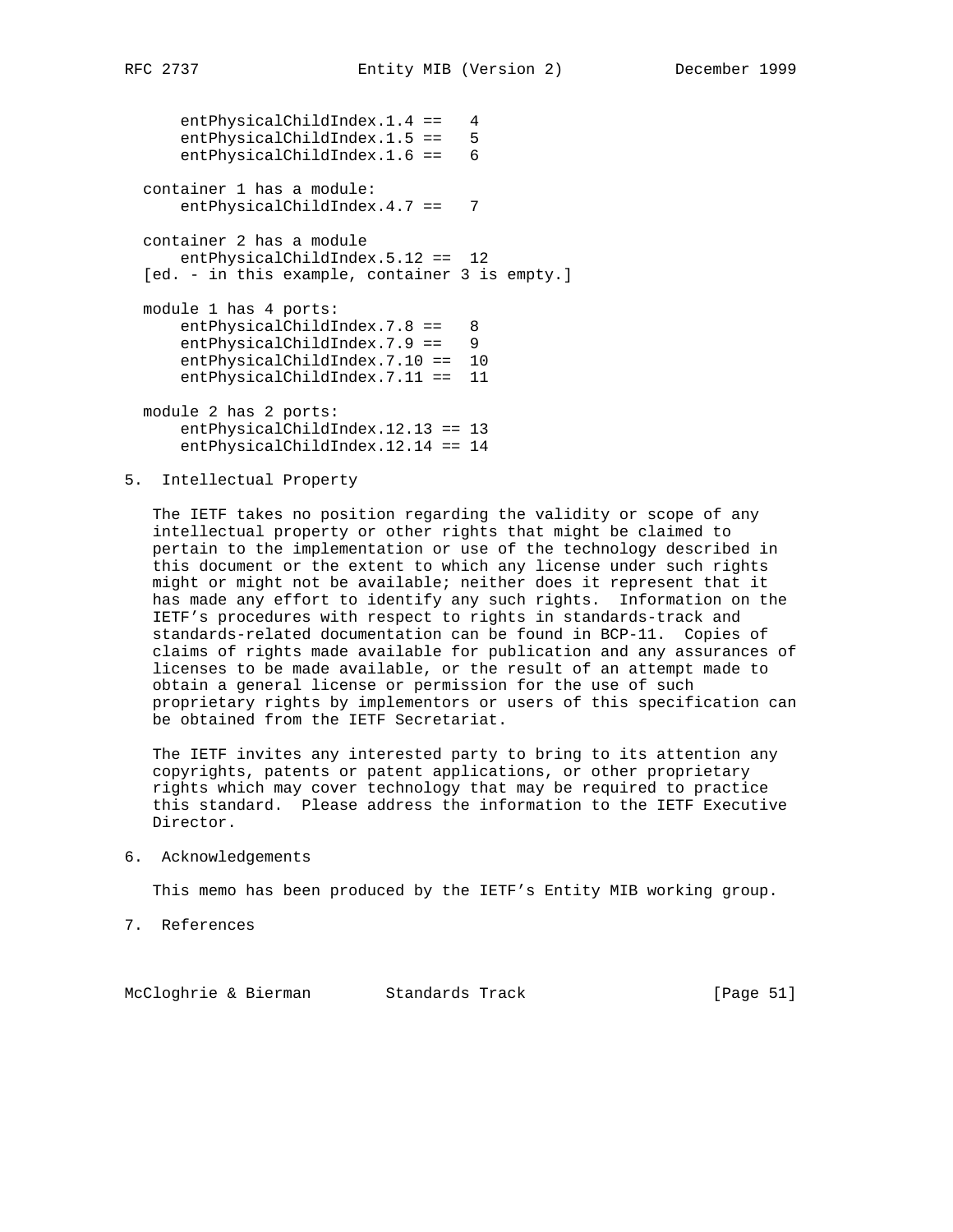- - [RFC1155] Rose, M. and K. McCloghrie, "Structure and Identification of Management Information for TCP/IP-based Internets", STD 16, RFC 1155, May 1990.
	- [RFC1157] Case, J., Fedor, M., Schoffstall, M. and J. Davin, "Simple Network Management Protocol", STD 15, RFC 1157, May 1990.
	- [RFC1212] Rose, M. and K. McCloghrie, "Concise MIB Definitions", STD 16, RFC 1212, March 1991.
	- [RFC1215] Rose, M., "A Convention for Defining Traps for use with the SNMP", RFC 1215, March 1991.
	- [RFC1493] Decker, E., Langille, P., Rijsinghani, A. and K. McCloghrie, "Definitions of Managed Objects for Bridges", RFC 1493, July 1993.
	- [RFC1516] McMaster, D. and K. McCloghrie, "Definitions of Managed Objects for IEEE 802.3 Repeater Devices", RFC 1516, September 1993.
	- [RFC1901] Case, J., McCloghrie, K., Rose, M. and S. Waldbusser, "Introduction to Community-based SNMPv2", RFC 1901, January 1996.
	- [RFC1905] Case, J., McCloghrie, K., Rose, M. and S. Waldbusser, "Protocol Operations for Version 2 of the Simple Network Management Protocol (SNMPv2)", RFC 1905, January 1996.
	- [RFC1906] Case, J., McCloghrie, K., Rose, M. and S. Waldbusser, "Transport Mappings for Version 2 of the Simple Network Management Protocol (SNMPv2)", RFC 1906, January 1996.
	- [RFC2026] Bradner, S., "The Internet Standards Process -- Revision 3", BCP 9, RFC 2026, October 1996.
	- [RFC2037] McCloghrie, K. and A. Bierman, "Entity MIB using SMIv2", RFC 2037, October 1996.
	- [RFC2108] de Graaf, K., Romascanu, D., McMaster, D. and K. McCloghrie, "Definitions of Managed Objects for IEEE 802.3 Repeater Devices using SMIv2", RFC 2108, February 1997.
	- [RFC2233] McCloghrie, K. and F. Kastenholz, "The Interfaces Group MIB Using SMIv2", RFC 2233, November 1997.

McCloghrie & Bierman Standards Track [Page 52]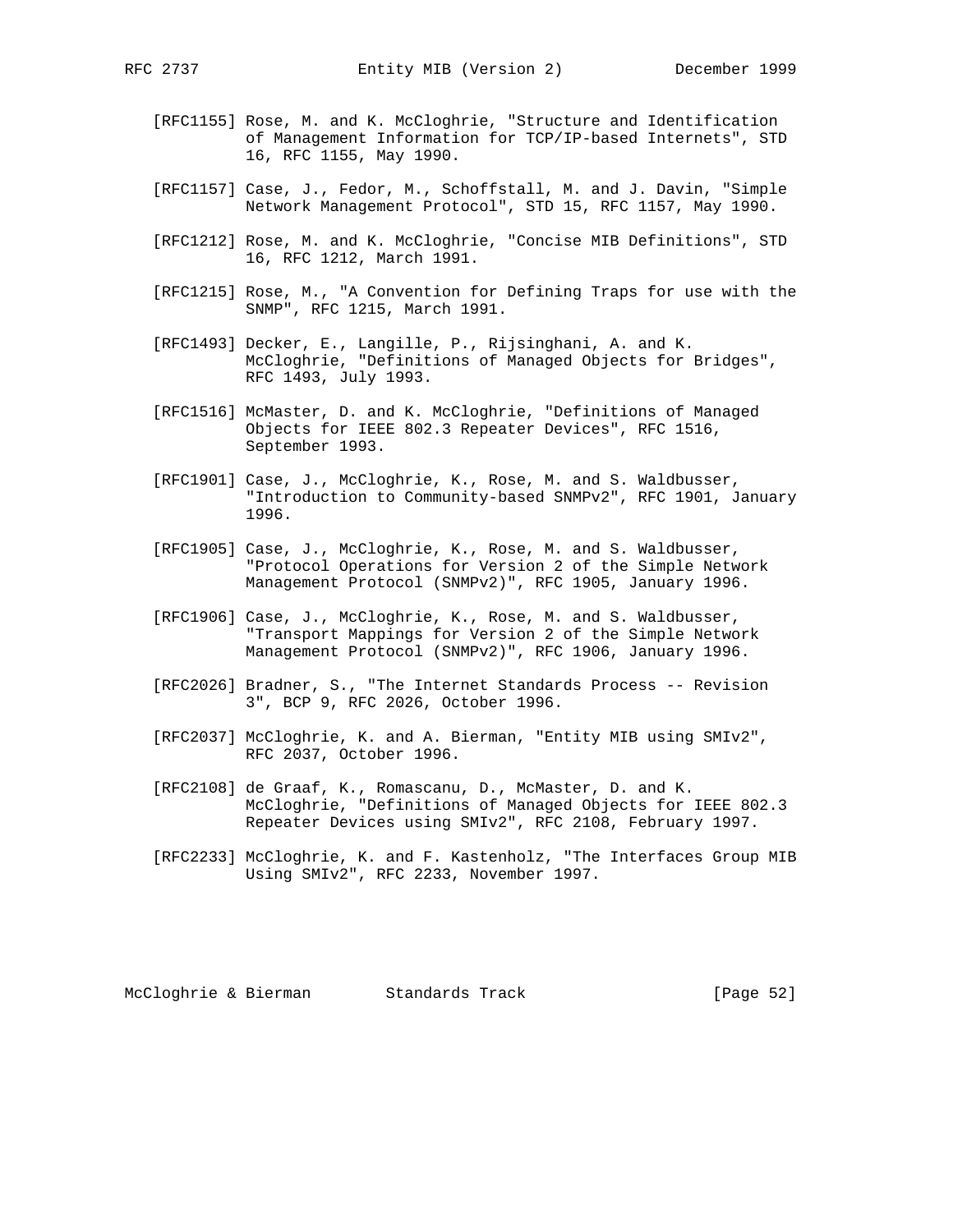- [RFC2570] Case, J., Mundy, R., Partain, D. and B. Stewart, "Introduction to Version 3 of the Internet-standard Network Management Framework", RFC 2570, April 1999.
- [RFC2571] Harrington, D., Presuhn, R. and B. Wijnen, "An Architecture for Describing SNMP Management Frameworks", RFC 2571, April 1999.
- [RFC2572] Case, J., Harrington D., Presuhn R. and B. Wijnen, "Message Processing and Dispatching for the Simple Network Management Protocol (SNMP)", RFC 2572, April 1999.
- [RFC2573] Levi, D., Meyer, P. and B. Stewart, "SNMPv3 Applications", RFC 2573, April 1999.
- [RFC2574] Blumenthal, U. and B. Wijnen, "User-based Security Model (USM) for version 3 of the Simple Network Management Protocol (SNMPv3)", RFC 2574, April 1999.
- [RFC2575] Wijnen, B., Presuhn, R. and K. McCloghrie, "View-based Access Control Model (VACM) for the Simple Network Management Protocol (SNMP)", RFC 2575, April 1999.
- [RFC2578] McCloghrie, K., Perkins, D., Schoenwaelder, J., Case, J., Rose, M. and S. Waldbusser, "Structure of Management Information Version 2 (SMIv2)", STD 58, RFC 2578, April 1999.
- [RFC2579] McCloghrie, K., Perkins, D., Schoenwaelder, J., Case, J., Rose, M. and S. Waldbusser, "Textual Conventions for SMIv2", STD 58, RFC 2579, April 1999.
- [RFC2580] McCloghrie, K., Perkins, D., Schoenwaelder, J., Case, J., Rose, M. and S. Waldbusser, "Conformance Statements for SMIv2", STD 58, RFC 2580, April 1999.
- 8. Security Considerations

 There are a number of management objects defined in this MIB that have a MAX-ACCESS clause of read-write and/or read-create. Such objects may be considered sensitive or vulnerable in some network environments. The support for SET operations in a non-secure environment without proper protection can have a negative effect on network operations.

 There are a number of managed objects in this MIB that may contain sensitive information. These are:

McCloghrie & Bierman Standards Track [Page 53]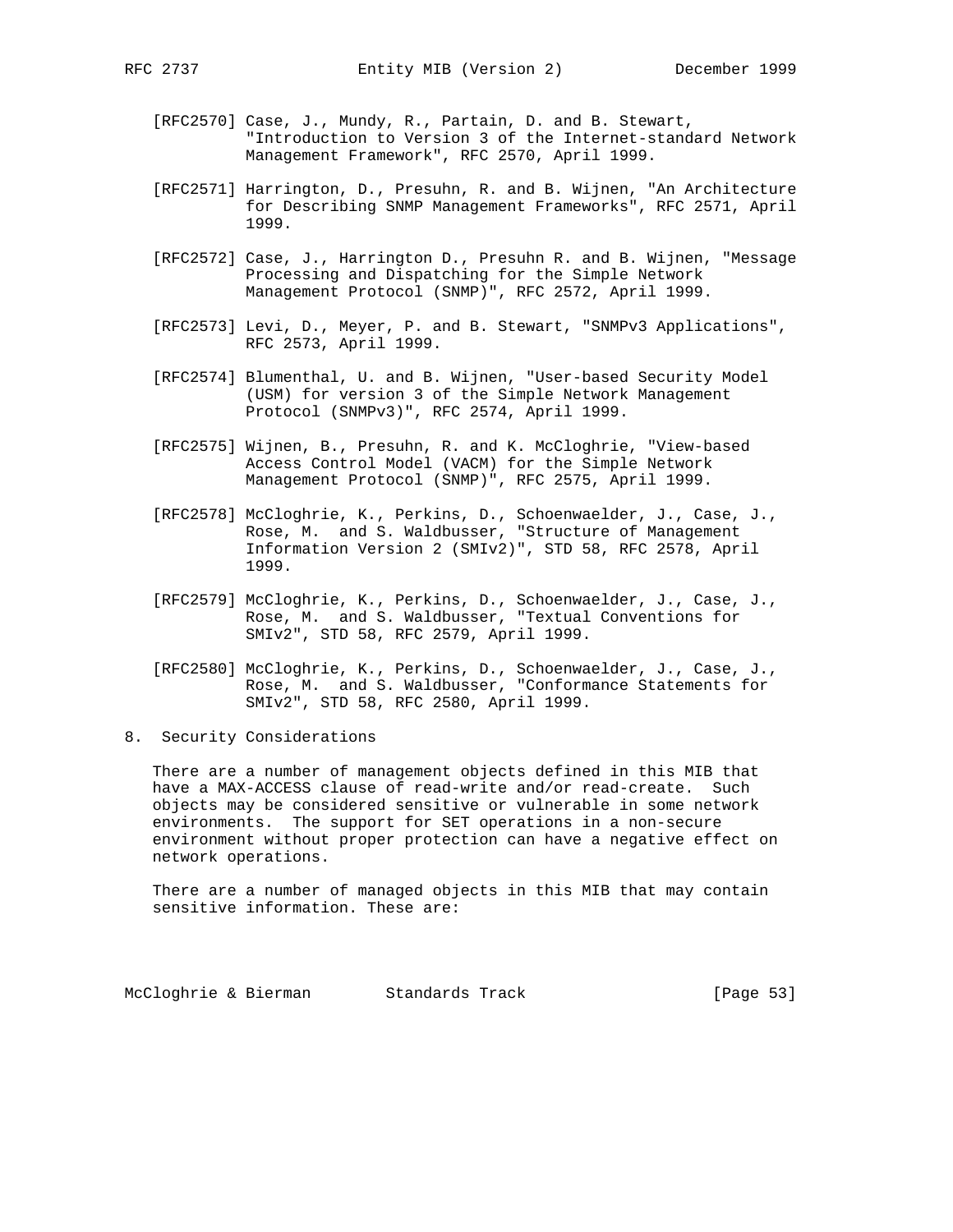entPhysicalDescr entPhysicalVendorType entPhysicalHardwareRev entPhysicalFirmwareRev entPhysicalSoftwareRev entPhysicalSerialNum entPhysicalMfgName entPhysicalModelName

 These objects expose information about the physical entities within a managed system, which may be used to identify the vendor, model, and version information of each system component.

entPhysicalAssetID

 This object can allow asset identifiers for various system components to be exposed, in the event this MIB object is actually configured by an NMS application.

 entLogicalDescr entLogicalType

 These objects expose the type of logical entities present in the managed system.

entLogicalCommunity

 This object exposes community names associated with particular logical entites within the system.

 entLogicalTAddress entLogicalTDomain

 These objects expose network addresses that can be used to communicate with an SNMP agent on behalf of particular logical entities within the system.

 entLogicalContextEngineID entLogicalContextName

 These objects identify the authoritative SNMP engine that contains information on behalf of particular logical entities within the system.

 It is thus important to control even GET access to these objects and possibly to even encrypt the values of these object when sending them over the network via SNMP. Not all versions of SNMP provide features for such a secure environment.

McCloghrie & Bierman Standards Track [Page 54]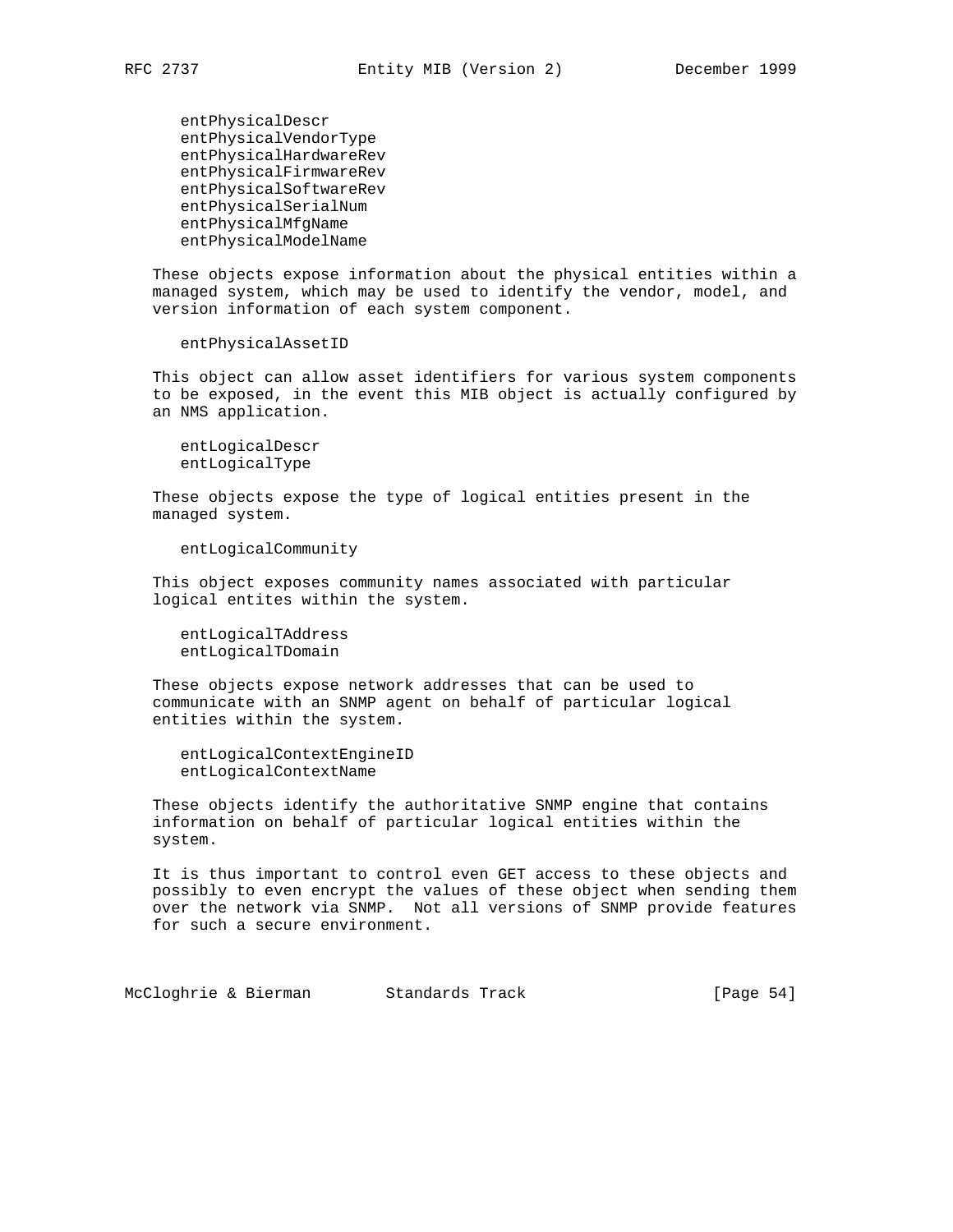SNMPv1 by itself is not a secure environment. Even if the network itself is secure (for example by using IPSec), even then, there is no control as to who on the secure network is allowed to access and GET/SET (read/change/create/delete) the objects in this MIB.

 It is recommended that the implementers consider the security features as provided by the SNMPv3 framework. Specifically, the use of the User-based Security Model RFC 2574 [RFC2574] and the View based Access Control Model RFC 2575 [RFC2575] is recommended.

 It is then a customer/user responsibility to ensure that the SNMP entity giving access to an instance of this MIB, is properly configured to give access to the objects only to those principals (users) that have legitimate rights to indeed GET or SET (change/create/delete) them.

12. Authors' Addresses

 Keith McCloghrie Cisco Systems, Inc. 170 West Tasman Drive San Jose, CA 95134 USA Phone: +1 408-526-5260 EMail: kzm@cisco.com

 Andy Bierman Cisco Systems, Inc. 170 West Tasman Drive San Jose, CA 95134 USA Phone: +1 408-527-3711 EMail: abierman@cisco.com

McCloghrie & Bierman Standards Track [Page 55]